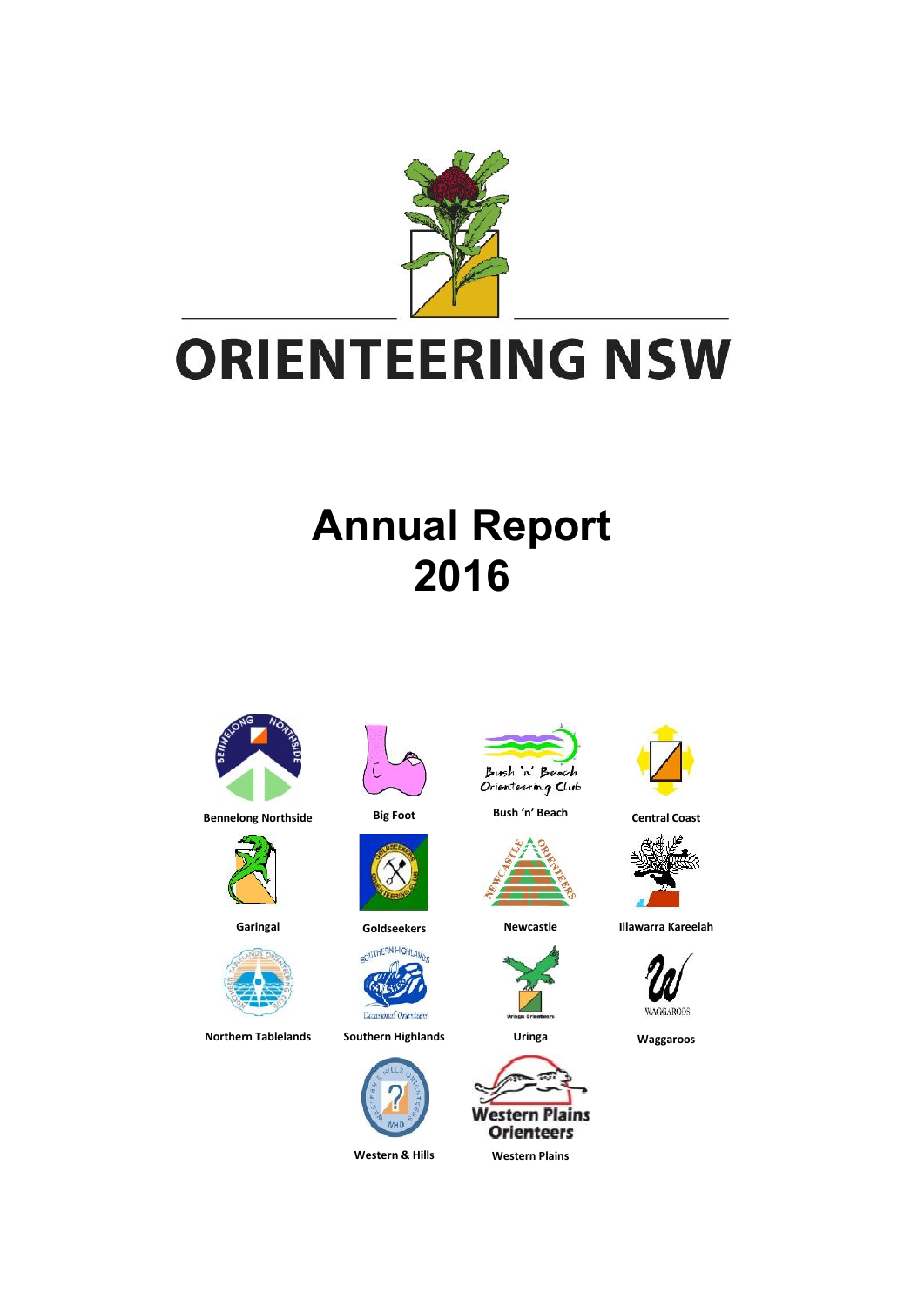

ORIENTEERING NSW Inc. PO Box 3295, NORTH STRATHFIELD NSW 2137 PHONE: +61 2 8116 9848 · EMAIL: admin@onsw.asn.au · WEB: www.onsw.asn.au

#### **Affiliated with Orienteering Australia**

**ONSW Staff**

#### **Board Members**

| President                   | <b>Greg Barbour</b>  | ΒF        |
|-----------------------------|----------------------|-----------|
| Secretary                   | Robert Spry          | <b>SH</b> |
| <b>Finance Director</b>     | Mark Shingler        | BF        |
| <b>Technical Director</b>   | Andrew Lumsden       | BF        |
| <b>Marketing Director</b>   | Michael Ridley-Smith | GO        |
| Communications              |                      |           |
| Director                    | Maurice Anker        | ΝT        |
| Coaching Director           | <b>Toby Wilson</b>   | GO        |
| <b>Directors</b>            | Andrew Power         | NC        |
|                             | Graham Horrocks      | GO        |
|                             |                      |           |
| <b>Office Bearers</b>       |                      |           |
| Statistician (OY)           | Colin Bailey         | NC        |
|                             |                      |           |
| <b>Mapping Officer</b>      | <b>Russell Rigby</b> | NC        |
|                             |                      |           |
| <b>Selectors</b>            | <b>Jock Davis</b>    | CC        |
|                             | Andrew Hill          | WH        |
|                             | Hilary Wood          | СC        |
|                             |                      |           |
| <b>Junior Squad Manager</b> |                      |           |
|                             | Sally Devenish       | WP        |
| <b>Junior Squad Coach</b>   | <b>Jock Davis</b>    | ΒF        |
|                             |                      |           |
| Webmaster                   | Maurice Anker        | NT        |
|                             |                      |           |

| Paul Prudhoe                         | <b>Executive Officer</b>            | CC        |
|--------------------------------------|-------------------------------------|-----------|
| John Murray                          | Admin Officer                       | <b>WH</b> |
| Dennis Sparling                      | <b>Finance Officer</b>              | GO        |
| lan Jessup                           | Marketing Officer                   | GO        |
| Jim Mackay                           | Development Officer<br>Co-ordinator | UR        |
| <b>Senior Squad (Stingers)</b>       |                                     |           |
| Coordinator                          | Joshua Blatchford                   | NC        |
| <b>Head Coach</b>                    | Vacant                              |           |
| <b>MetrO League</b><br>Coordinator   | lan Jessup                          | GO        |
| <b>Sydney Summer Series</b>          |                                     |           |
| Coordinator                          | Ross Barr                           | GO        |
| Statistician                         | David Noble                         | <b>BF</b> |
| <b>Western Sydney Summer Series</b>  |                                     |           |
| Coordinator                          | Janet Morris                        | WH        |
| <b>Southern Sydney Summer Series</b> |                                     |           |
| Coordinator                          | Dave Lotty                          | <b>UR</b> |
| <b>Saturday Orienteering</b>         |                                     |           |
| <b>Series</b>                        | Barbara Hill                        | GO        |
| <b>Belanglo House Manager</b>        |                                     |           |
|                                      | Kevin Curby                         | IΚ        |
| <b>OA Councilor</b>                  | Greg Barbour                        | BF        |
| Auditor                              | K.S Black & Co                      |           |
| <b>Public Officer</b>                | Robert Spry                         | SΗ        |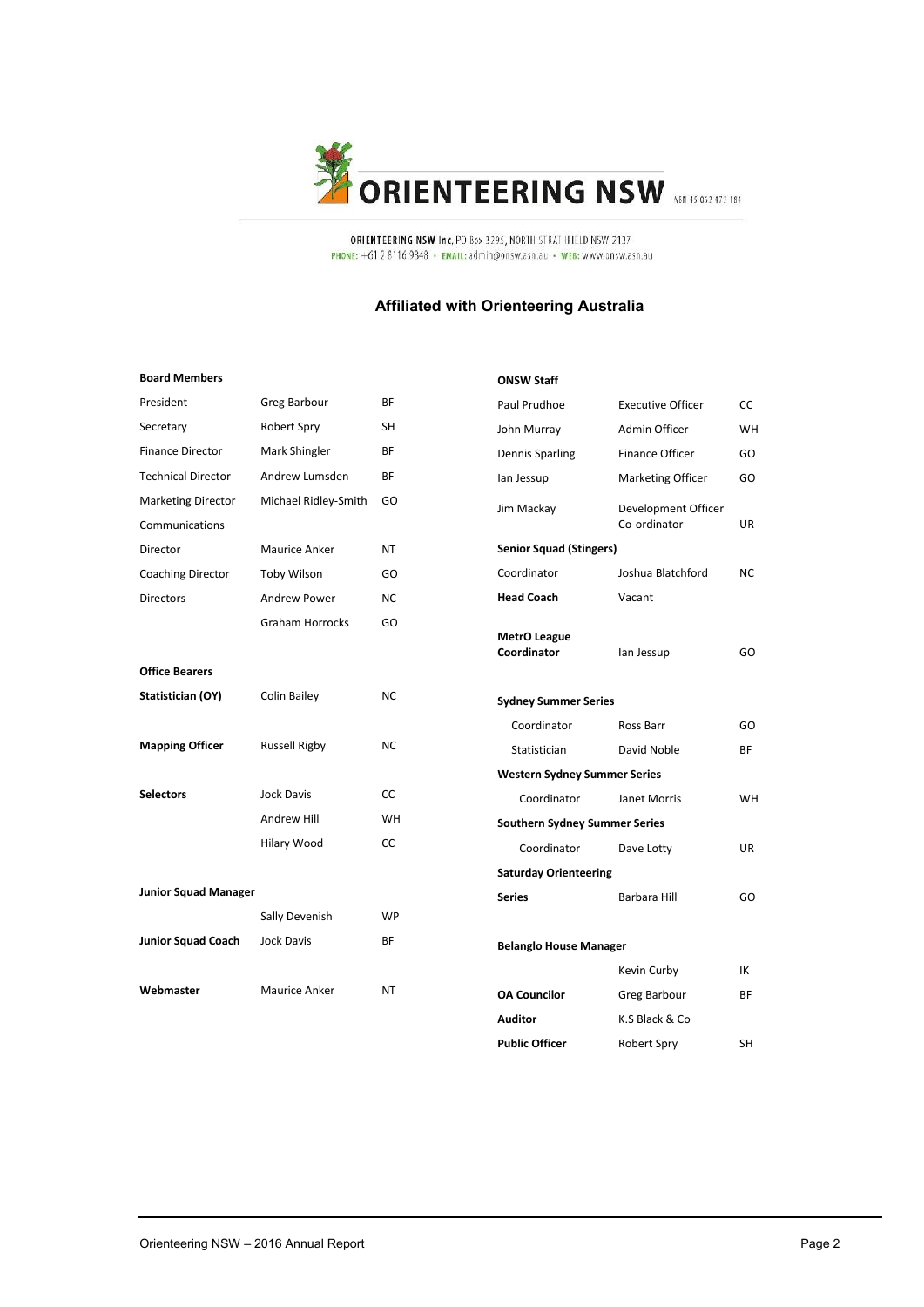# **PRESIDENT'S REPORT**

During 2016 we have matured the implementation of our strategies, the executive staff are now fully operational and we are making choices over which participation projects to back. Our sporting schools efforts have been well received although we see the inevitable swings of policy makers in Canberra starting to withdraw funding. In response, we are starting to base our choices on our own beliefs rather than were the funding is provided. Despite a "spend and grow" strategy financially we have actually improved our position. My thanks to the Board which has been stable in composition and is functioning with robust debate. Over the year Graham Horrocks has stepped up as ONSW representative for major events.

One highlight of the year has been the increase in the number of coaches a credit to Jim, Barbara, Ian and others, the number of new level 0 coaches in NSW has jumped from 14 in 2015 to 80 in 2016.

On the participation front we had our largest ever year without one of the major carnivals (Easter or Australian Championships) some 5 % up from 2015. The participation increase was led by Sydney events with regional events unchanged and the number of events also increased with average participation similar. At the same time our membership has reached a new record level. This is a credit to all the clubs and their volunteers that have made this happen. MTBO participation actually saw a slight increase but we are still in danger of losing this sport if we cannot build numbers and increase the base beyond Newcastle. With Mountain Devils winding -up and the Australian 2017 MTBO champs due in NSW we will be asking the clubs to try and run one MTBO event each per year. The summer series has continued to grow and it is pleasing to see the smaller Southern and Western Sydney series gaining numbers. A number of regional clubs are also running these events. We need to redouble our efforts to make summer series urban orienteers welcome into mainstream orienteering. Special mention of Ross Barr for his well-deserved recognition by Sport NSW in winning the Community Sport Administrator of the year Award.

The administration executive team has been stable with Paul, John, Ian, Jim and Dennis busy providing services. This team is taking on greater roles as we move to hybrid volunteer /paid basis, an important item to be taken on by the executive is the programming of the major events calendar. I expect shortly to have a procedure for event allocation for the clubs. While I hear many groans about the weight of levies (which have not changed) we need to recall the increasing administrative burdens of sports that this team handles involving government liaison, landowner liaison, OA liaison, promotions, fund raising, coordinating major events, providing insurance coverage, answering all enquiries, storing event equipment, development programs (including schools), technical standards setting and accreditation...the list goes on, every club and member in NSW benefits from these services.

A development I am particularly excited about is the success of Barbara Hill working as a private promoter running events (including coaching) and staging development activities. There is a rise in attendance at the Saturday Orienteering Series, showcasing some great micro areas and innovative courses that are attracting beginners to elite. Well done to Barbara Hill and her team for the ground breaking effort being put in. I look forward to her venture at the NSW Sprint Championships in 2017 in Pymble.

We look forward to 2017 and what a year for NSW it promises to be. Starting with our first State League co-operation with ACT followed by the Australian 3 day (Wagga at QB3), the Australian championships in NSW (Hill End) and also the Australian MTBO championships in the Southern Highlands. The organising teams are in place and it is the normal contenders stepping up to the plate as usual to run high quality carnivals.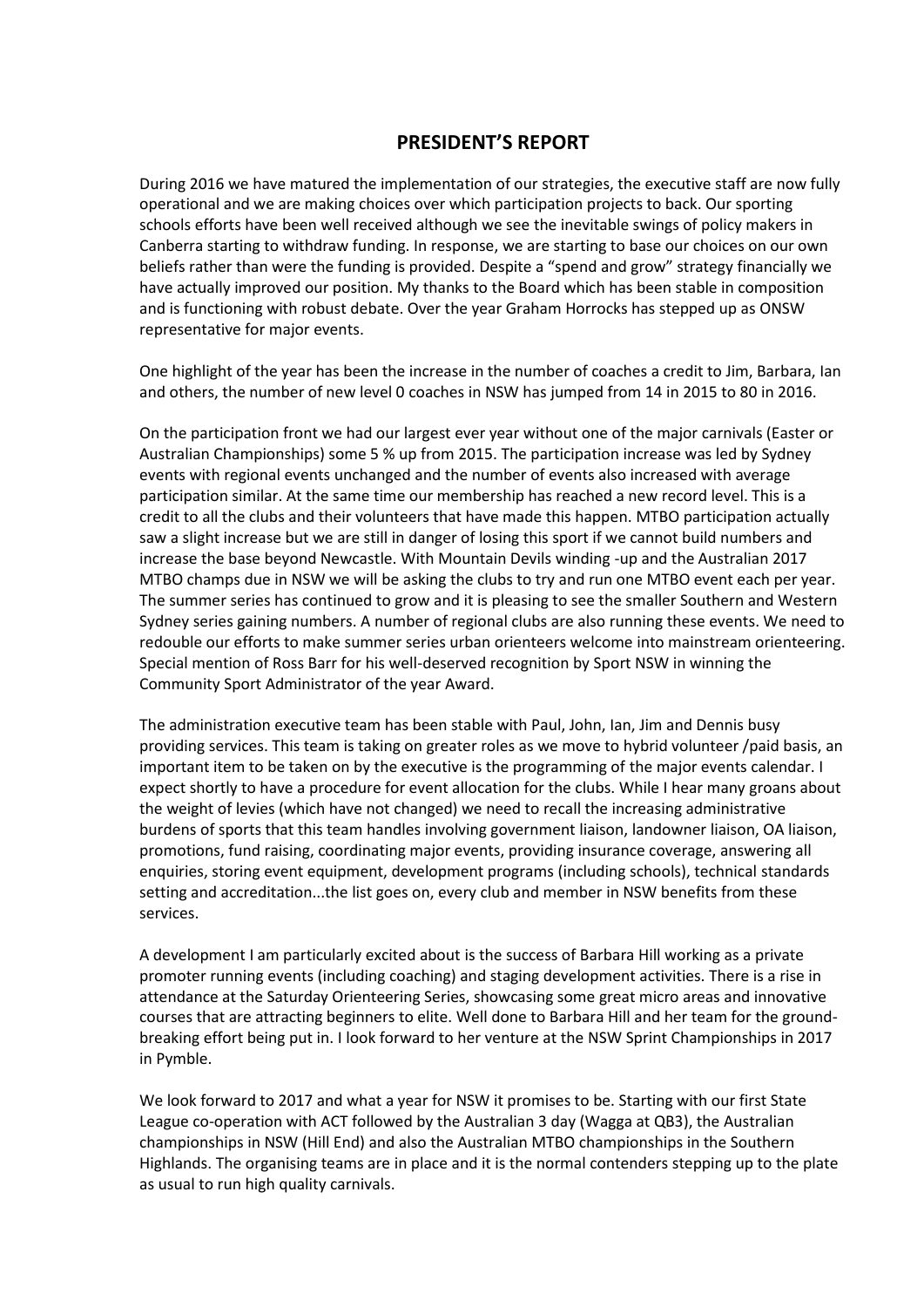Competitive results for the last year have been encouraging in the most junior grades; NSW seems to be well positioned for the future with its juniors. Highlights include Duncan Currie's domination of all things sprint, the impact of the Craig family with arguably NSW's best male elite disguised as an M45 and Alvin destroying the M14 class and also Lucy Mackie's great  $5<sup>th</sup>$  at JWOC in MTBO amongst others too numerous to mention. Personally it will take a while to stop smiling about Ewan Shingler running away from me at one event - a sign of things to come. At the elite end NSW has been disappointing, we are the largest state in terms of participation and activity yet we languish at the elite level. Hopefully we can see some increased activity from the Stingers in coming years.

Financially ONSW has continued to progress well and 2016 saw ONSW turnover at \$381K, which has resulted in an operating surplus \$23k and a members funds of \$169k. Paul Prudhoe and his team have been again successful in achieving grants from the ASC and other government bodies that will allow us to continue and expand activities.

Finally it cannot be emphasised enough that orienteering in NSW is run by clubs and the bulk of work is done in clubs, ONSW is only the glue holding our clubs together with common purpose. We will continue to work with the clubs and their volunteer members in growing our sport.

**Greg Barbour President**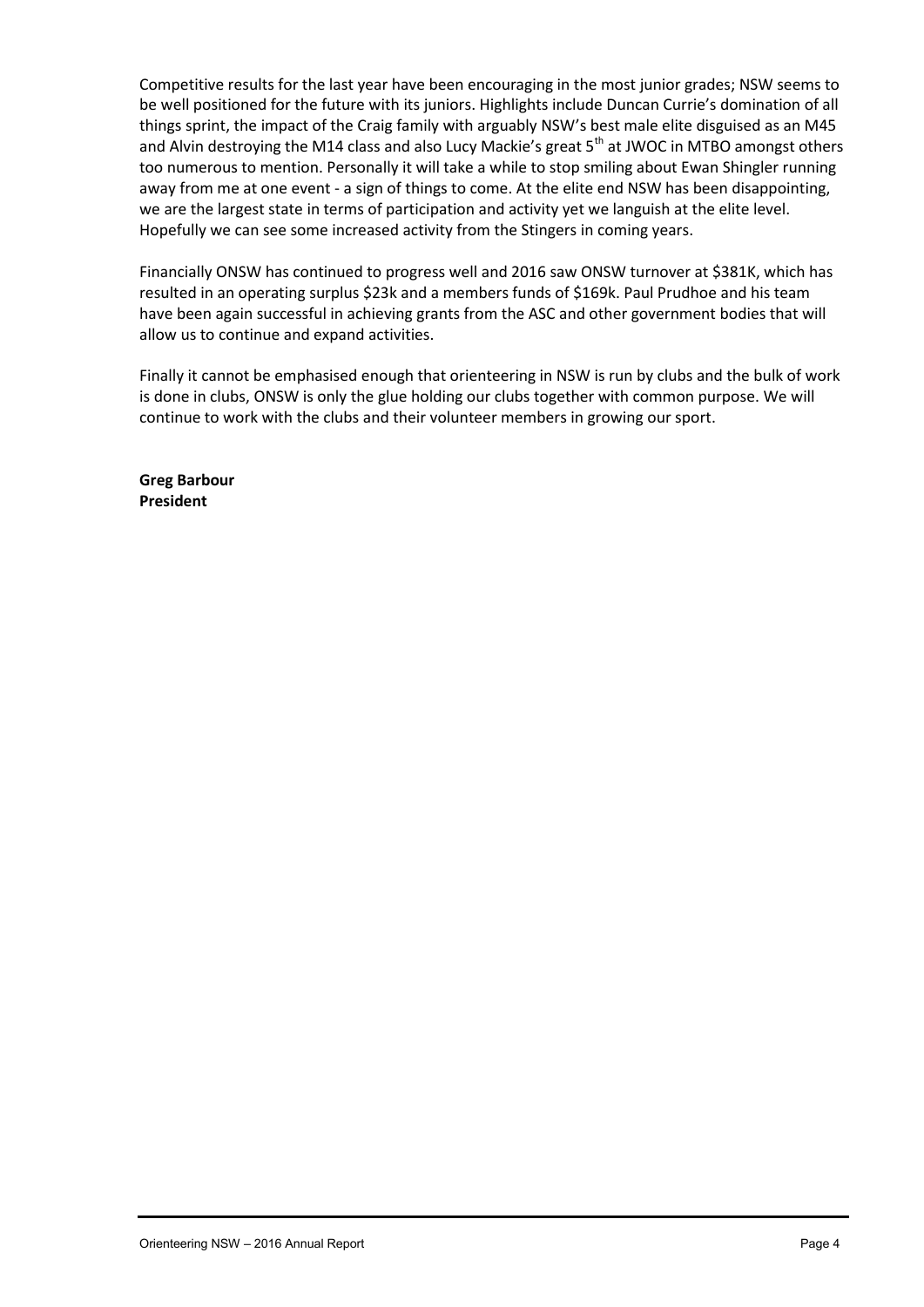# **SECRETARY'S REPORT**

During 2016 the ONSW Board met eight times. All meetings were held using Skype for Board members who live outside Sydney.

During 2016 Toby Wilson joined the Board as Coaching Director, and his appointment fills one of our long-standing vacancies. We now have a full Board and there have been no other changes during the year. However, there is an ongoing need to increase diversity and we would welcome interest from females and younger applicants.

Orienteering NSW is represented at **Orienteering Australia** General Meetings by two voting delegates. In 2016 these were Greg Barbour and Robert Spry. At the 2016 Annual Conference, which also functions as a General Meeting, our delegates were Greg Barbour and Andrew Lumsden. Throughout 2016 Robert Spry was an elected Director on the Board of OA.

Orienteering NSW's policies and procedures are set out in the **ONSW Manual**, which can be accessed from the website under 'Resources'. This is an important reference for event organisers and officials, and more generally for all NSW orienteers. The Technical Director Andrew Lumsden has made some significant updates but otherwise, progress on keeping the Manual up to date continues to be slow.

The NSW Government enacted revisions to the *Associations Incorporation Regulation* on 1 September 2016, although the Act itself was not changed. A sub-committee comprising Graham Horrocks and myself has prepared a set of relatively minor amendments to ensure that we continue to comply with the Regulations, and these will be put to a vote later at the 2017 AGM. Several of the Incorporated NSW Clubs are also in the process of updating their Constitutions, and Clubs which have not done so may wish to consider similar action.

#### **Belanglo Hut**

The Belanglo Hut continues to be supported by a voluntary group called the 'Friends of the Hut' (FOTH), led by Kevin Curby and Peter Howe. The Hut continues to provide a useful a facility for NSW orienteering training days and orienteer accommodation, and its running costs are covered by booking fees including some use by Forestry workers. The group holds regular working bees and helpers are always welcome.

**Robert Spry ONSW Secretary**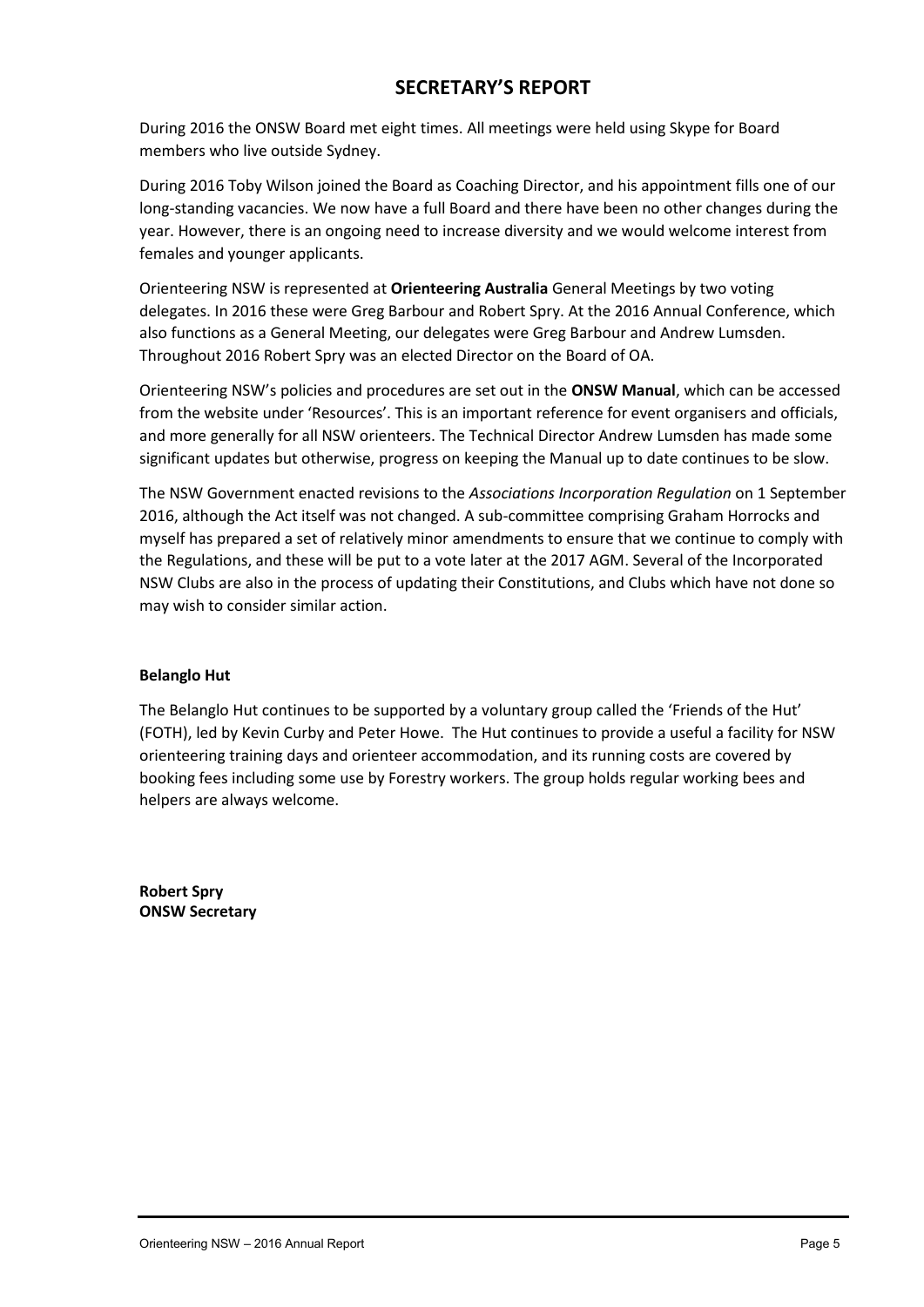# **ANNUAL FINANCIAL REPORT 2016**

In line with previous years, the 2016 ONSW Accounts have been prepared in accordance with the relevant Australian Accounting Standards. Accordingly the Annual Financial Statement is presented on an accrual basis, excluding GST, with a comparison to 2015.

ONSW continues to have a healthy Balance Sheet position with members' funds of \$169,209; this is in addition to funds held by Clubs. Income for the year was \$381,694, an increase of \$111,623 (41.3%) on the previous year. This translates to a surplus of \$22,785, a significant improvement on 2015 where a loss of \$62,738 was reported. There were two significant reasons behind this turnaround:

- (i) 2015 results being impacted by two accounting adjustments which impacted the bottom line by \$53,348 and
- (ii) a large volume of activity during the first year of the Federal Government's Sporting School initiative which generated \$54,463 of income. Much of this will be of a once off nature for mapping, equipment purchase and set up costs, consequently income in this area is expected to be less in future years.

In 2017 ONSW will host three major carnivals; the Australian Championships, the Australian Three Days (being held over the QB3 weekend) and the Australian MTBO Championships. Income from these events is anticipated to have a positive impact on members' funds for 2017.

## **Entry Fees**

Despite an increase in participation numbers a \$4,952 decline in Event Fees to \$104,836 was reported. The main factors behind this were one less State League being held in 2016, a three event NOL weekend held in 2015 and a significant reduction in income from the Nosh due to higher National Parks and other associated costs, so much so the viability of the event has been brought into question.

## **Development Income**

ONSW has been an active participant in the first full year of the Sporting Schools Initiative which has generated nearly \$55K of income. Under Jim MacKay's guidance, an extensive program of mapping and coaching has been rolled out across 44 schools. In addition OK-GO kits, flags and punches have been sold to schools to support the program. Whilst there is still the potential to roll out to more schools in future years, there is likely to be more of a consolidation into coaching activities.

At this stage there hasn't been a clear demarcation of development costs, this will be an activity for 2017.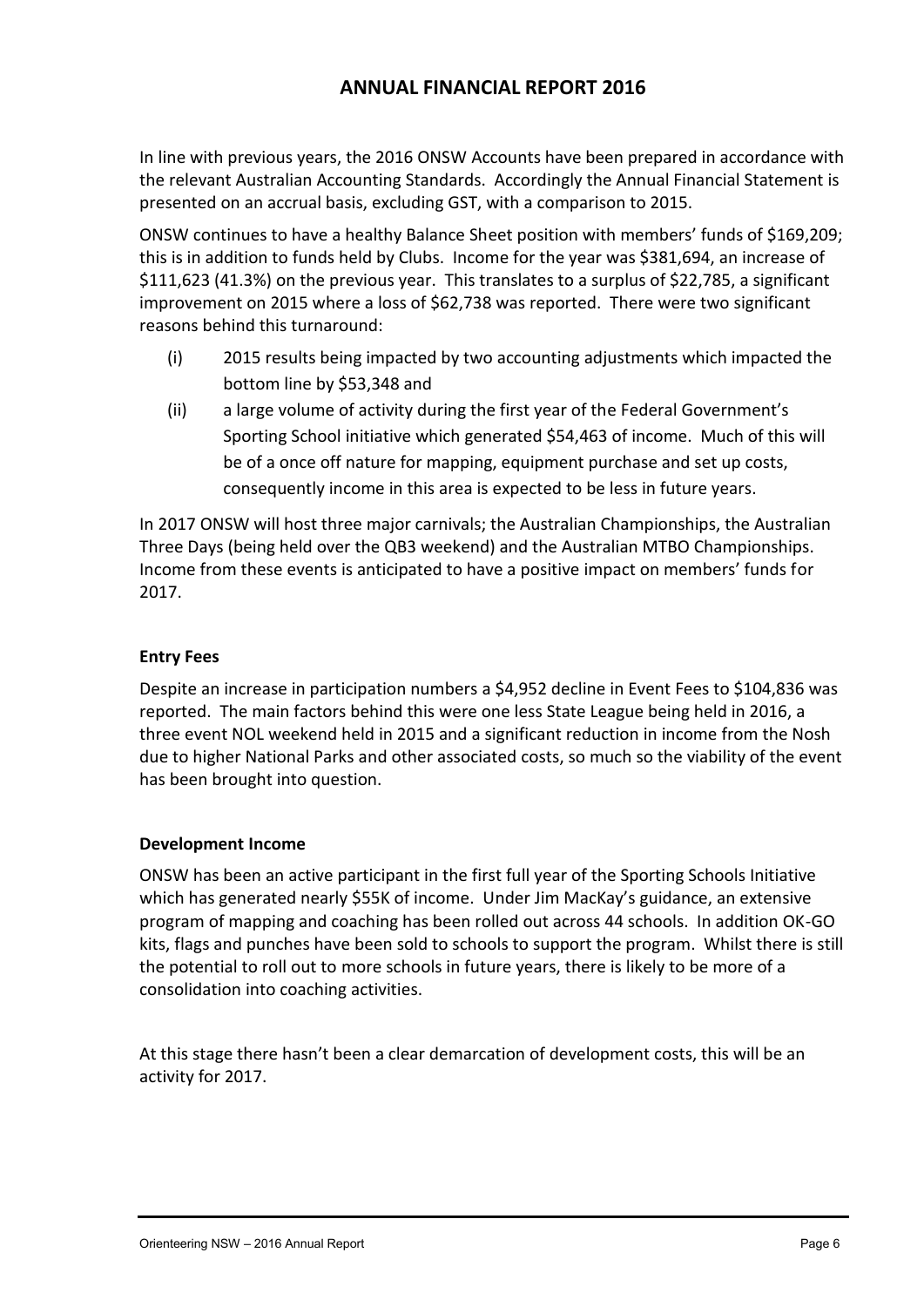## **Grants and Sponsorships**

A significant part of our income comes from government grants. These include \$20,000 from the NSW Government for sport development support and \$30,850 out of a \$200,000 National grant from the Australian Sports Commission to Orienteering Australia to grow orienteering participation. The latter has allowed us to commence planning for permanent courses and to develop a Schools Holiday Program. ONSW received grants of \$24,900 in relation to the Sporting Schools Initiative, \$10,000 of which was for the Capacity Building Funding Agreement and the balance for various other Sporting Schools related initiatives.

Grants are recognised over the period to which they pertain. As ONSW's January to December financial year differs from the traditional July to June Australian Financial Year, accounting adjustments are required to bring things into line.

|                                | 2016     | 2015#    |
|--------------------------------|----------|----------|
| Grants brought forward         | \$41,635 |          |
| Grants received                | \$75,750 | \$83,270 |
| <b>Less</b>                    |          |          |
| Grants deferred                | \$25,425 | \$41,635 |
| <b>Total Grants recognised</b> | \$91,960 | \$41,635 |

**Note: #** Change in accounting practice introduced.

As always ONSW is in debt to the Carbine Club who continued their regular donation of \$5,000 to support the NSW Schools Team. This helps subsidise the not insignificant costs of sending a team to the annual School Championships. Without this, the burden on the parents would be a lot higher.

A significant amount of work is required in applying for these grants and, once obtained; more effort is needed as detailed reporting on event participation, distribution of grant monies etc. is required. I would like to thank club officials for their help in providing this as and when required.

## **Eventor**

ONSW continues to use the Eventor system for on-line entry for major and an ever increasing number of minor events, together with membership. Although not perfect, Eventor is an efficient system for handling online transactions and more importantly a central repository for all results, it also reduces the workload for Club officials. Improvements have been made to Eventor with a more user friendly membership process having been rolled out.

In 2016 OA changed the methodology it uses to allocate the licence fee across the states to one based on participation rather than results. ONSW fully supported this initiative as it has resulted in a fairer distribution than before. ONSW's 2016 allocation was \$6,827 (27.6% of the total and very similar to OV's). There has been no settlement to ONSW's dispute on the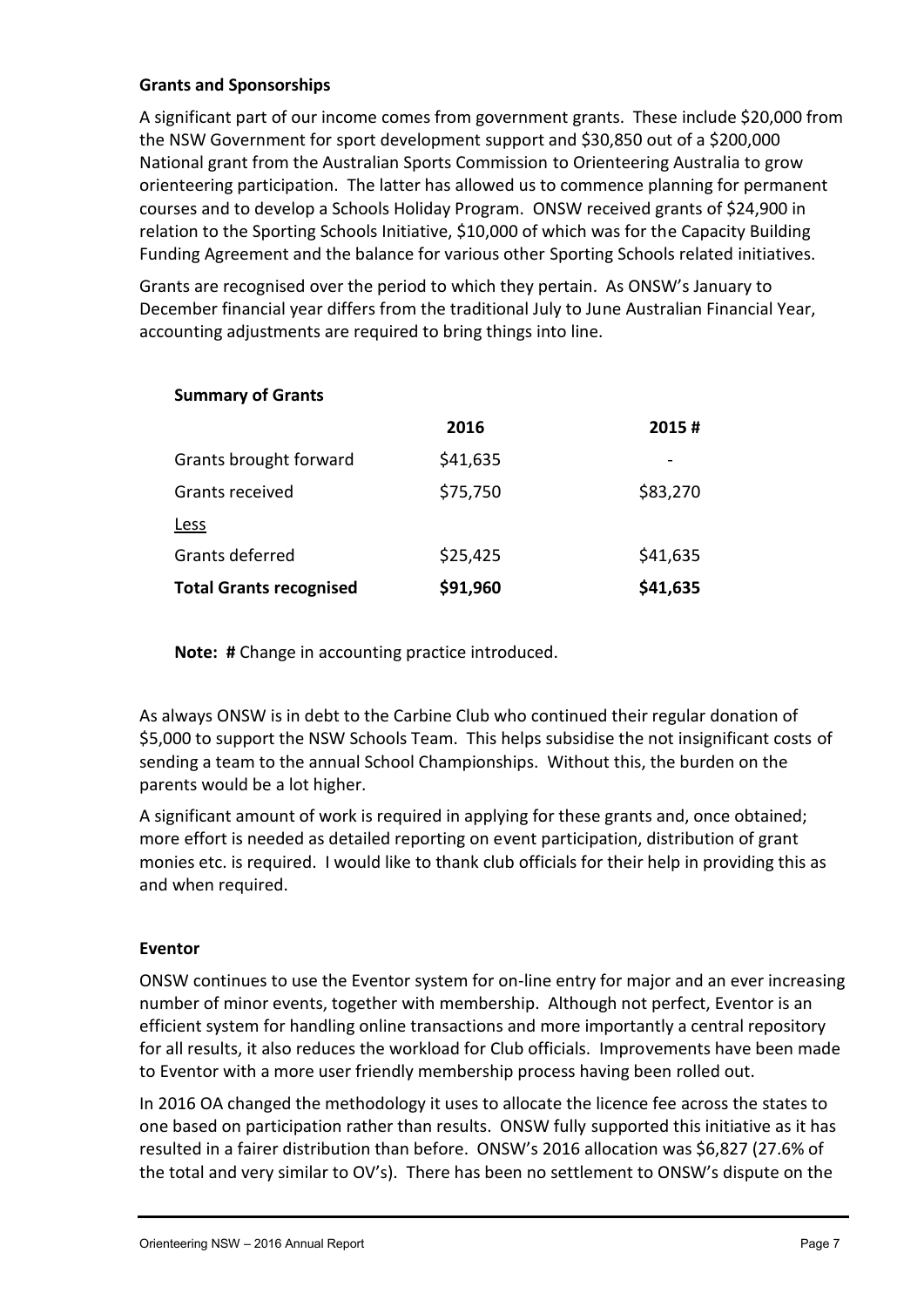2015 allocation and, as a result, ONSW is still holding the \$1,157 it previously withheld as a liability on the balance sheet pending resolution.

In addition to licence fees, merchant fees payable to PayPal & POLi are also a cost of using Eventor. In 2016 these were \$4,434, up from \$4,151 in 2015.

## **Belanglo Hut**

Usage fees in 2016 were \$6,576, up from \$2,265 the previous year. After some major remediation work in 2015, 2016 marked a return to a more normal maintenance routine with overall costs of \$3,351. These lower costs, plus the higher income resulted in a surplus of \$3,225, a significant improvement on the deficit of \$5,017 being reported in 2015.

## **Regulatory requirements**

The Association is registered with the Australian Tax Office (ATO) for GST. The sport benefits by directing large transactions through the ONSW accounts rather than through the clubs which are not registered for GST. With gross receipts exceeding \$250,000, ONSW is classified as a Tier 1 association and is required to submit audited financial statements each year to the members at the AGM.

## **Administration**

I would like to especially thank Dennis Sparling who has consolidated his role of Bookkeeper in 2016, thereby continuing to reduce the day to day involvement required from the Finance Director. Thanks also to Paul Prudhoe and John Murray who have assisted Dennis where necessary to keep ONSW's finances in order.

#### **Mark Shingler Finance Director**

Note: The ONSW accounts provided on the following pages are those as submitted to and signed off by the Auditors. The audited, approved and signed-off version is separately available.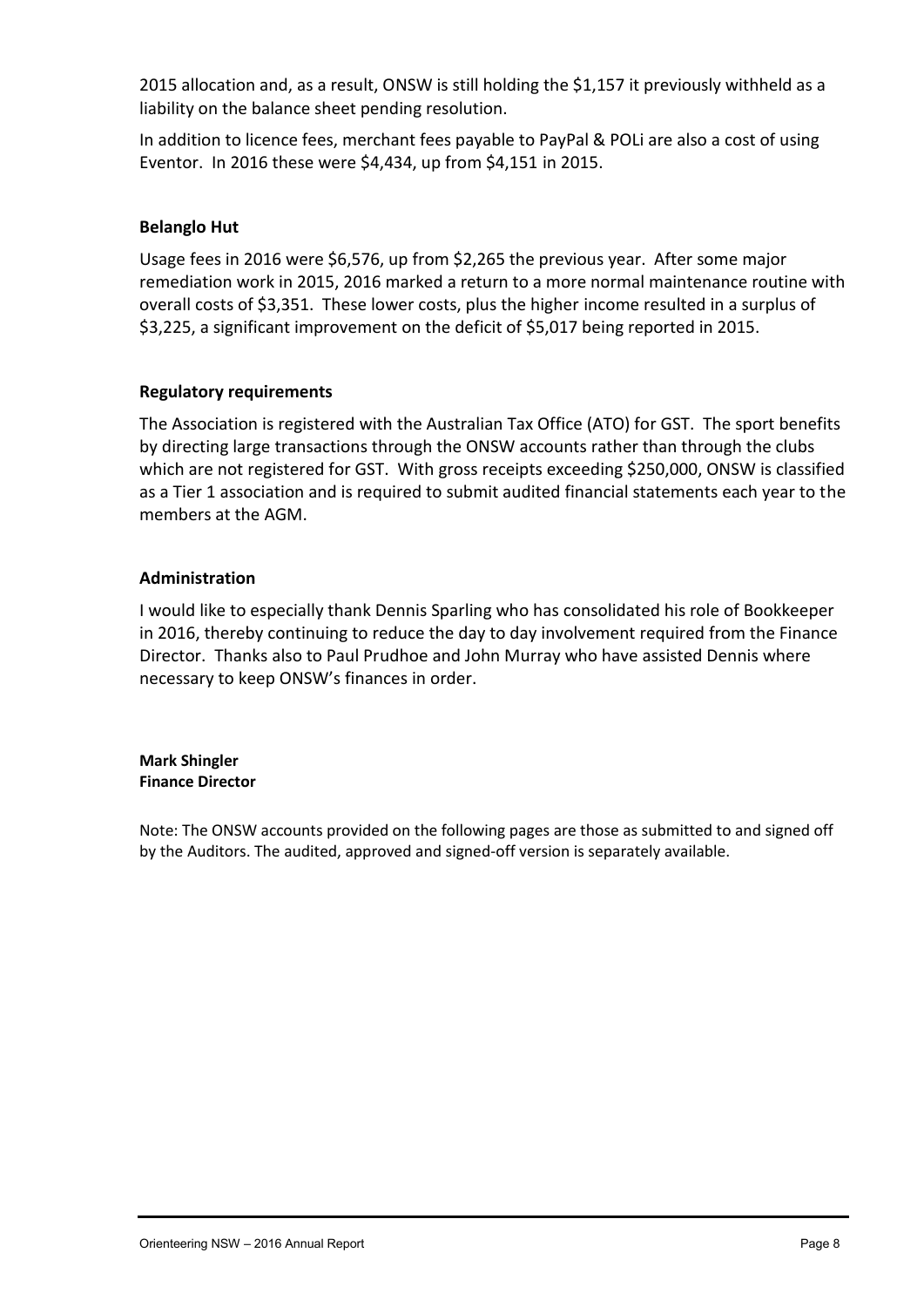# **ORIENTEERING ASSOCIATION OF NSW Inc.**

# **Statement of Income and Expenditure for the Year ended 31st December 2016**

|                                          | <b>Note</b>    | 2016    | 2015      |
|------------------------------------------|----------------|---------|-----------|
|                                          |                | \$      | \$        |
| <b>Income</b>                            |                |         |           |
| Events                                   |                | 104,836 | 109,788   |
| Development - Sporting Schools           |                | 54,463  |           |
| - Other                                  |                | 49,321  | 49,660    |
| Grants                                   |                | 91,960  | 41,635    |
| <b>Membership Fees</b>                   |                | 32,559  | 29,714    |
| Schools Fundraising & contributions      |                | 20,711  | 9,388     |
| Junior Squad Fundraising & contributions |                | 10,754  | 15,594    |
| <b>Belanglo Fees</b>                     |                | 6,576   | 2,265     |
| <b>Equipment sales</b>                   |                | 6,651   | 2,814     |
| Interest received                        |                | 1,898   | 3,104     |
| Other revenue                            |                | 1,966   | 6,110     |
|                                          |                | 381,694 | 270,072   |
| <b>Expenditure</b>                       |                |         |           |
| Employment                               |                | 133,047 | 114,220   |
| Development                              | $\overline{2}$ | 40,201  | 34,468    |
| <b>Sporting Schools</b>                  |                | 19,310  |           |
| <b>Squad Expenses</b>                    |                | 34,615  | 26,210    |
| Membership Registration fees             |                | 25,133  | 25,865    |
| Promotion                                |                | 7,178   | 21,932    |
| AO Magazine                              |                | 11,785  | 11,115    |
| Grants (BnB)                             | 3              | 5,315   | 10,760    |
| Insurance                                |                | 8,109   | 8,089     |
| <b>Athlete Grants</b>                    |                | 1,500   | 1,000     |
| Depreciation                             |                | 4,640   | 16,303    |
| Awards and Trophies                      |                | 3,782   | 6,683     |
| <b>Co-ordinator Fees</b>                 |                | 10,000  | 7,500     |
| Stationery and printing                  |                | 342     | 2,774     |
| Software & hosting (inc licencing fees)  |                | 9,184   | 7,932     |
| <b>Event Fees</b>                        |                | 11,166  | 10,056    |
| Audit fee                                |                | 995     | 819       |
| <b>Administration costs</b>              |                | 10,508  | 7,488     |
| Equipment                                |                | 10,080  | 3,035     |
| <b>Affiliation Fees</b>                  |                | 1,112   | 516       |
| <b>Belanglo Hut Expenses</b>             |                | 3,351   | 7,281     |
| Other                                    |                | 7,556   | 8,762     |
|                                          |                | 358,910 | 332,810   |
| Surplus / (deficit)                      |                | 22,785  | (62, 738) |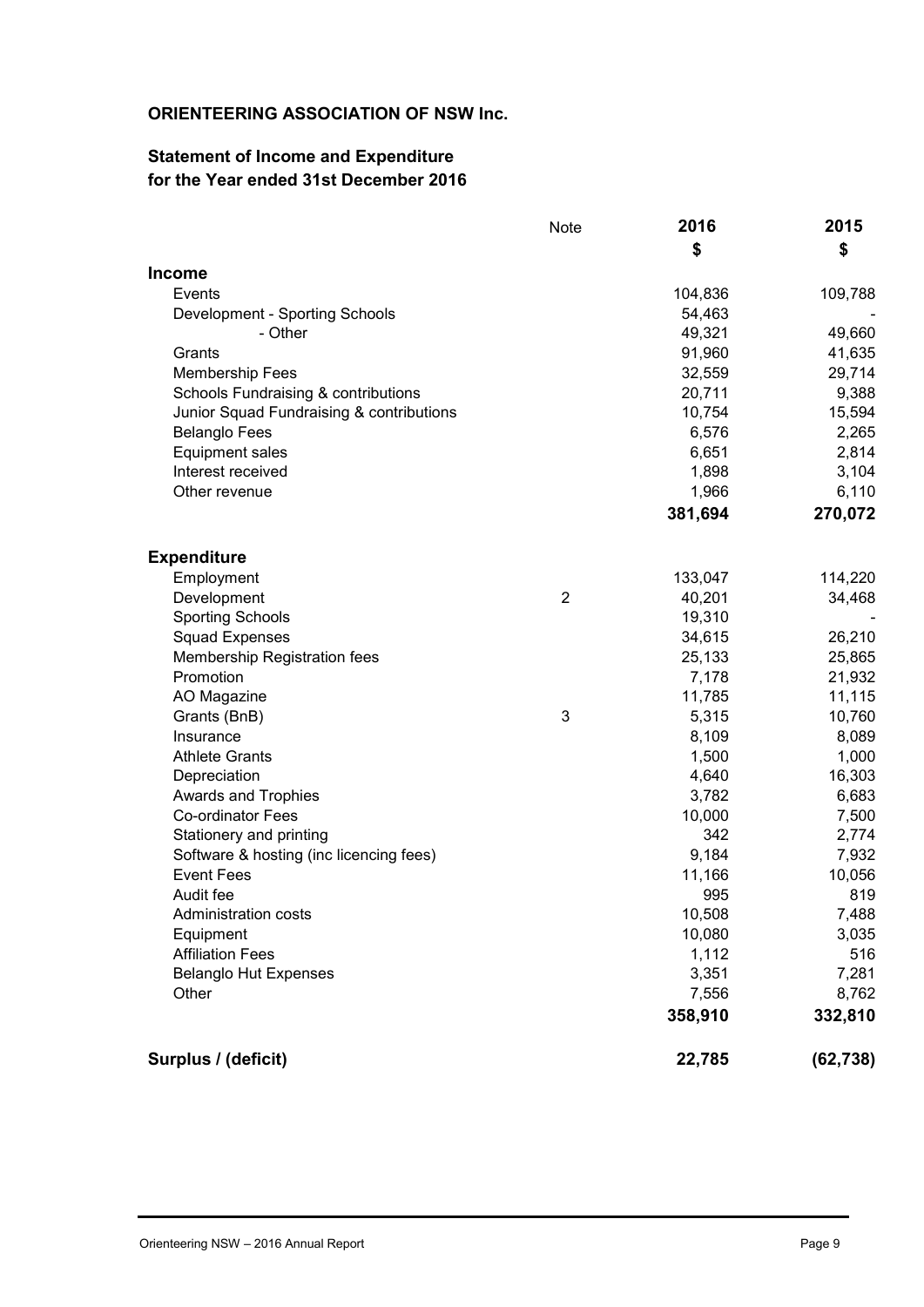| <b>ORIENTEERING ASSOCIATION OF NSW</b> |  |
|----------------------------------------|--|
|----------------------------------------|--|

Note

# **Balance Sheet as at 31st December 2016**

|                                         |                | 2016    | 2015      |
|-----------------------------------------|----------------|---------|-----------|
|                                         |                | \$      | \$        |
| <b>Current assets</b>                   |                |         |           |
| Cash at Bank                            | $\overline{4}$ | 220,150 | 230,780   |
| Receivables                             |                | 16,267  | 4,344     |
| Inventory                               |                | 1,605   | 625       |
| Owing by Clubs                          |                | 17,257  | 3,648     |
| Accrued income & Other prepayments      |                | 11,952  | 3,073     |
|                                         |                | 267,230 | 242,470   |
| <b>Non-Current assets</b>               |                |         |           |
| Office and Sportident equipment         | 5              | 3,685   | 8,325     |
|                                         |                | 3,685   | 8,325     |
| <b>Total assets</b>                     |                | 270,915 | 250,795   |
| <b>Current liabilities</b>              |                |         |           |
| Creditors and accruals                  |                | 28,554  | 25,652    |
| Owing to Clubs                          |                | 15,235  | 10,906    |
| <b>Australian Taxation Office (BAS)</b> |                | 10,246  | 1,013     |
| Employee leave provision                |                | 6,789   | 11,625    |
| Income in advance - memberships         |                | 15,593  | 13,541    |
| - grants                                | $6\phantom{1}$ | 25,289  | 41,635    |
|                                         |                | 101,706 | 104,371   |
| <b>Net assets</b>                       |                | 169,209 | 146,424   |
| <b>Members' Funds</b>                   |                |         |           |
| At start of the year                    |                | 146,424 | 209,162   |
| Surplus / (deficit) for the year        |                | 22,785  | (62, 738) |
| At end of the year                      |                | 169,209 | 146,424   |
|                                         |                |         |           |

-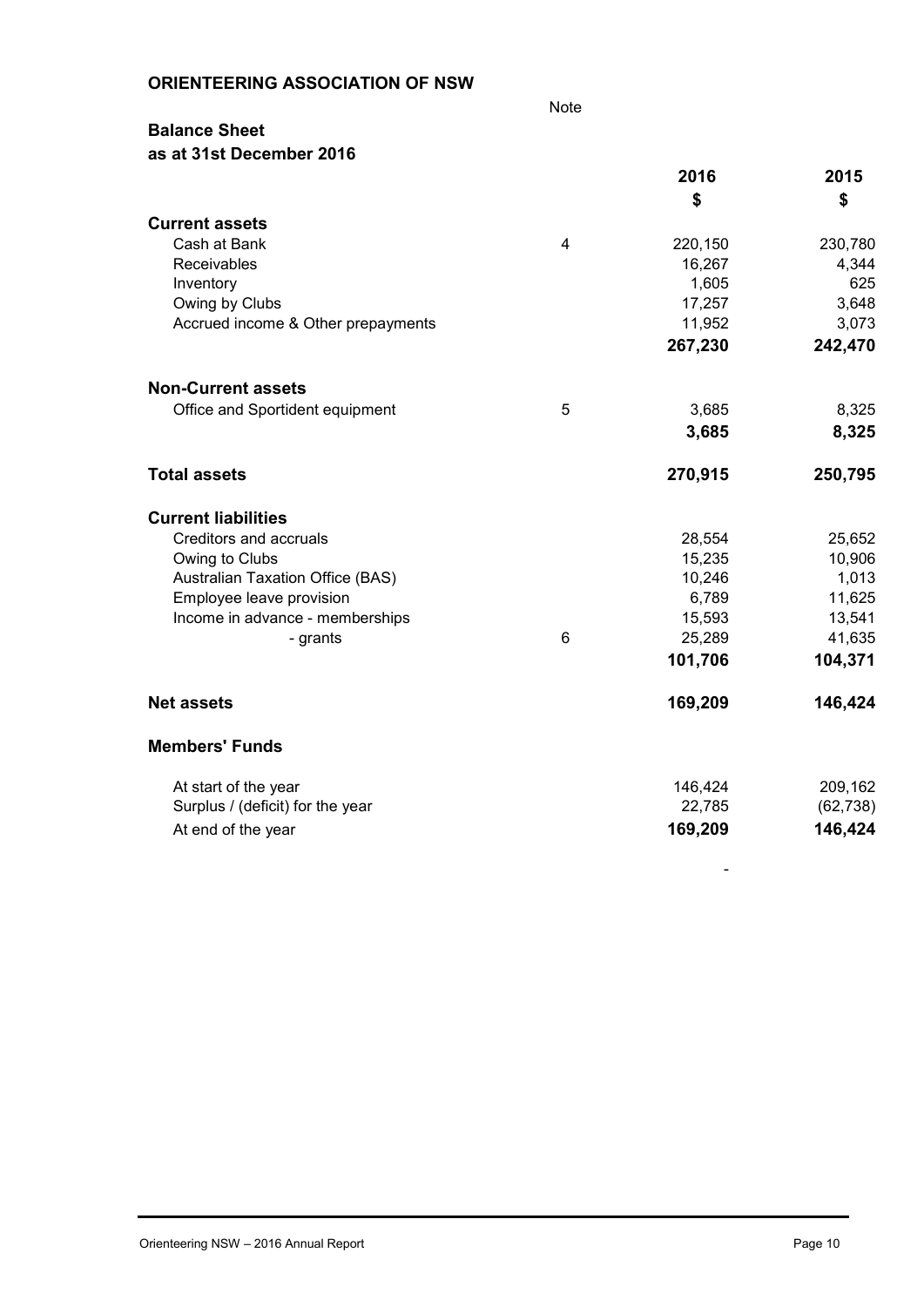#### **ORIENTEERING ASSOCIATION OF NSW**

#### **Notes to the accounts - 2016 year**

#### 1 **Accounting policies**

This special purpose financial statement has been prepared on an accrual basis using normally accepted accounting principles.

**Taxation -** The association is registered for GST but is not required to pay income tax.

**Fixed assets** - equipment is booked at cost and depreciated over useful lives, normally four years.

| \$     |
|--------|
| 103    |
| 23,092 |
| 310    |
| 1,656  |
| 9,027  |
| 2,262  |
| 2,033  |
| 1,719  |
| 40,201 |
|        |

#### 3 **Grants**

This represents the Bush 'n' Beach element of the participation grant associated with QB3

#### 4 **Cash at bank**

|   |                               | \$         |  |
|---|-------------------------------|------------|--|
|   | Current accounts at ANZ Bank  | 189,139    |  |
|   | PayPal                        | 31,011     |  |
|   |                               | 220,150    |  |
|   |                               |            |  |
| 5 | <b>Equipment</b>              | \$         |  |
|   | At cost                       | 38,743     |  |
|   | less accumulated depreciation | 35,058     |  |
|   |                               | 3,685      |  |
|   | Expenditure in the year was   | <b>NIL</b> |  |
|   |                               |            |  |

There were no disposals.

#### 6 **Income in advance - grants**

Grants now recognised over the period they relate to rather than the year in which they are received.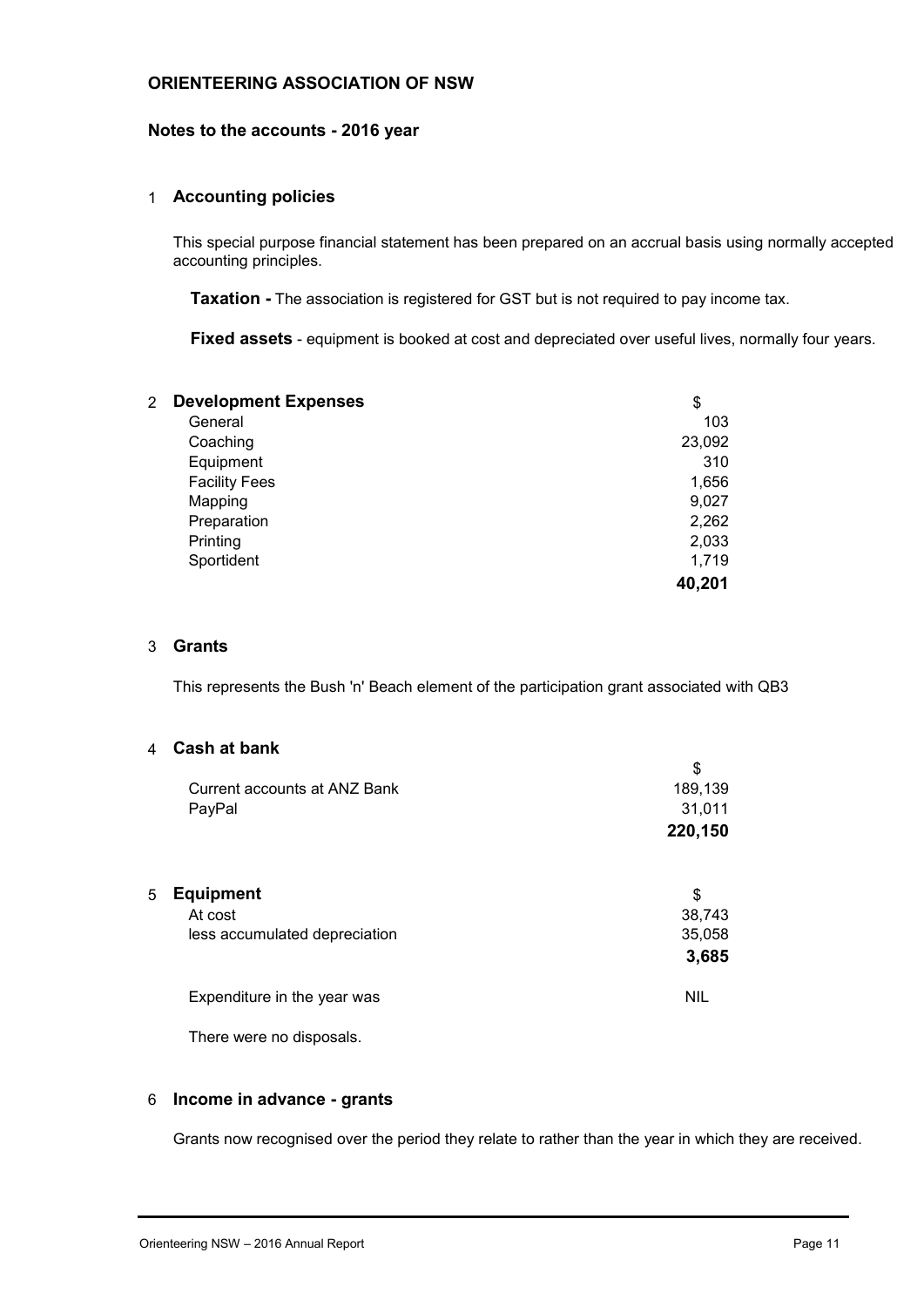# **TECHNICAL REPORT**

#### **Safety**

Safety continues to be the first agenda item of any Board or other ONSW meeting.

ONSW conducted 285 events in 2016 with 22,658 participants. Four incidents were discussed by the Board involving events held in 2016. Three of the incidents involved competitors being significantly late finishing; in two cases a preliminary search was launched. None of the lost competitors were injured or out long enough to require a police search. The fourth incident involved a competitor who suffered concussion and was found by people not orienteering (they rang the emergency number on the map). The competitor was taken by ambulance to hospital.

The Board discussed several of the incidents with the clubs involved. Clubs are reminded of the importance of risk management at all events.

One orienteering event and the Great NOSH Run were postponed during the year due to high winds.

The Board also noted that it is not always possible to obtain St Johns Ambulance first aid support at large events. The Board recommends that clubs compile their own registers of qualified first-aiders and consider supporting their members to gain qualifications.

#### **Event standards**

12 State League, 5 MTBO State events and the Christmas 5-Day events were held in NSW during 2015. Most of these events were highly regarded by competitors. The average score in the Course Setter of the Year, which covers State League events was 73% (80% is a Very Good mark). The average score over the four years of the current scoring system is 74%.

#### **Mapping**

Three of the State League events were held on new maps, with new maps at Coffs Harbour, Grafton and University of Western Sydney Kingswood.

A sprint mapping workshop was held in February with 10 attendees.

#### **ONSW Manual**

A complete revision and consolidation of the ONSW Rules for events was completed, after several years work. The Competitors' Rules were split into separate rules for foot and mountain bike orienteering.

I again thank John Oliver for his thorough scrutiny of the review of event rules.

**Andrew Lumsden Technical Director**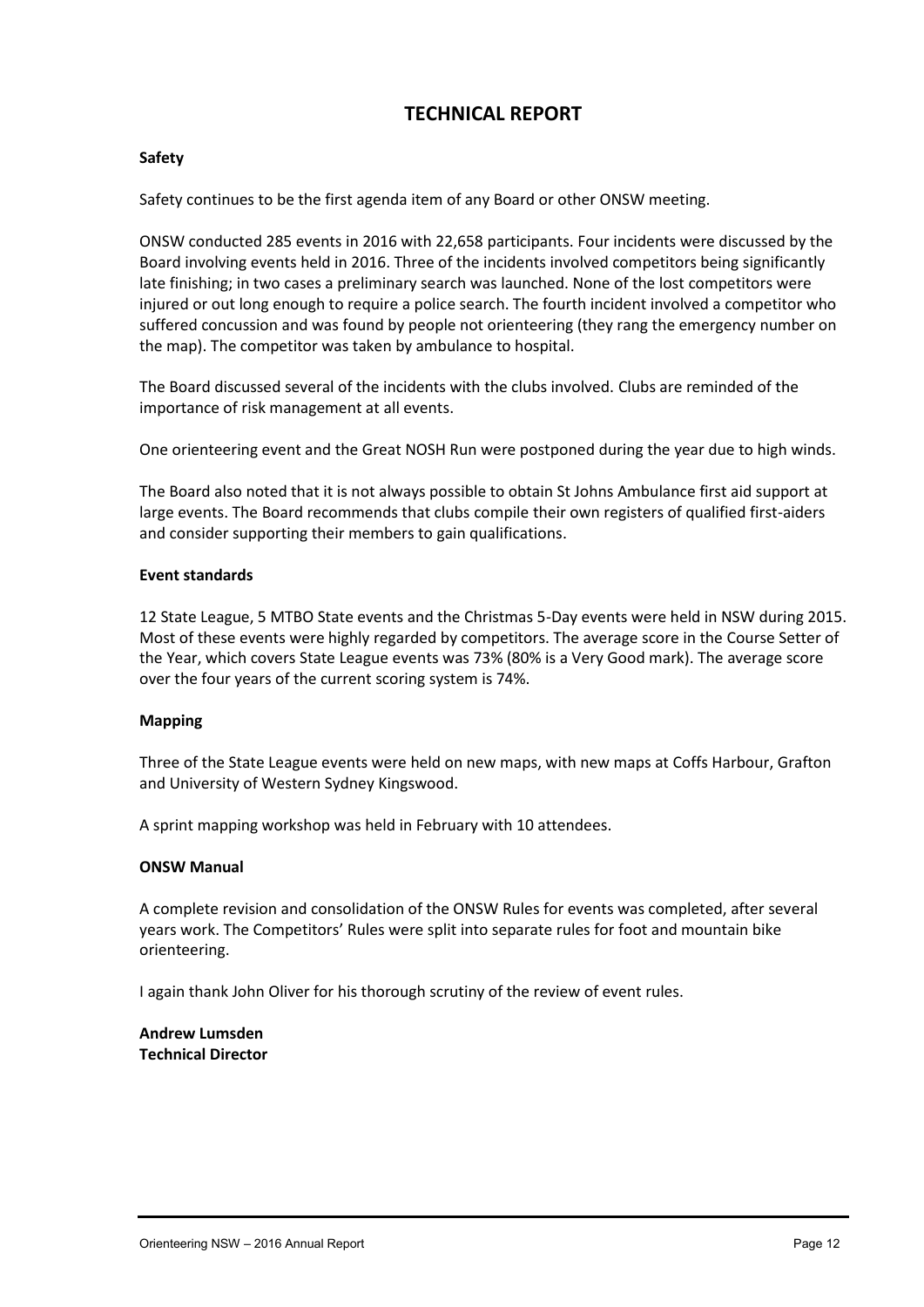# **COMMUNICATIONS REPORT**

#### **Eventor**

The slight downward trend in the total number of NSW events being recorded in Eventor that was noted last year has continued in 2016, while the number of pre-entry events has increased slightly. QLD has moved from very little use (15 events in 2015) to major use of Eventor (253 events in 2016), while other states showed much smaller changes.

| Data for<br>2013<br><b>NSW</b> |        |            | 2014   |            | 2015   |            | 2016   |            |
|--------------------------------|--------|------------|--------|------------|--------|------------|--------|------------|
|                                | Number | % of total | Number | % of total | Number | % of total | Number | % of total |
| No. of events                  | 267    | 26%        | 327    | 39%        | 314    | 33%        | 307    | 26%        |
| Events with<br>pre-entries     | 15     | 17%        | 20     | 31%        | 275    | 48%        | 277    | 34%        |
| Events with<br>results         | 158    | 53%        | 292    | 64%        | 282    | 50%        | 270    | 36%        |
| <b>Pre-entries</b>             | 2,235  | 29%        | 3,040  | 40%        | 15,836 | 35%        | 22,737 | 32%        |
| <b>Results</b>                 | 12,548 | 44%        | 21,511 | 56%        | 19,052 | 36%        | 21,531 | 34%        |

Note: the figures for the number of events include all kinds of events, e.g. training, meetings, workshops – anything that has been put into the system. Data for shared events have been omitted.

Although all states now appear to be posting most if not all of their events on Eventor, there is still a major disparity in using the system for pre-entries and results. This is reflected in the above table – where a quarter of the events posted are from NSW, while one third or more of pre-entries and results are for NSW – and also in the tables below for events with no results posted.

|      | <b>ACT</b> | <b>NSW</b> | <b>QLD</b> | <b>SA</b> | <b>TAS</b> | <b>VIC</b> | <b>WA</b> | <b>Overall</b> |
|------|------------|------------|------------|-----------|------------|------------|-----------|----------------|
| 2013 | 52         | 109        | 195        | 22        | 75         | 268        | 20        | 741            |
| 2014 | 70         | 35         |            | 17        |            | 235        | 16        | 381            |
| 2015 | 90         | 32         | b          |           | 12         | 230        | 16        | 393            |
| 2016 | 38         | 37         | 61         | 11        |            | 259        | 19        | 434            |

**Number of events with no results recorded** (excluding shared events)

**Percentage of events with no results** (excluding shared events)

|      | <b>ACT</b> | <b>NSW</b> | <b>QLD</b> | <b>SA</b> | <b>TAS</b> | <b>VIC</b> | <b>WA</b> | <b>Overall</b> |
|------|------------|------------|------------|-----------|------------|------------|-----------|----------------|
| 2013 | 68%        | 41%        | 96%        | 92%       | 100%       | 81%        | 32%       | 71%            |
| 2014 | 93%        | 11%        | 28%        | 59%       | 6%         | 78%        | 23%       | 45%            |
| 2015 | 91%        | 10%        | 40%        | 11%       | 12%        | 74%        | 25%       | 41%            |
| 2016 | 58%        | 12%        | 24%        | 25%       | 3%         | 72%        | 27%       | 37%            |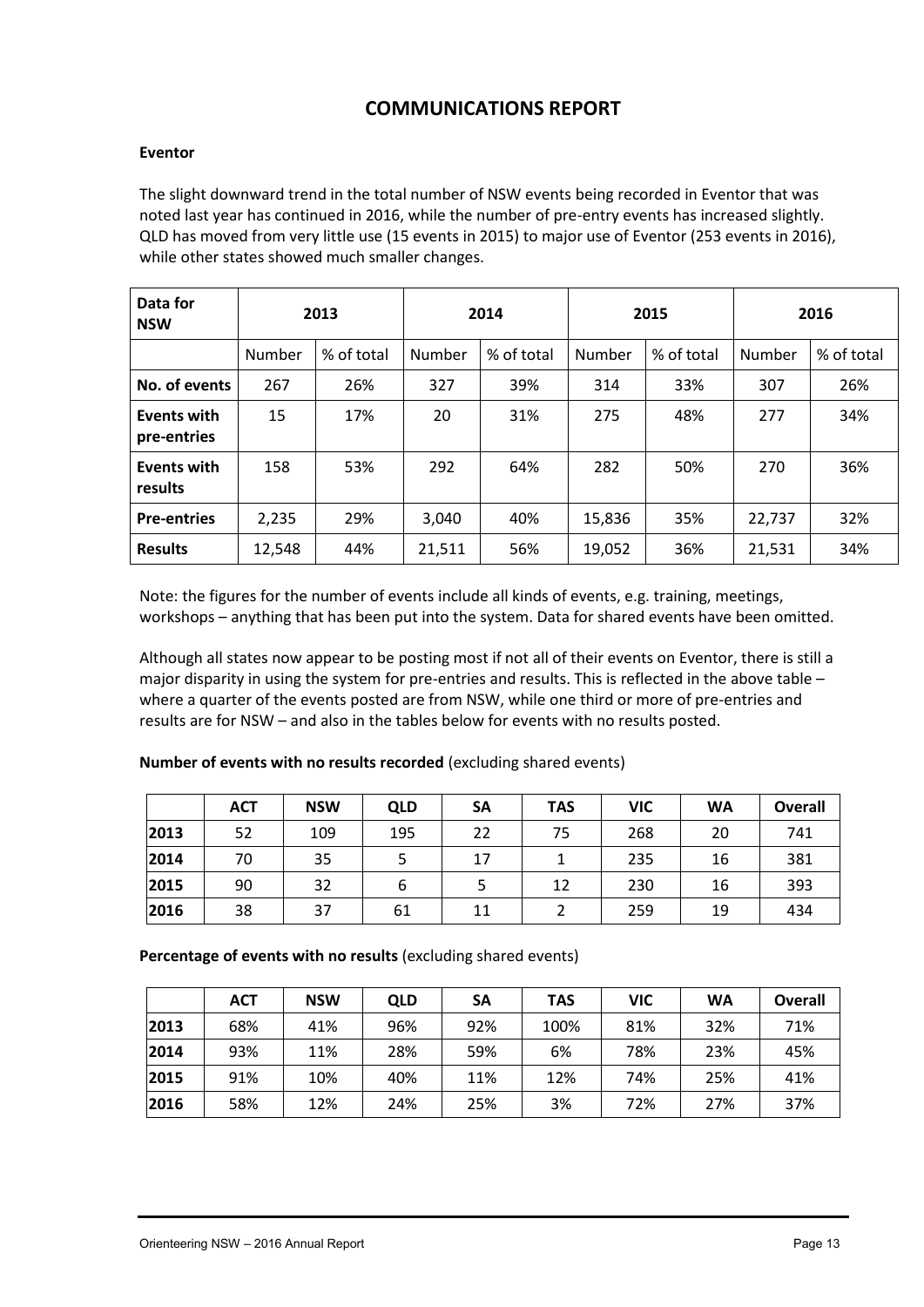The functionality of Eventor was enhanced during the year to allow administrators to set different event fees for members and casual registrations. Many other improvements for future implementation have been identified by the Eventor Working Group, such as handling of score events, reporting and statistics, automatic transfer of results and splits to WinSplits.

## **Online file and email storage**

During the year, the volume of emails being stored in conjunction with the web hosting service grew to such an extent that we exceeded the limit imposed by the provider's acceptable use policy. In addition the file storage in the OANSW dropbox folder has now reached about 60% of the allowed 2 GB, so it was decided after consultation to obtain a free, not-for-profit subscription to Office 365, a Microsoft file storage, email and office software system. As part of the application, it was required to provide evidence of our not-for-profit status and I thank John Murray for his efforts in establishing this.

In addition to 50 GB email inboxes and file storage of 1 TB each for up to 300 users, the system provides access to free online versions of Word, Excel and other office software. Fully installed versions of Office applications can be purchased at very reasonable prices as part of the subscription.

It is expected that the subscription will be fully operational within 2017.

## **The web site**

Apart from regular posting of new articles and updating of content, there has been little change to the structure of the main onsw.asn.au web site. However two sub-sites have been established as vehicles for the Australian 3 days and Australian Championships carnivals in June and September respectively.

Over the year there were 131 outages totalling 36h55m for an average uptime of 99.5% - excluding October for which figures are not available (corresponding figures for 2015 were 864, 71h16m, and 99.2%). This does not include a day or so of down time in early June as a result of human error (red face department).

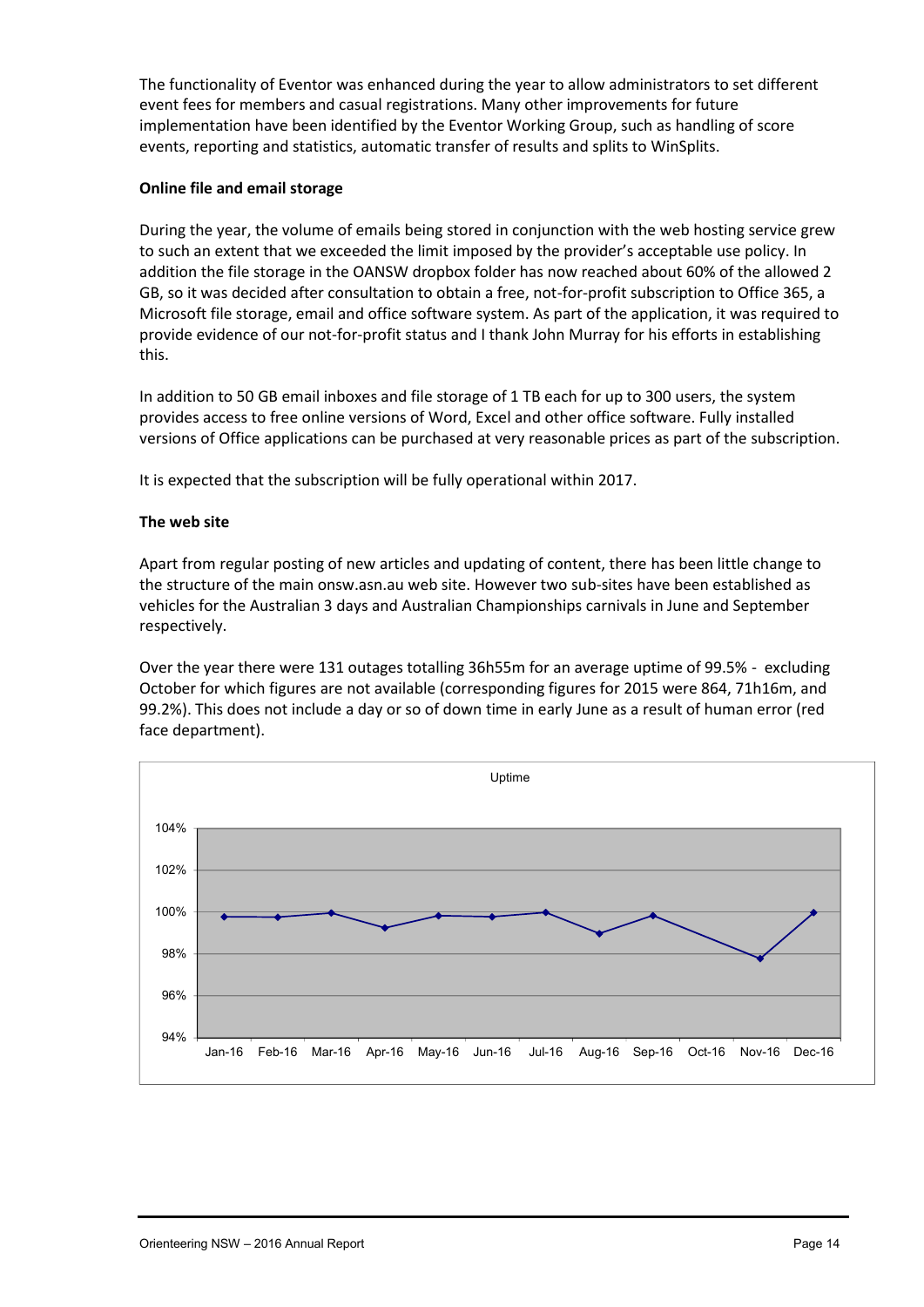Average response time over the year was 3.6 seconds (3.5 in 2015). It is possible to reduce response time to around 1 second (as in the graph for February March) by introducing an extra level of caching, but this makes it difficult for authors to see immediately any new articles they post or changes they make.



**Maurice Anker Communications Director**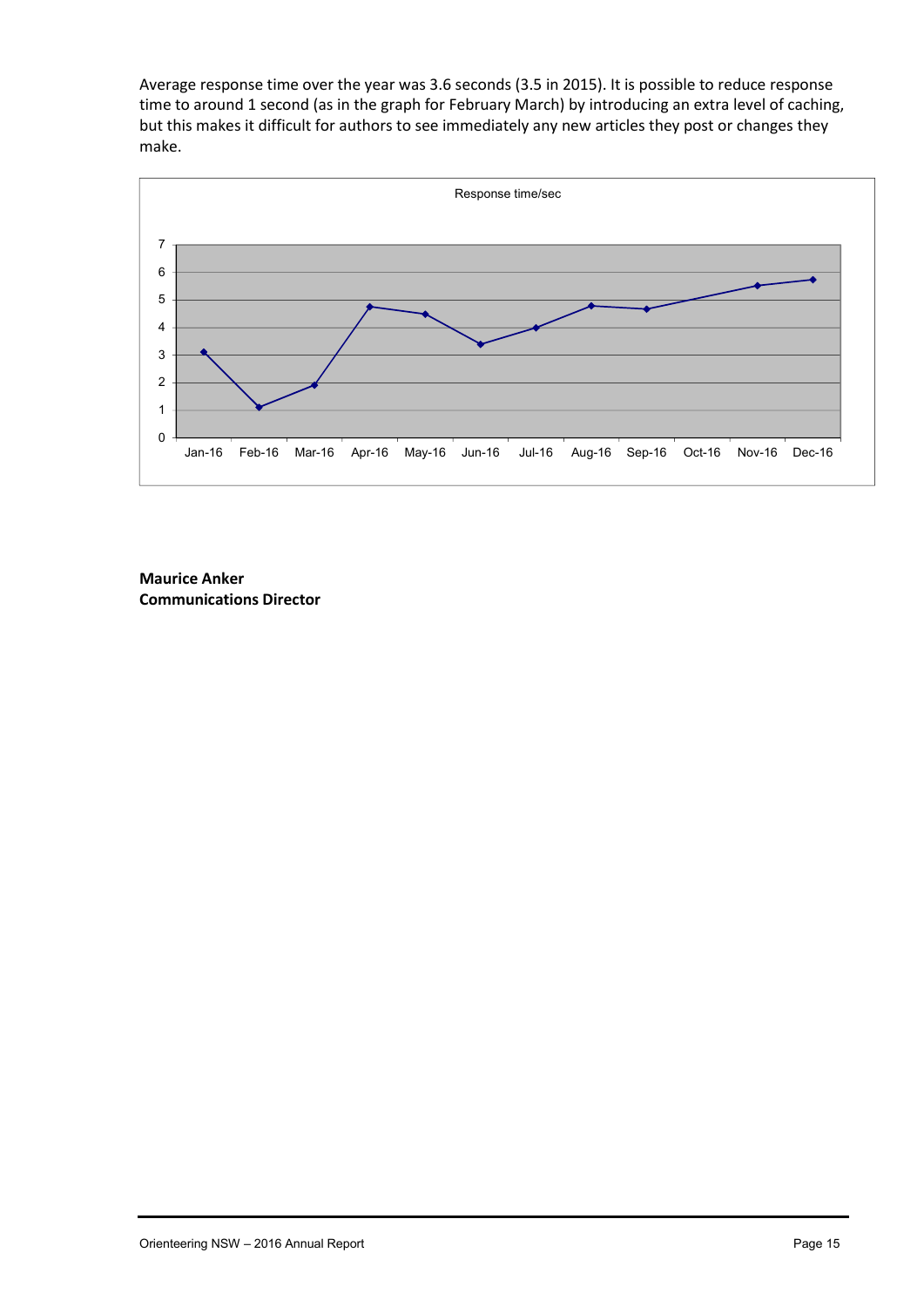# **COACHING REPORT**

After two years without a Coaching Director, the number of accredited level 1 coaches in NSW has reached a very low level. However, in November, a level 1 coaching course was conducted in NSW, for the first time in two years, with seven prospective coaches in attendance.

Seven level 0 coaching courses were conducted throughout NSW in 2016, including three in Sydney, and one each in Wollongong, Orange, Newcastle, and Armidale. These courses were attended by 83 participants, resulting in 80 coaches being accredited. Encouragingly, 67 of those accredited were teachers.

In 2016, ONSW participated in the new National Orienteering Scholarship program, modelled on the successful programs in the ACT, Victoria, Tasmania and Queensland. This program provides overseas orienteers with the opportunity to come to Australia and stay with orienteering families. Our participation was a success, with Atte Lahtinen arriving during the Australian Championships in September, and then travelling to various clubs around the state, helping with club activities and running coaching days.

Both the NSW Schools Team and the NSW National Orienteering League team (The Stingers) enjoyed some success at their respective competitions. The schools team achieved two top ten results in the sprint, five in the individual and the Junior Boys team while finishing a close second behind New Zealand in the relay became the Australian Schools Relay Champions (the team being Lachlan Billett, Ewan Shingler, and Alvin Craig), showing that ONSW has some encouraging talent coming up through the junior ranks. The highlight of the year for the stingers was the Australian Relay Championships, where the senior men's team was pipped in a sprint finish by the Canberra Cockatoos.

With Jock Davis advising that he would not be continuing in the Junior Squad coaching role in 2017, this position was advertised with the aim of appointing an assistant coach for the Australian Schools Championships in Queensland. Rob Bennett took on this role and will transition into the coaching role in 2017. A \$500 contribution to expenses was established this year to acknowledge the hard work that is put in by Schools Team and Junior Squad coaches and managers.

**Toby Wilson Coaching Director**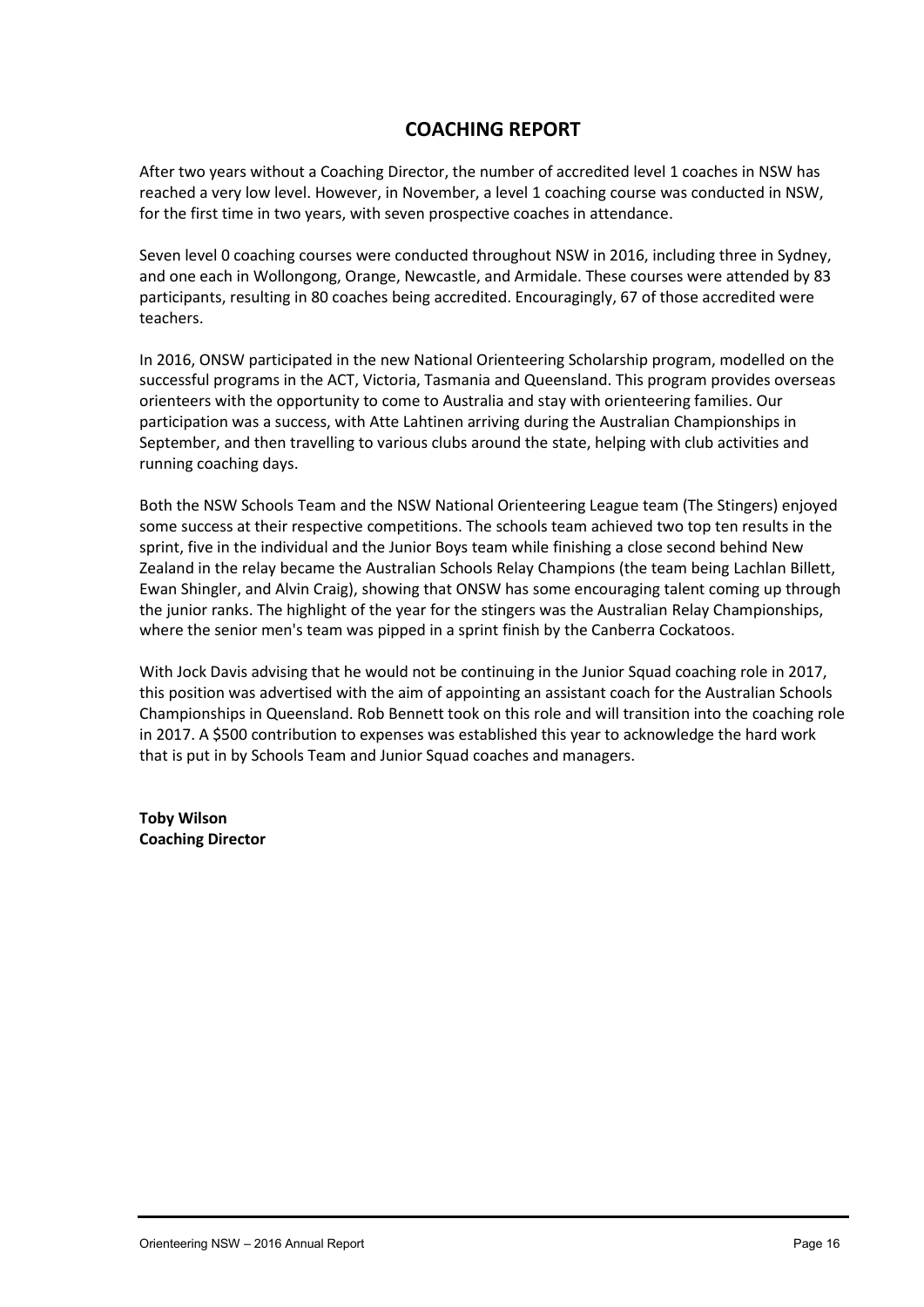# MARKETING AND COMMUNICSATHEOPACSROTFICE

#### $P$ ermanent  $\Omega$ s

ONSMeceivDeAd/ASC funding to develop threeN  $\beta$  We modameter cround ses in  $inv$ estigation an $\phi$ edrims $i$ sussisping rto install permanent courses at Bice Olympic Park), Headland Park (Georges Heights, Sydnew) and John obtainead npdattoethealready goxosutrishe at Hunter Wetlawids (a Nexa cracsitulel) e The Permanent Cloeue steos the epublic, with a choolince of tip a attil gipwaith ng paper mabpyuscin**g** maartphone<mark>y yaQo bola' po ars in Hibrea</mark>ter Wettlsainnan**g D**eSA. A format

#### School holiday pilot programs

ONSW conduc-deady ap rfought a mringgrank Council s Getaway vacation care in Occober. The kids loveoolilit, baenolo ONNn SgWakoyup rhoaglifa msiinn tWreagAgparil 2017 b lhidays, and ONSW hopes that ointiewnithe doreinagb the afsour dark feet rion care centres as well. Thesse uss in a skill pline a care centroduce school aged children to osieantee enionagur Algled lub support this initia

#### Regional schools champs

In 2016, ONSW conducted 13 such dayhseld cflourdithing these on NnSdW titmiteless days and incorporating a double-asportination acted Sartseticuled by 2 These chamionship rebry ma dedicated group aonfol ishow on ONSN show e light. Volunteærres always troe assistist with coaching, parkientoc. soot afty of uncsahn i donate somie 20 m/me7lease let QuNySo Nurkano a.ilability

#### MINI courses

To encourage greater participaothioth, eavids it calictay potfad bested tesd, tion over faster an additional short course at the Western and Southern SSS, an West SSSedexcoetlent attendance from local families trying it for Wednesday SSS off  $\epsilon$ o and  $\Delta M$  find  $\epsilon$  of the assembly and families within Numbers fluctuated but we hope to grow this option next summe

#### $S \ncouthx/C$  Guides

One of the targets for greater participation in 200t<sup>s7</sup> giusides; large natural fit fowrit the Niss Music of the outdoors and pioneering spirit Meanwhild Gelengarry Girl Guides Camp wan moad tablen Sowwild het yain their leaders in how to conduct orienteering. Likewise, Elanora Scouts have a map of Bilarong Reserve on Sv practise.

#### Winter  $2016$  and sulm7 mboen  $\sqrt{2016}$

Each member received one; pthus fost cwee to hand out at events feel might attract recruits. These continue to be a valuable tool

#### Media hits

On radABC Newcastle and other outlets were veery thee Year 6 in student made the Junior Honour Team at the Australian All Scho September.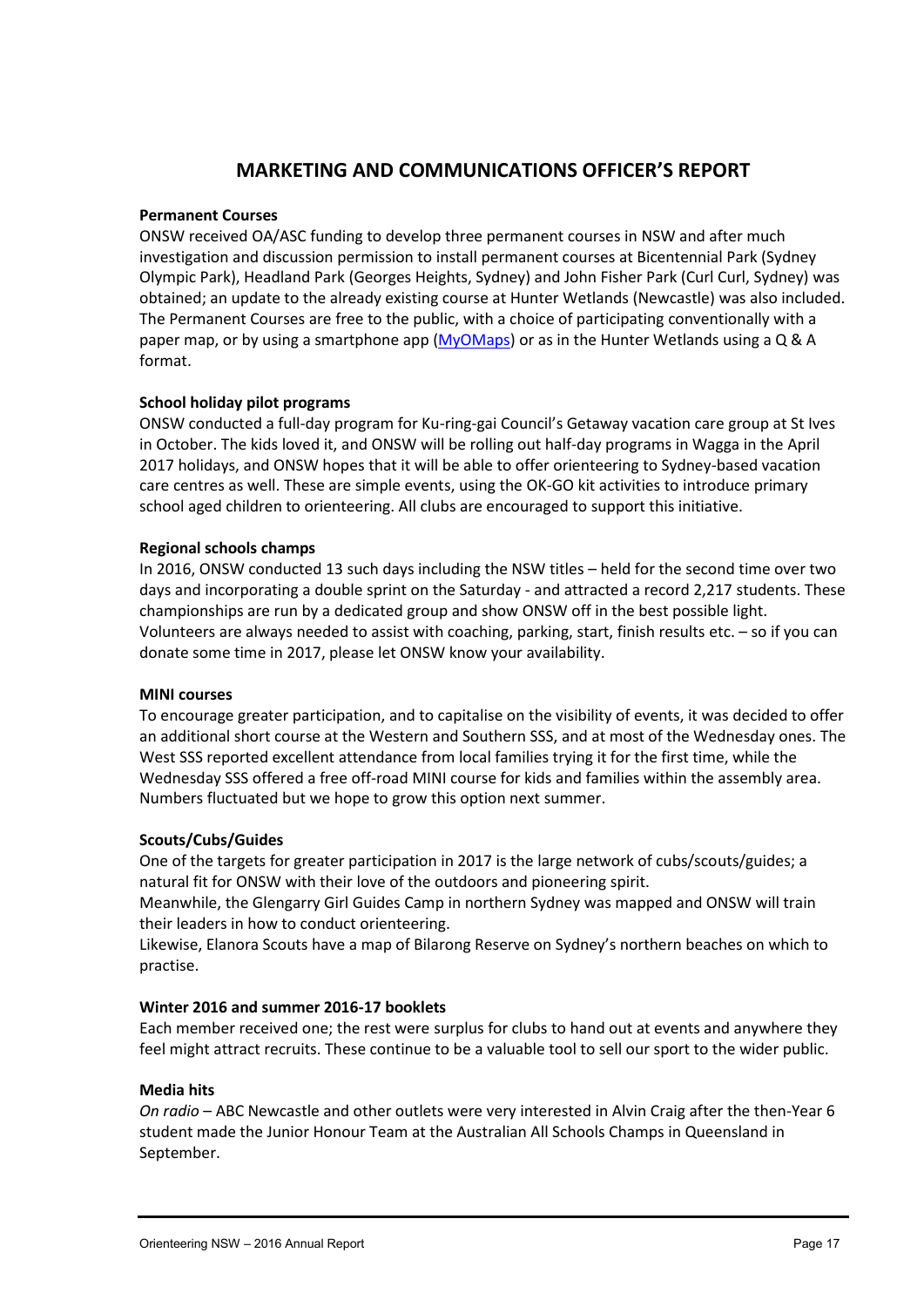In primitiout 15 articles were published in local papers across the result of media rebeya heds instant clubs etsos the hboscea are all linked on  $\epsilon$ media pwaygev: onsw.asn.au/indecov.ype-trpa/gneedia

Presentation Night

The 2016 affair was conducted **aftea SuW e sydney Summer** Series and Summer Series and Summer Series and at an I Lake Parramatta. Attendance was good and I thad rBueln hoed anionN In 2017 it istoplsatrangeed the presentation immediately after the NSW Pymble Novemb

Space Racing

Attendance in 2016 was up on previous years. Across the 3 ever plus about 40 parents and carers. All regional clubs should be c school holidays foor ljum light in get in touch with the local paper, shots of kids), schools and vacation care centres (they re alway Racing could easily be conducted in conjunction with a State Le

Birthday tipes Six birthday wear eties anducted during 2016

The Australian Orienteer

ONSW members contributed articles for the quarterly national m Marchhis edition featured am **Betiche stever Bushy** Helen O Callaghan 201GB III carnival in Coffs Harbour. (Helen s tireless work saw June:Garing Paolsss: Barrapwirecotee on tyhesen 25 istory of the Sydney Summe includaing rap of and the map  $\frac{1}{4}$  penfortheor the  $\frac{1}{2}$  we nt at Boronia Park. An artiache duess convention modional events ONSW has put on (birther -son school outings, caravan palrkpecromuare astanoranoshion and council u September his edition imaxitudes the nateering with an intellectual disability and the second the second second focuscen Sydney Orienetgerine gan ager Angus vahisa almai Headonid Heidi gave anaccount of their passion for then siphoentr-accoderattiho anniwith the articl Photosf each member of the NSW All Schools Team for the annua championships also pfronvit the dannual Australian Schools Champion Bennelong Northsiderpy eBsli**dent the oxordent aby rog** term club MmetrMCber, League foaumddetwice ONSW BoFarrach tons twindig passieled ta 6way Sydney siblings Lucy a **whole Faed geugere** Maatche beebuts on wheerew noned not isotangel in a w-up plaincle on the 2016 MTBO LU of  $WOS$  peovel in the place was the high December2017 Australian Champions othions BC aarnina waal JD nghans provided and any contractor Barbara Junghans provi insightful backgroun 200 pi7e estoeon bte to be athurst a Solel OHO Ilc Enunchain Dean Williamson as unamitted map and photos from a horse oriente at Camden Equestrhen Genute of our annual Sydney South West p Butopsibly the most eagerly awaited of the analyzimise able Jeff cartoon Gargal junior Duncan Currie.

\*submittled ONSW Marketing Officer.

I would also like to thank Nerise McQuualliayn, (NeVsHtOg) rapophince dehsigghn club thinking about lupp about  $\frac{1}{2}$  or  $\frac{1}{2}$  and  $\frac{1}{2}$  and  $\frac{1}{2}$  and  $\frac{1}{2}$  and  $\frac{1}{2}$  and  $\frac{1}{2}$  and  $\frac{1}{2}$  and  $\frac{1}{2}$  and  $\frac{1}{2}$  and  $\frac{1}{2}$  and  $\frac{1}{2}$  and  $\frac{1}{2}$  and  $\frac{1}{2}$  contact Nerise.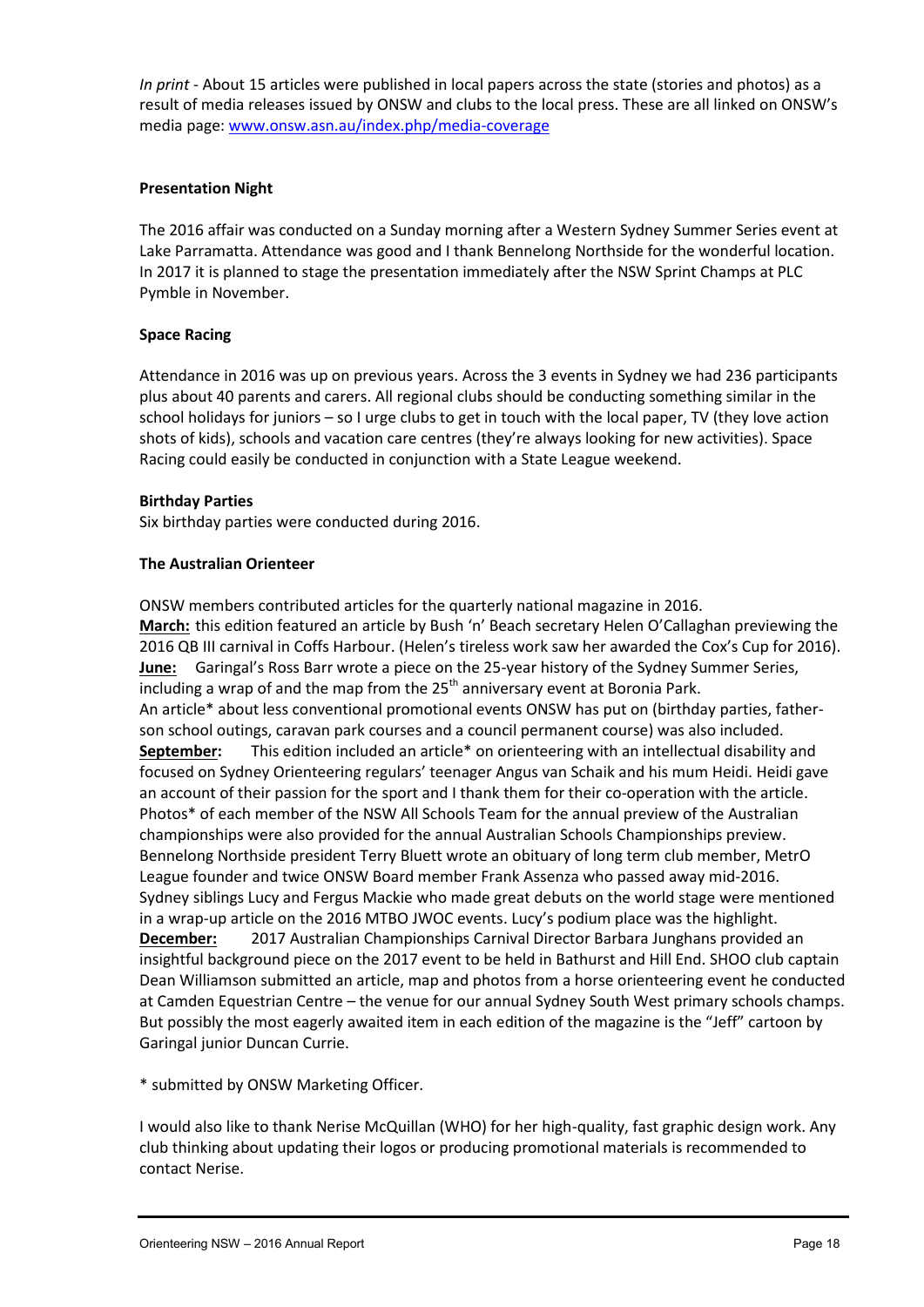## **Analytics**

#### **Clubs in the news in 2016**

The table below sets out the number of times each club or group was mentioned by name during 2016 (in articles on the ONSW website, on Facebook postings, in the weekly E-bulletin, in the quarterly Australian Orienteer magazine, and in the media). This does not include references to individual members – a point is recorded only when the club is mentioned.

|                            |              | 2016                    |                |                |                |                         |  |  |  |  |  |  |
|----------------------------|--------------|-------------------------|----------------|----------------|----------------|-------------------------|--|--|--|--|--|--|
| <b>Club</b>                | Web          | <b>FB</b>               | E-bull         | AO mag         | <b>Media</b>   | <b>Total</b>            |  |  |  |  |  |  |
| <b>Bush n Beach</b>        | 11           | $\overline{\mathbf{z}}$ | 1              | 4              | 3              | 26                      |  |  |  |  |  |  |
| <b>Big Foot</b>            | 40           | 17                      | 25             | 6              | $\mathbf{1}$   | 89                      |  |  |  |  |  |  |
| <b>Bennelong Northside</b> | 24           | 14                      | 3              | 7              |                | 48                      |  |  |  |  |  |  |
| <b>Central Coast</b>       | 10           | 3                       | 8              | 1              |                | 22                      |  |  |  |  |  |  |
| Garingal                   | 46           | 29                      | 12             | 8              |                | 95                      |  |  |  |  |  |  |
| <b>Goldseekers</b>         | 6            | 3                       | 3              | $\overline{2}$ |                | 14                      |  |  |  |  |  |  |
| <b>Illawarra Kareelah</b>  | 10           | 3                       | 3              | 1              | $\overline{2}$ | 19                      |  |  |  |  |  |  |
| MTBO/DuO                   | 7            | 11                      | 23             | $\overline{2}$ |                | 43                      |  |  |  |  |  |  |
| <b>Newcastle</b>           | 38           | 17                      | 16             | 1              | 4              | 76                      |  |  |  |  |  |  |
| <b>Northern Tablelands</b> | 8            | $\overline{2}$          |                | 1              |                | 11                      |  |  |  |  |  |  |
| <b>Southern Highlands</b>  | 17           | 6                       | 10             | $\mathbf{1}$   | 1              | 35                      |  |  |  |  |  |  |
| <b>NSW Stingers</b>        | $\mathbf{1}$ | $\overline{2}$          |                |                |                | $\overline{\mathbf{3}}$ |  |  |  |  |  |  |
| <b>Uringa</b>              | 21           | 14                      | 14             | 3              |                | 52                      |  |  |  |  |  |  |
| <b>Waggaroos</b>           | 5            | 4                       | 10             | $\mathbf{1}$   | $\mathbf{1}$   | 21                      |  |  |  |  |  |  |
| <b>Western &amp; Hills</b> | 16           | 10                      | $\overline{2}$ | $\overline{2}$ |                | 30                      |  |  |  |  |  |  |
| <b>Western Plains</b>      | 3            | $\mathbf{1}$            |                |                |                | $\overline{a}$          |  |  |  |  |  |  |
| <b>ONSW</b>                | 35           | 34                      | 55             | 4              | 4              | 132                     |  |  |  |  |  |  |
| <b>Totals</b>              | 298          | 177                     | 185            | 44             | 16             | 720                     |  |  |  |  |  |  |

If clubs have news they wish to broadcast to the wider orienteering community or the general public, they should contact the Marketing & Communications Officer with their request.

#### **Facebook**

At 1 Jan 2016 ONSW had 461 people like the Facebook page. By 31 Dec 2016 this had increased to 612 people.

The growth in 'likes' means that ONSW's Facebook weekly reach is now up to 1500 ~ 2000. The most popular post was a link to a Newcastle Star article on Nicola Blatchford being selected for the World University Championships which had a reach of more than 4,200.

The most viewed posts were those with photos / maps, followed by posts dealing with major events and entry closing date reminders.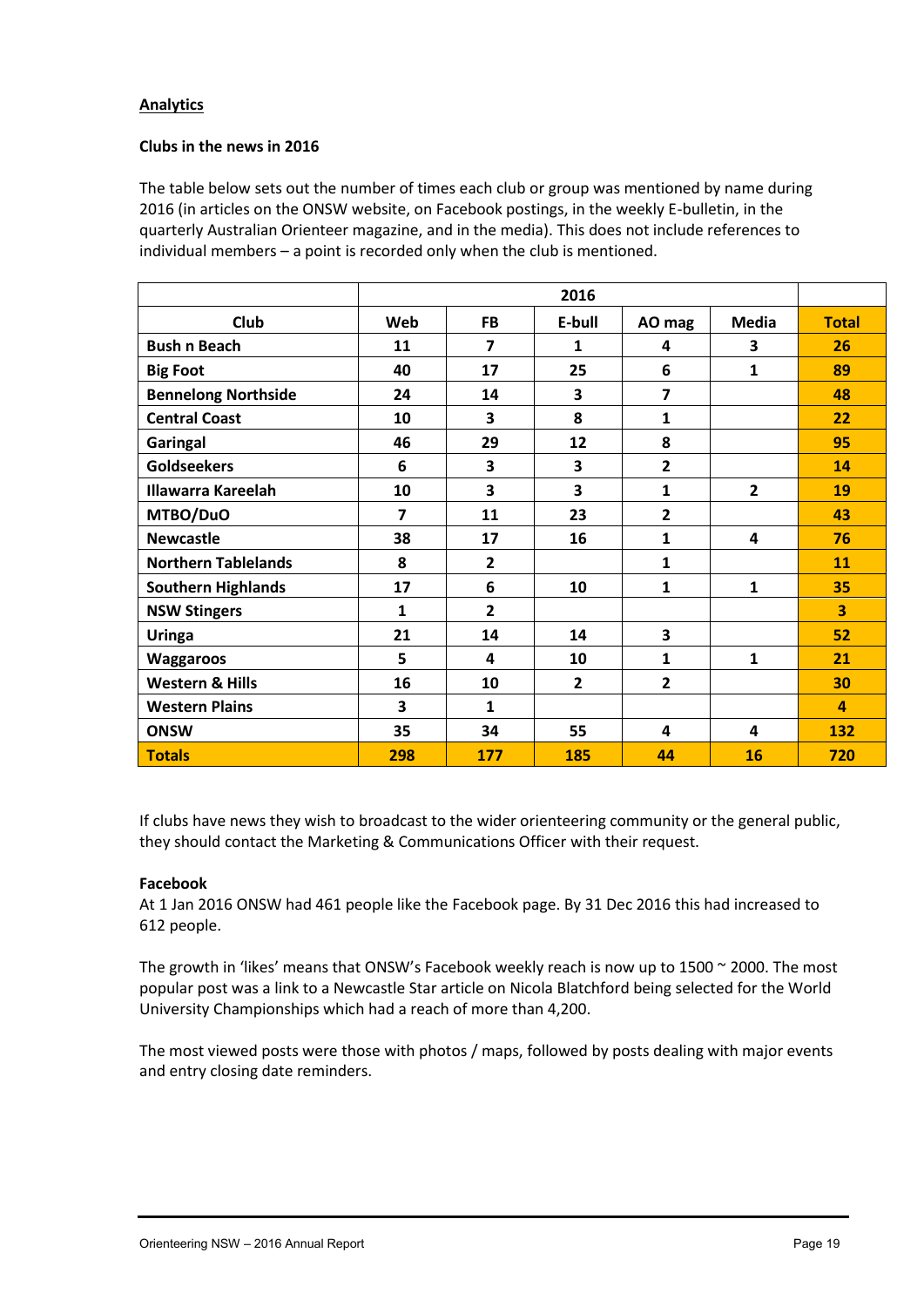#### **ONSW website visits 2016**

Website visits were consistent throughout the year. Figures for July have excised some unusually large traffic from Russia and Ukraine. Website visits tend to drop off in June/July when many members go overseas.



#### **Weekly ONSW E-bulletin**

The subscriber list remains just below 2,000. Reporting from MailChimp allows us to understand how well the email is being used, and provides comparisons to industry standards. The stats below are from the last week of the month indicated.



In 2016 an Executive Newsletter (e-bulletin) for club executives and delegates commenced. This was issued after each board meeting to convey important information for clubs.

# **Ian Jessup**

## **Marketing and Communications Officer**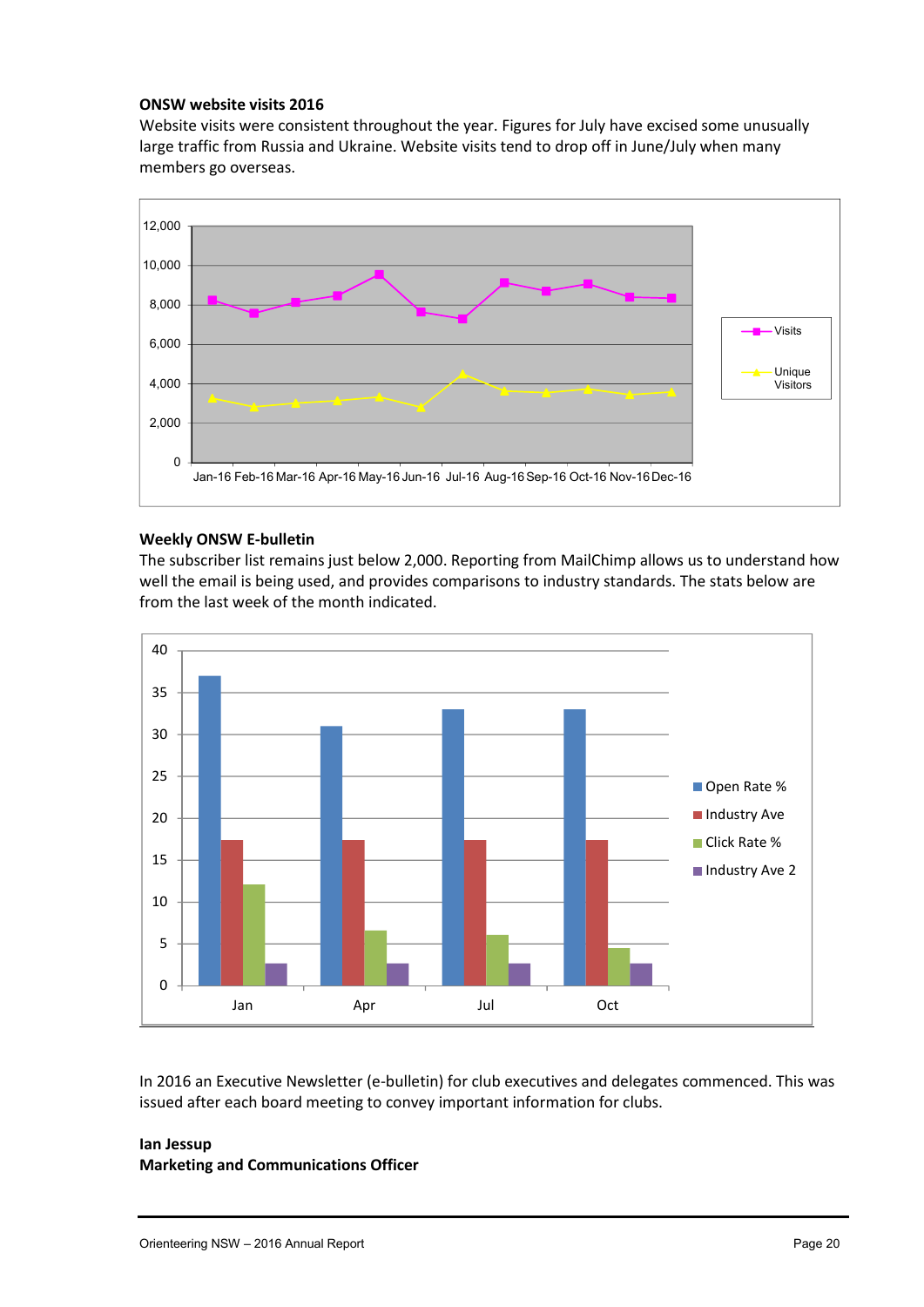#### **DEVELOPMENT OFFICER COORDINATOR'S REPORT**

## **Sporting Schools**

In 2016, the number of participants in the public and primary schools Sporting Schools Program (SSP) in NSW increased from 678 in 2015 to 3,216 (374% increase) and the number of participations increased from 3,488 in 2015 to 17,542 (403% increase). These are the numbers reported by Orienteering NSW to Orienteering Australia and to the Australian Sports Commission.

| Program                     | <b>SSP</b> | SSP/AASC | <b>AASC</b> | <b>AASC</b> | <b>AASC</b> |
|-----------------------------|------------|----------|-------------|-------------|-------------|
| Year                        | 2016       | 2015     | 2014        | 2013        | 2012        |
| <b>Schools Visited</b>      | 44         |          | 65          | 85          | 43          |
| <b>Total Visits</b>         | 243        | 30       | 452         | 563         | 276         |
| <b>Total Participations</b> | 17,542     | 3,488    | 11,013      | 12,191      | 6,513       |
| <b>Total Participants</b>   | 3,216      | 678      | 1,587       | 1,985       |             |
| Coaches Upskilled           | 79         | 42       | 0           | 48          | 44          |
| <b>Schools Mapped</b>       | 43         |          |             |             |             |

In addition to the ONSW programs, a number of schools in NSW delivered programs coordinated by OACT or teacher-led programs. Most of the teacher-led programs are delivered by teachers who have attended a Level 0 Community Coaching workshop. Participant numbers for these teacher-led programs are not known.

## **Level 0 Community Coaching**

A total of 5 Level 0 Community Coaching workshops were held in partnership with the NSW School Sports Unit (SSU) in 5 NSW Education regions, and presented by Barbara Hill. The workshops are BOSTES-accredited by the SSU with the course material based on the OK-GO kit and teacher-focussed on professional development. The 5 remaining NSW Education regions have workshops planned for 2017. In 2016, 68 teachers and 9 orienteers were accredited after attending the workshops, with a further 3 orienteers receiving RPL accreditation. ONSW also delivered 1 Level 0 Community Coaching workshop in 2016 which is more focussed on ONSW members.

|                          |             | Date         | <b>Teachers</b> | <b>Orienteers</b> | <b>School Mapped</b>     |
|--------------------------|-------------|--------------|-----------------|-------------------|--------------------------|
|                          |             |              |                 | accredited        |                          |
| Dapto HS                 | SSU         | 18-Nov-16    | 18              |                   | 2016                     |
| Orange PS                | SSU         | 16-Sep-16    | 5               | 6                 | 2016                     |
| Warragamba PS            | SSU         | 24-Aug-16    | 11              |                   | 2016                     |
| <b>Wallsend South PS</b> | SSU         | $21$ -Jun-16 | 14              |                   | 2015                     |
| Lindfield East PS        | SSU         | 31-Mar-16    | 15              |                   | 2015                     |
| St Phillip's Cessnock    | <b>ONSW</b> | 14-Mar-16    | 5               |                   | 2015                     |
| Sydney Olympic Park      | <b>ONSW</b> | 25-Jan-16    |                 |                   | $\overline{\phantom{a}}$ |
| <b>Totals</b>            |             |              | 68              | 8                 |                          |

It should be noted that while only 8 orienteers were accredited in 2016 a total of 12 attended the various coaching courses conducted in NSW.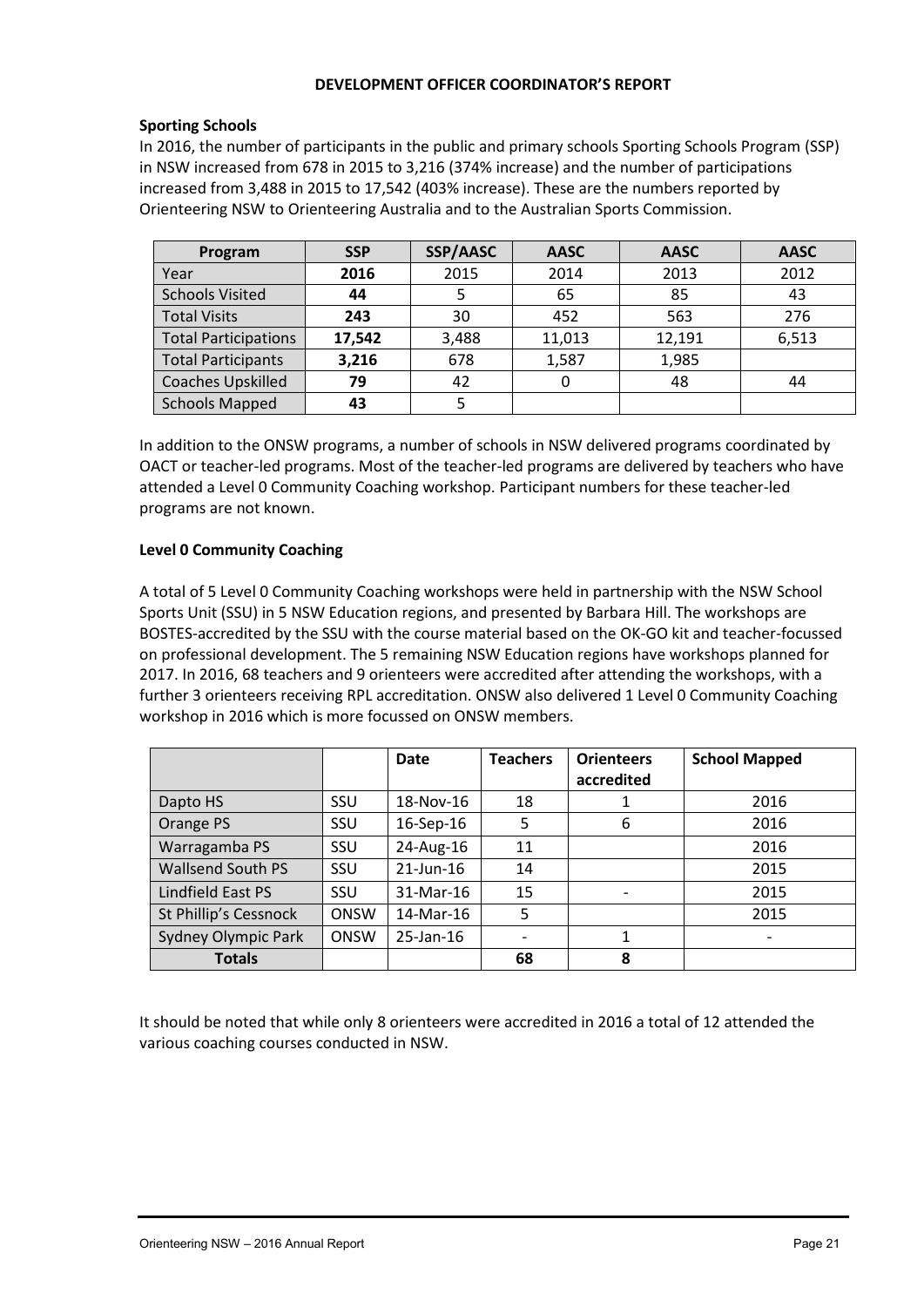#### **School Champs and other youth events (public & secondary) – Participants**

| Year                                 | 2016  | 2015  | 2014  | 2013                     | 2012           |
|--------------------------------------|-------|-------|-------|--------------------------|----------------|
| <b>School Champs &amp; Gala Days</b> | 2,217 | 2,167 | 2,044 | 1,617                    | 1,625          |
| Other school events (exc. SSP)       | 2,581 | 3,789 | 3,012 | 2,579                    | 1,801          |
| <b>Space Racing</b>                  | 236   | 100   | 196   | 416                      | 243            |
| <b>Permanent Courses</b>             | 1,256 |       |       | $\overline{\phantom{0}}$ | $\blacksquare$ |
| <b>Totals</b>                        | 6,290 | 6.056 | 5,252 | 4.612                    | 3,669          |

#### **Total Student Programs & Participations**

The student participants listed below is equivalent to the Sporting School Participants in the Sporting Schools table (above) plus Participants in the School Champs and other youth events table.

|                                         | Gender                       |        | <b>School</b>               |       | <b>Region</b> |                        |                       |                |
|-----------------------------------------|------------------------------|--------|-----------------------------|-------|---------------|------------------------|-----------------------|----------------|
|                                         | <b>Male</b><br><b>Female</b> |        | Primary<br><b>Secondary</b> |       | Country       | Sydney<br><b>Metro</b> | 2016<br><b>Totals</b> | 2015<br>Totals |
| <b>Student Programs</b>                 |                              |        | 71                          | 34    | 44            | 61                     | 105                   | 63             |
| <b>Student</b><br><b>Participations</b> | 12,637                       | 12,328 | 22,423                      | 2,542 | 13,943        | 11,022                 | 24,965                | 8,392          |
| <b>Student</b><br><b>Participants</b>   | 4,825                        | 4,681  | 7.441                       | 2,065 | 4.146         | 5,360                  | 9,506                 | n/a            |
| <b>Teachers in Service</b>              | 34                           | 34     | 0                           | 0     | 0             | 0                      | 68                    | 42             |

#### **Development Programs**

Coordinating various community groups such as scouts, guides, Duke of Ed, high school requests and private functions whether corporate or children's parties have been largely random through 2016. Events have been sporadic rather than parts of an overall strategy, but ONSW continue to persevere with dialogue with target groups when time and resources permit.

In November 2016 a number of ONSW members attended a future participation strategy workshop, led by ONSW President Greg Barbour. The outcome of the workshop was that for 2017 ONSW would prioritise its attention, with a view to attracting new participants and members, on:

> Park Runners Adventure racers/bush sports Orienteer family and friends Parents Scouts/Guides

and on the existing and new OA/ASC funded programs.

## **ONSW Scholarship Program**

ONSW brought Atte Lahtinen to NSW as our first scholar in 2016 on a 6-month scholarship which started at the Australian Championships in Queensland in late September and will finish when Atte travels to NZ for the Oceania Champs in April 2017. Atte has been supported in his time here by club member's generosity in accommodating him and making him feel welcome as he became involved in coaching and mapping with Goldseekers, WHO, Garingal and Newcastle in 2016. A special mention should be made for Garingal's Barbara Dawson and Uringa's Maggie Jones for assisting with the interviewing process and coordinating Atte's schedule.

## **Jim Mackay Development Officer Coordinator**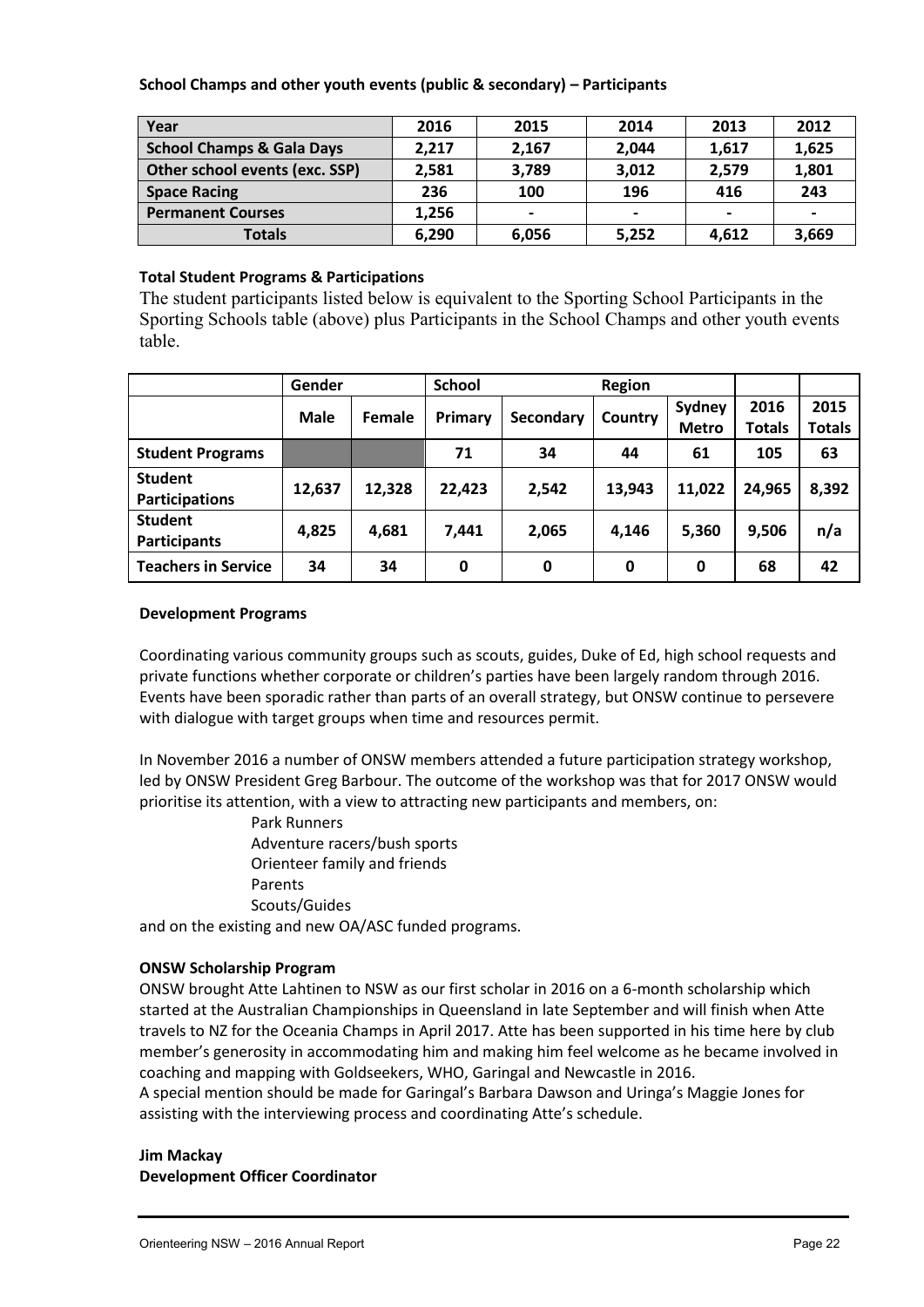# **EXECUTIVE OFFICER'S REPORT**

2016 saw further consolidation of the ONSW office activities. With Jim Mackay taking on the role of Development Officer Coordinator in late 2015, 2016 saw a significant increase in activity with respect to orienteering and the Sporting Schools Program. The increase in activity is evidenced in a number of ways such as

- 66% increase in school programs
- 200% increase in participations (almost 25,000 participations)
- 62% increase in Teachers attending Level 0 Coaching courses, and being accredited
- Increase in Development income and expenditure
- Increase in the number of schools being mapped for the delivery of schools orienteering programs by ONSW coaches and by teachers.

As reported in the Development Coordinator Officer's report, 2016 saw ONSW strengthen its relationship with the NSW School Sports Unit with the delivery of the Level 0 orienteering coaching course to 68 teachers at 5 locations around NSW. These courses were delivered by ONSW Development Officers.

As a result of the teacher professional development courses conducted by ONSW teachers are now able to deliver orienteering in their own schools, reducing the requirement on ONSW's own level 0 coaches.

The ONSW map database continues to be enhanced with the addition of more than 800 maps. With the exception of 2 clubs, all clubs have been contacted to provide maps, and of the clubs that have been contacted, 2 clubs (NCN and BFN) have yet to provide any maps. ONSW thanks URN's Brian Cleland for his ongoing support in continuing to update the database.

| Year | Program / Project                                       | Amount   |
|------|---------------------------------------------------------|----------|
| 2016 | <b>ASC Participation Expansion Program</b>              | inc. GST |
|      | Regional Expansion - Port Macquarie                     | \$15,587 |
|      | Regional Expansion - Upper Hunter Valley                | \$10,278 |
|      | Urban Expansion - Northern Sydney (Hornsby,<br>Berowra) | \$12,126 |
|      | Corporate Cup Challenge Series                          | \$11,523 |
| 2016 | Total                                                   | \$49,514 |

In 2016 ONSW were again successful in securing funding from Orienteering Australia for the purposes of participation expansion. The specific grants and the funds allocated are as follows:

The grant was awarded in 2016, but funding will be received in 2017 when the projects are planned to commence.

The two 2015 successful projects of Permanent Courses (x3) and School Holiday Pilot program (x2) progressed in 2016 with mixed success. By the end of the year only one of the original target areas for a permanent course proceeded (Bicentennial Park), with the official opening planned to take place in 2017. As a result other areas were investigated and as reported above in the Marketing and Communications report 2 new areas in Sydney should have permanent courses installed in 2017.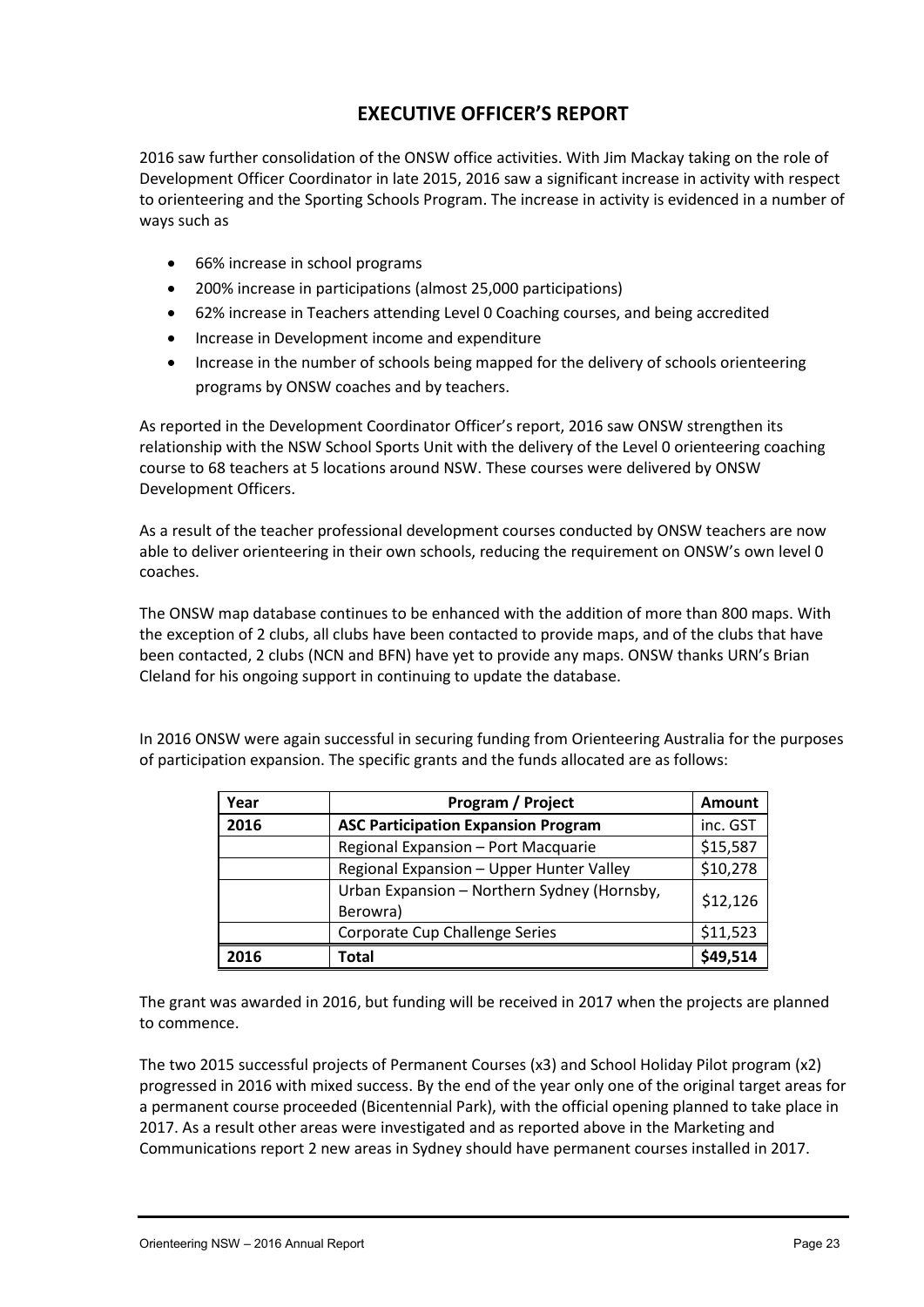Developing the School Holiday program was also not without its problems with only one program taking place in 2016, despite a lot of hard work being put in by Ian Jessup. Further effort will be undertaken in 2017 to expand the opportunity in the Vacation Care sector.

My thanks to Ian Jessup who managed, and continues to manage these two projects. Dealing with bureaucracies is not without its' challenges and delays!

**Name Role Role Responsibilities** Paul Prudhoe | Executive Officer | Staff, ONSW Management, OA and ONSW club liaison, Government and Land Holder liaison, policy, finance John Murray | Administration Officer | Membership, Eventor, Equipment, day-to-day enquiries, Event Calendar Dennis Sparling | Finance Officer | Bookkeeping: Accounts Receivable & Payable Ian Jessup | Marketing & Communications | Website articles, eBulletin, Promotion, Media (traditional and Social (Facebook, Twitter)) Jim Mackay  $\Box$  Development Officer Coordinator  $\Box$  Sporting Schools, (Mappers, Coach and School coordination), Development Programs (schools, scouts, guides), Coaching (training courses and accreditation)

There was no change to ONSW's paid staff in 2016, their roles, and functions are summarised below.

Clubs are requested to contact the appropriate staff for any enquiries. The Executive Officer should be contacted if there is any doubt.

My thanks to all the ONSW staff for their support and dedication in 2016.

**Paul Prudhoe Executive Officer**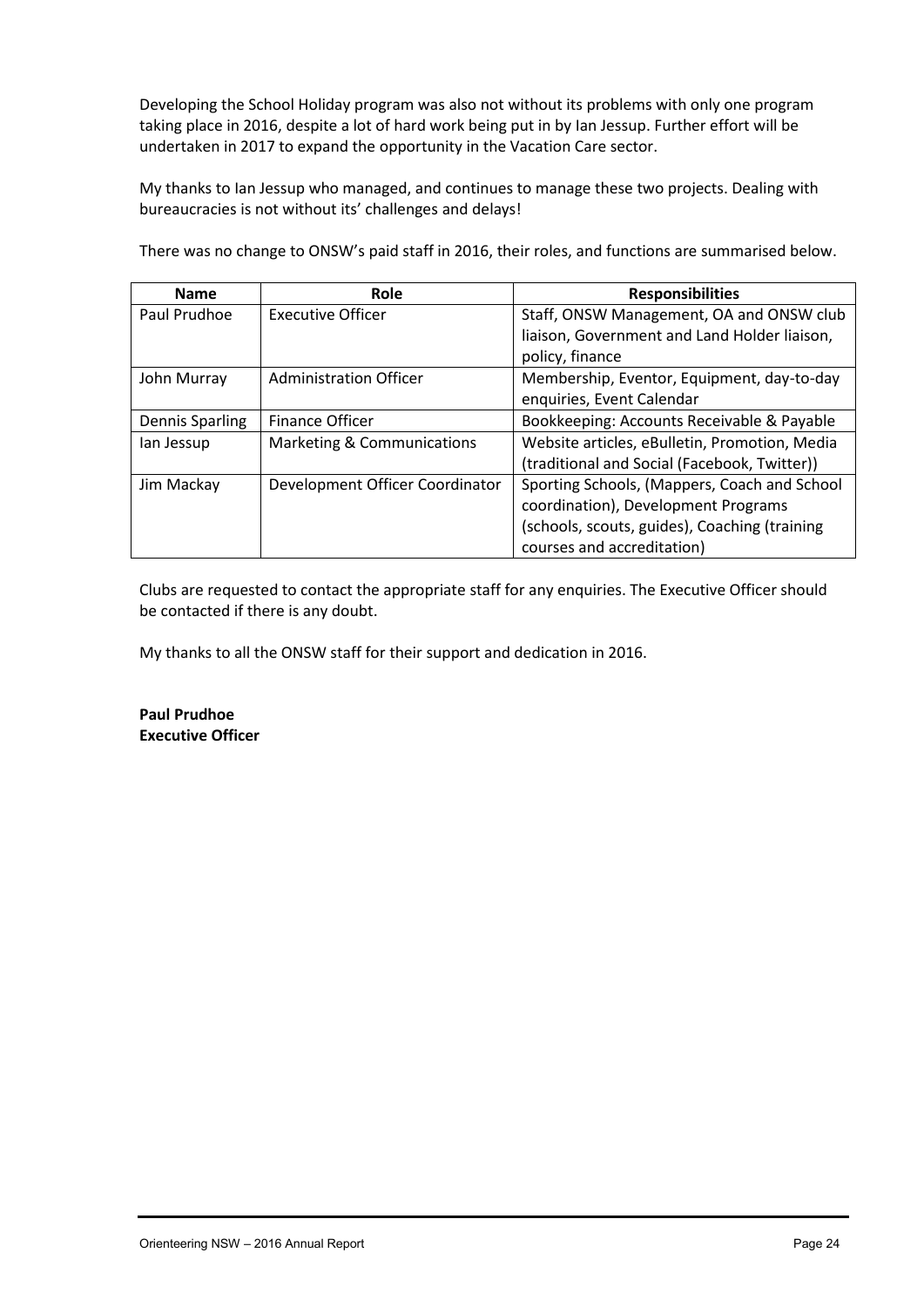## **MEMBERSHIP STATISTICS** (as at 31/12/16)

| <b>Club</b>           | <b>Associate</b> |     | <b>Family Junior</b> | <b>Senior</b>  | <b>Club Total</b> | 2015<br><b>Totals</b> |
|-----------------------|------------------|-----|----------------------|----------------|-------------------|-----------------------|
| Bennelong             | $\overline{2}$   | 23  |                      | 26             | 51                | 42                    |
| <b>Big Foot</b>       | $\overline{3}$   | 25  |                      | 23             | 51                | 46                    |
| <b>Bush N Beach</b>   |                  | 11  |                      | 6              | 17                | 12                    |
| <b>Central Coast</b>  | 5                | 8   | $\mathbf{1}$         | 9              | 23                | 17                    |
| Garingal              | 11               | 67  | 8                    | 55             | 141               | 132                   |
| Goldseekers           | 16               | 12  |                      | 7              | 35                | 27                    |
| Illawarra             | $\overline{2}$   | 15  |                      | 10             | 27                | 21                    |
| <b>Newcastle</b>      | 34               | 52  |                      | 43             | 129               | 117                   |
| ΝT                    | $\overline{7}$   | 5   |                      | 6              | 18                | 18                    |
| <b>SHOO</b>           | $\overline{2}$   | 16  |                      | 11             | 29                | 23                    |
| Uringa                | $\mathbf{1}$     | 30  | $\mathbf{1}$         | 16             | 48                | 42                    |
| Wagga                 | $\mathbf{1}$     | 5   |                      | $\overline{4}$ | 10                | 10                    |
| <b>Western Hills</b>  | $\mathbf{1}$     | 18  |                      | 22             | 41                | 37                    |
| <b>Western Plains</b> | $\mathbf{1}$     | 3   |                      | $\overline{2}$ | 6                 | 5                     |
| Schools               |                  |     |                      |                | $\overline{2}$    | $\overline{2}$        |
| 2016 Total            | 86               | 290 | 10                   | 240            | 628               |                       |
| 2015 Total            | 80               | 260 | 11                   | 207            | 560               | 560                   |

# **2016 Membership types by Club**

The Mountain Devils Mountain Bike Orienteering Club was dissolved in 2016.

# **Growth and Renewal Rates - Memberships and Members**

|      |                |        |                 | <b>Renewal</b> | <b>New</b> | <b>New</b> |                |               |
|------|----------------|--------|-----------------|----------------|------------|------------|----------------|---------------|
| Year | <b>M'ships</b> | Growth | <b>Renewals</b> | %              | M'ships    | %          | <b>Members</b> | <b>Growth</b> |
| 2016 | 628            | 12%    | 450             | 80%            | 178        | 28%        | 1289           | 17%           |
| 2015 | 560            | $-1%$  | 420             | 75%            | 140        | 25%        | 1099           | 8%            |
| 2014 | 564            | $-8%$  | 405             | 85%            | 159        | 28%        | 1018           | $-20%$        |
| 2013 | 616            | 1%     | 460             | 86%            | 144        | 23%        | 1270           | $-2%$         |
| 2012 | 611            | 20%    | 402             | 87%            | 209        | 34%        | 1293           | 26%           |
| 2011 | 509            | 12%    | 383             | 84%            | 193        | 38%        | 1026           | 12%           |
| 2010 | 454            | $-5%$  | 366             | 77%            | 88         | 19%        | 916            | $-6%$         |
| 2009 | 478            | 4%     | 370             | 81%            | 108        | 23%        | 972            | 3%            |
| 2008 | 459            | 0%     | 357             | 78%            | 102        | 22%        | 941            | $-1%$         |
| 2007 | 460            | 2%     | 362             | 80%            | 98         | 21%        | 949            | $-4%$         |

Memberships: Full or Associate - Family, Senior or Junior. Members: Number of individual members that a membership comprises of.

# **2016 Membership Age and Gender Breakdown**

| <b>Age Group</b>    |     | female |     | male | <b>Total Count</b> | 2015 Totals |
|---------------------|-----|--------|-----|------|--------------------|-------------|
| Sub Junior <11      | 64  | 44%    | 82  | 56%  | 146                | 113         |
| <b>Junior 11-20</b> | 98  | 41%    | 140 | 59%  | 238                | 195         |
| <b>Senior 21-34</b> | 52  | 47%    | 58  | 53%  | 110                | 97          |
| Masters 35+         | 349 | 44%    | 446 | 56%  | 795                | 694         |
| <b>Grand Total</b>  | 563 | 44%    | 726 | 56%  | 1289               | 1099        |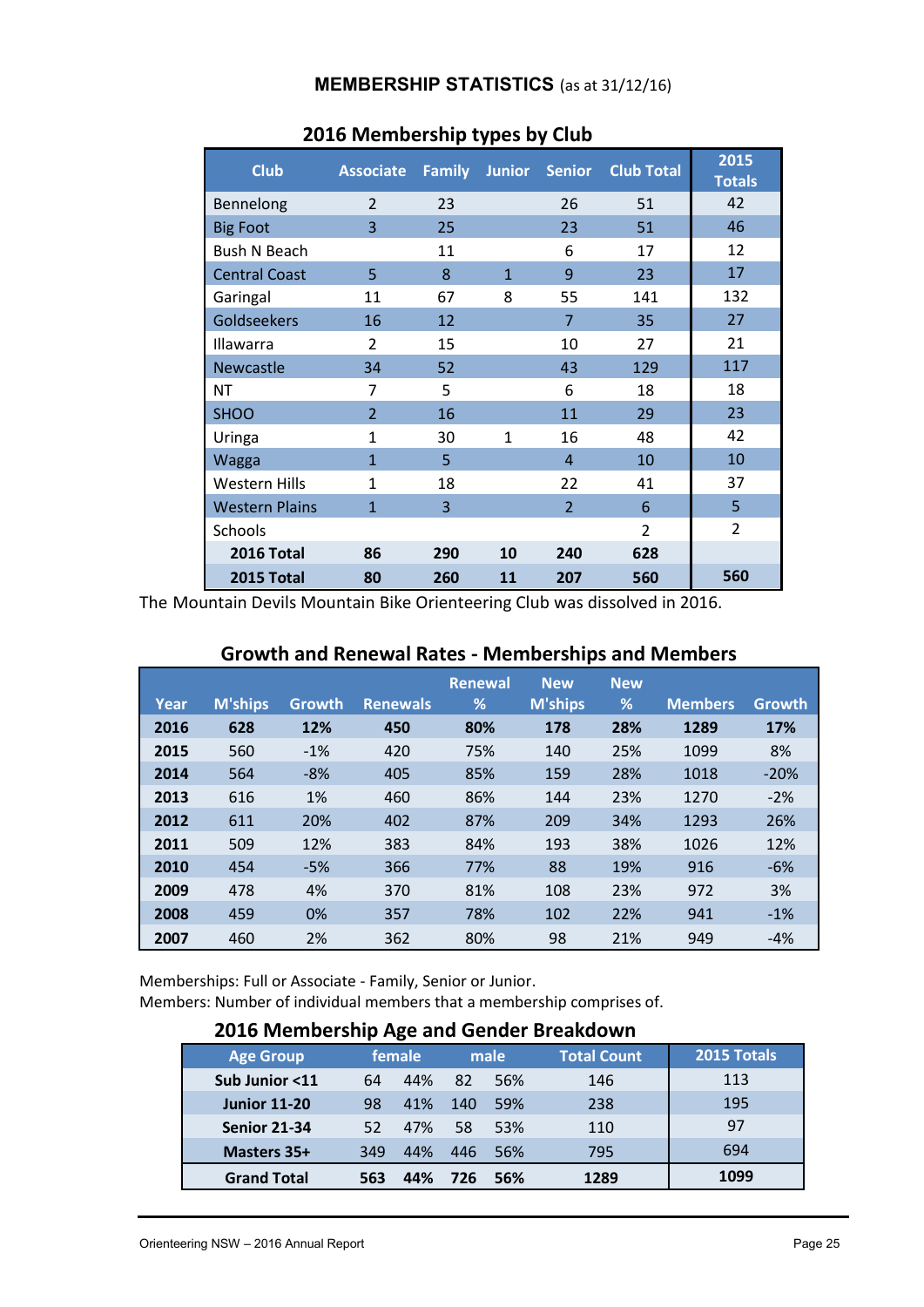

# **2016 Club Membership by Age & Gender**

|                       |                   |     |                | female |                          |     |                |     |       |     |                              |     |                | male |                          |    |                |     |                |      |              |
|-----------------------|-------------------|-----|----------------|--------|--------------------------|-----|----------------|-----|-------|-----|------------------------------|-----|----------------|------|--------------------------|----|----------------|-----|----------------|------|--------------|
| 2016                  | <b>Sub Junior</b> |     | Junior         |        | <b>Senior</b>            |     | <b>Masters</b> |     |       |     | female I female   Sub Junior |     | Junior         |      | <b>Senior</b>            |    | <b>Masters</b> |     | male           | male | <b>Total</b> |
|                       | < 11              |     | $11 - 20$      |        | $21 - 34$                |     | $35 +$         |     | Count | %   | $11$                         |     | $11 - 20$      |      | $21 - 34$                |    | $35+$          |     | Count          | %    | Count        |
| <b>Age Group</b>      | Count             | %   | Count          | %      | Count                    | %   | Count          | %   |       |     | Count                        | %   | Count          | %    | Count                    | %  | <b>Count</b>   | %   |                |      |              |
| <b>Bennelong</b>      | $\overline{2}$    | 2%  |                | 2%     |                          | 2%  | 21             | 23% | 27    | 29% | 9                            | 10% | 10             | 11%  | 3                        | 3% | 44             | 47% | 66             | 71%  | 93           |
| <b>Big Foot</b>       | 5                 | 4%  | 13             | 11%    | 4                        | 3%  | 31             | 26% | 53    | 44% | 8                            | 7%  | 17             | 14%  | 7                        | 6% | 35             | 29% | 67             | 56%  | 120          |
| <b>Bush n Beach</b>   | 5                 | 12% | $\overline{2}$ | 5%     | $\Omega$                 | 0%  | 14             | 34% | 21    | 51% | 3                            | 7%  | 4              | 10%  | $\Omega$                 | 0% | 13             | 32% | 20             | 49%  | 41           |
| <b>Central Coast</b>  | $\overline{0}$    | 0%  | $\overline{2}$ | 5%     | 5                        | 13% | 9              | 23% | 16    | 41% | 3                            | 8%  | $\overline{2}$ | 5%   | $\overline{\phantom{0}}$ | 5% | 16             | 41% | 23             | 59%  | 39           |
| Garingal              | 8                 | 3%  | 20             | 7%     | 10                       | 4%  | 68             | 24% | 106   | 38% | 9                            | 3%  | 48             | 17%  | 11                       | 4% | 105            | 38% | 173            | 62%  | 279          |
| <b>Goldseekers</b>    | 8                 | 9%  | 16             | 18%    | $\overline{\phantom{a}}$ | 2%  | 21             | 23% | 47    | 52% | 6                            | 7%  | 11             | 12%  | 5                        | 5% | 22             | 24% | 44             | 48%  | 91           |
| <b>IKO</b>            | 6                 | 10% | 3              | 5%     | $\Omega$                 | 0%  | 22             | 35% | 31    | 50% | 6                            | 10% | 3              | 5%   |                          | 2% | 21             | 34% | 31             | 50%  | 62           |
| <b>Newcastle</b>      | 19                | 7%  | 16             | 6%     | 16                       | 6%  | 72             | 27% | 123   | 46% | 18                           | 7%  | 19             | 7%   | 22                       | 8% | 88             | 33% | 147            | 54%  | 270          |
| <b>NTOC</b>           | $\Omega$          | 0%  | ς              | 12%    |                          | 4%  | 10             | 38% | 14    | 54% | $\Omega$                     | 0%  |                | 4%   | $\Omega$                 | 0% | 11             | 42% | 12             | 46%  | 26           |
| <b>SHOO</b>           | 4                 | 6%  | 3              | 5%     |                          | 2%  | 17             | 26% | 25    | 38% | 10                           | 15% | 5.             | 8%   | $\overline{2}$           | 3% | 23             | 35% | 40             | 62%  | 65           |
| <b>Uringa</b>         | 4                 | 4%  | 8              | 8%     | 6                        | 6%  | 28             | 29% | 46    | 47% | 5                            | 5%  | 10             | 10%  | 4                        | 4% | 33             | 34% | 52             | 53%  | 98           |
| <b>Wagga</b>          | $\overline{2}$    | 9%  |                | 9%     |                          | 4%  |                | 30% | 12    | 52% |                              | 4%  | 3              | 13%  |                          | 0% | $\overline{7}$ | 30% | 11             | 48%  | 23           |
| <b>WHO</b>            | $\mathbf{1}$      | 1%  | 4              | 6%     | 4                        | 6%  | 23             | 33% | 32    | 46% | 4                            | 6%  |                | 10%  |                          | 1% | 26             | 37% | 38             | 54%  | 70           |
| <b>Western Plains</b> | $\Omega$          | 0%  | 4              | 33%    | $\Omega$                 | 0%  | 6              | 50% | 10    | 83% | $\Omega$                     | 0%  | $\Omega$       | 0%   | $\Omega$                 | 0% | $\overline{2}$ | 17% | $\overline{2}$ | 17%  | 12           |
| <b>Grand Total</b>    | 64                | 5%  | 98             | 8%     | 52                       | 4%  | 349            | 27% | 563   | 44% | 82                           | 6%  | 140            | 11%  | 58                       | 4% | 446            | 35% | 726            | 56%  | 1289         |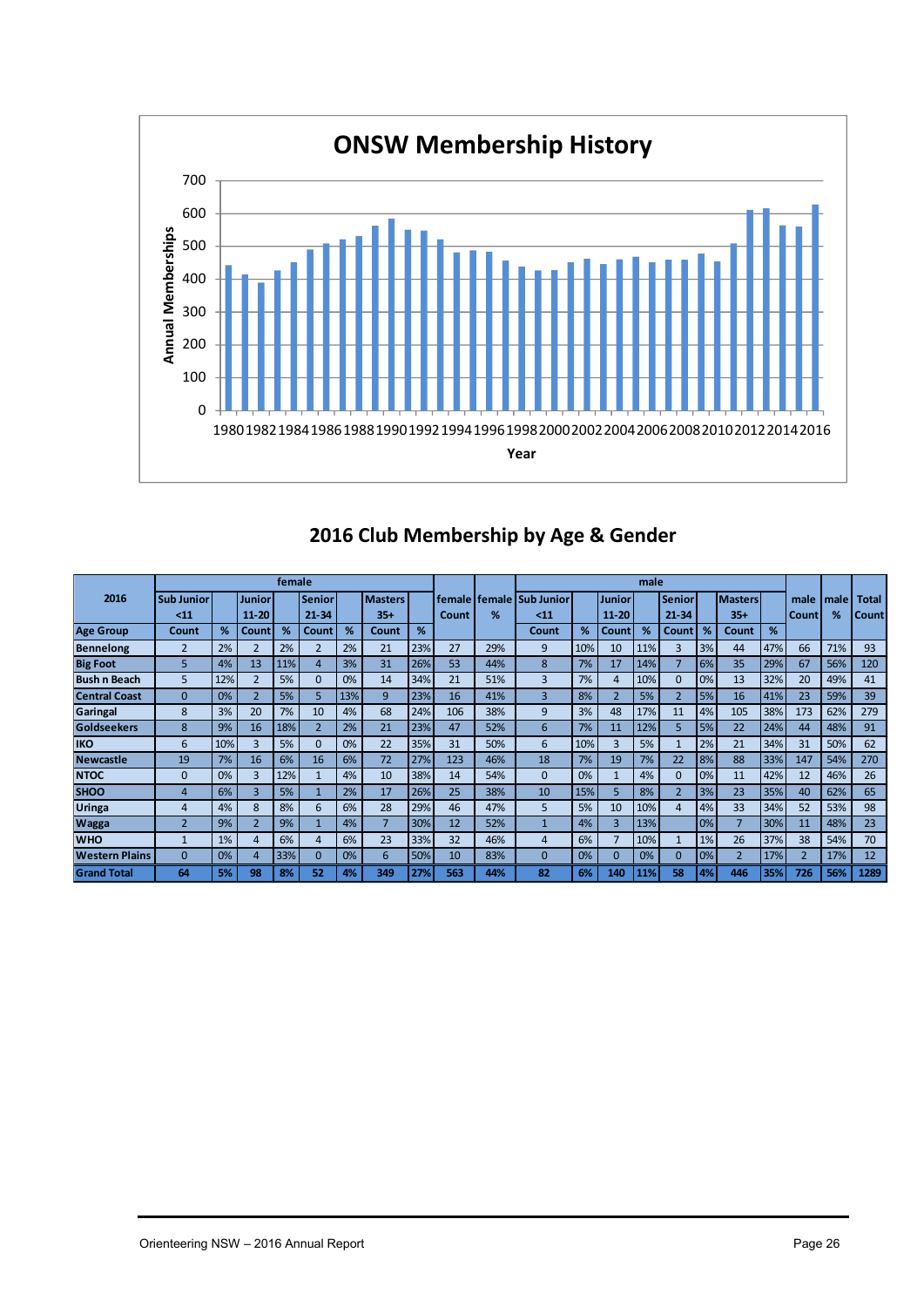|                 |                               |                |                                |                              | <b>EVENTS 2016</b>      |                |                     |               |
|-----------------|-------------------------------|----------------|--------------------------------|------------------------------|-------------------------|----------------|---------------------|---------------|
|                 | <b>State</b><br><b>League</b> | <b>METRO</b>   | <b>Summer</b><br><b>Series</b> | <b>Sydney</b><br><b>Club</b> | <b>Regional</b><br>Club | <b>Other</b>   | MTBO/<br><b>DuO</b> | <b>TOTALS</b> |
| January         | $\mathbf 0$                   | $\mathbf{0}$   | 8                              | $\mathbf 0$                  | 18                      | $\mathbf{1}$   | 1                   | 28            |
| <b>February</b> | $\overline{0}$                | $\overline{0}$ | $\overline{7}$                 | 5                            | 28                      | $\overline{0}$ | $\overline{2}$      | 42            |
| <b>March</b>    | $\mathbf{1}$                  | $\mathbf{1}$   | $\overline{7}$                 | 2                            | 14                      | $\mathbf 0$    | $\mathbf 0$         | 25            |
| <b>April</b>    | $\overline{2}$                | $\mathbf{1}$   | $\overline{1}$                 | 3                            | 10                      | $\overline{1}$ | $\mathbf 0$         | 18            |
| May             | $\overline{2}$                | $\mathbf{1}$   | $\mathbf{1}$                   | $\overline{4}$               | 8                       | $\overline{2}$ | 3                   | 21            |
| June            | $\overline{\mathbf{3}}$       | $\overline{1}$ | $\overline{1}$                 | 3                            | 6                       | $\overline{1}$ | $\overline{2}$      | 17            |
| July            | $\mathbf 0$                   | $\mathbf{1}$   | $\mathbf{1}$                   | 4                            | 10                      | $\mathbf{1}$   | $\boldsymbol{0}$    | 17            |
| <b>August</b>   | $\overline{2}$                | $\mathbf 0$    | $\overline{1}$                 | 6                            | 8                       | $\overline{1}$ | $\mathbf 0$         | 18            |
| September       | $\overline{2}$                | $\mathbf{1}$   | $\mathbf{1}$                   | $\overline{2}$               | 3                       | $\mathbf 0$    | $\mathbf 0$         | 9             |
| <b>October</b>  | $\overline{0}$                | $\overline{0}$ | 10                             | $\overline{\mathbf{3}}$      | 13                      | $\overline{1}$ | $\mathbf{1}$        | 28            |
| <b>November</b> | $\mathbf 0$                   | $\mathbf 0$    | 10                             | 3                            | 16                      | $\overline{0}$ | $\overline{2}$      | 31            |
| <b>December</b> | $\overline{0}$                | $\overline{0}$ | 8                              | $\overline{2}$               | 11                      | 6              | $\overline{3}$      | 30            |
| <b>TOTALS</b>   | 12                            | 6              | 56                             | 37                           | 145                     | 14             | 14                  | 284           |
| 2015            | 13                            | 6              | 54                             | 29                           | 169                     | 16             | 12                  | 299           |
| (2016/2015)     | $-8%$                         | 0%             | 4%                             | 28%                          | $-14%$                  | $-13%$         | 17%                 | $-5%$         |
|                 |                               |                |                                |                              |                         |                |                     |               |
|                 |                               |                |                                |                              | <b>Entries 2016</b>     |                |                     |               |
|                 | <b>State</b>                  | <b>METRO</b>   | <b>Summer Sydney</b>           |                              | <b>Regional</b>         | <b>Other</b>   | MTBO/               | <b>TOTALS</b> |
|                 | <b>League</b>                 |                | <b>Series</b>                  | <b>Club</b>                  | <b>Club</b>             |                | <b>DuO</b>          |               |
| January         | $\overline{0}$                | $\overline{0}$ | 1090                           | $\overline{0}$               | 704                     | 19             | 52                  | 1865          |
| <b>February</b> | $\overline{0}$                | $\overline{0}$ | 1043                           | 221                          | 1071                    | $\overline{0}$ | 93                  | 2428          |
| <b>March</b>    | 199                           | 182            | 1062                           | 114                          | 476                     | $\overline{0}$ | $\mathbf 0$         | 2033          |
| <b>April</b>    | 673                           | 194            | 68                             | 199                          | 415                     | 87             | $\Omega$            | 1636          |
| May             | 391                           | 202            | 98                             | 265                          | 309                     | 169            | 141                 | 1575          |
| June            | 977                           | 169            | 61                             | 140                          | 187                     | 72             | 44                  | 1650          |
| July            | $\mathbf 0$                   | 159            | 56                             | 287                          | 442                     | 298            | $\mathbf{0}$        | 1242          |

1. Other Events include NSW Schools Championships, Regional Schools and Schools Gala Day events, the Great NOSH fun run, Christmas 5 Days and Space Races.

2. Summer Series includes data for the North, South and West series and the Sprint Series.

**August** 747 0 51 308 336 389 0 1831 **September** | 376 | 152 | 52 | 159 | 179 | 0 | 0 | 918 **October** 0 0 0 1181 161 547 101 45 2035 **November** 0 0 0 1182 417 513 0 72 2184 **December** 0 0 899 74 325 1884 157 3339 **TOTALS 3363 1058 6843 2345 5504 3019 604 22736 2015** 3190 974 6364 1696 5483 3261 540 21508 (2016/2015) 5% 9% 8% 38% 0% -7% 12% 6%

**Event and Participation Summary**

|      |     | <b>Major Events</b>                                     |     |     | <b>Regional Events</b> |    |               | <b>MTBO/DuO Events</b>      |    |        | <b>Totals</b>               |     |                |
|------|-----|---------------------------------------------------------|-----|-----|------------------------|----|---------------|-----------------------------|----|--------|-----------------------------|-----|----------------|
| Year |     | Events Participants Average Events Participants Average |     |     |                        |    | <b>Events</b> | <b>Participants Average</b> |    | Events | <b>Participants Average</b> |     | Notes*         |
| 2016 | 125 | 16628                                                   | 133 | 145 | 5504                   | 38 | 14            | 604                         | 43 | 284    | 22736                       | 80  | ΙX             |
| 2015 | 114 | 15485                                                   | 136 | 169 | 5483                   | 32 | 12            | 540                         | 45 | 295    | 21508                       | 73  | ΙX             |
| 2014 | 133 | 18708                                                   | 141 | 147 | 5045                   | 34 | 17            | 675                         | 40 | 297    | 24428                       | 82  | IX E           |
| 2013 | 114 | 14568                                                   | 128 | 146 | 5593                   | 38 | 14            | 717                         | 51 | 274    | 20878                       | 76  | ΙX             |
| 2012 | 123 | 12382                                                   | 101 | 105 | 4251                   | 40 | 20            | 1097                        | 55 | 248    | 17730                       | 71  |                |
| 2011 | 92  | 13773                                                   | 150 | 118 | 4899                   | 42 | 8             | 489                         | 61 | 218    | 19161                       | 88  | ΙX             |
| 2010 | 84  | 13040                                                   | 155 | 119 | 4788                   | 40 | 10            | 603                         | 60 | 213    | 18431                       | 87  | ΙX             |
| 2009 | 83  | 17023                                                   | 205 | 83  | 5432                   | 65 | 11            | 699                         | 64 | 177    | 23154                       | 131 | <b>WMX</b>     |
| 2008 | 81  | 12567                                                   | 155 | 123 | 5060                   | 41 | 11            | 863                         | 78 | 215    | 18490                       | 86  | A <sub>3</sub> |
| 2007 | 89  | 16122                                                   | 181 | 105 | 4438                   | 42 | 12            | 1034                        | 86 | 206    | 21594                       | 105 | X AC WJ X      |

\*Notes: X = Christmas 5 Day; AC = Aus Champs; A3 = Aus 3 Day; WM = World Masters; WJ = World Juniors; E = Easter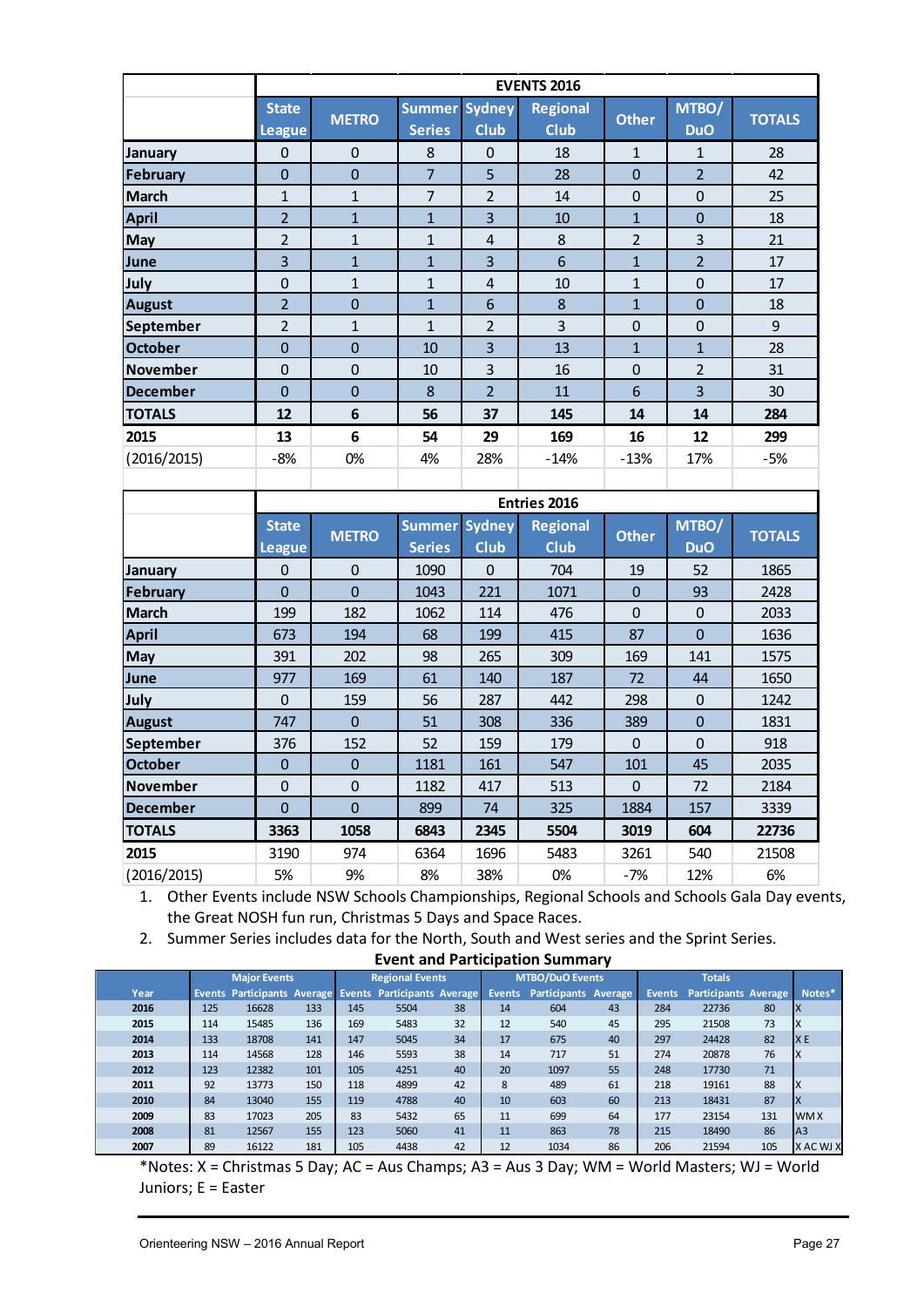# **2016 MAJOR EVENT RESULTS**

#### **STATE MIDDLE CHAMPIONS 2016**

| Mayfield ("Snow Hills") on 2 April.<br>Organiser:<br>Andrew Lumsden<br>ВF<br>Planner:<br><b>BF</b><br>Rebecca George<br>Controller:<br>CC<br>Paul Prudhoe<br>W12 Nea Shingler BF<br>W14 Ella Cuthbert<br>ACT<br>Sophie Jones<br>UR resident (3)<br>W16 Miho Yamazaki<br><b>ACT</b><br><b>Claire Burgess</b><br>NC resident (2)<br>W20 Lanita Steer<br>VIC<br>UR resident (3)<br>Georgia Jones<br>W21 Jo Allison<br>ACT<br>Michele Dawson<br>GO resident (2)<br><b>NC</b><br>W35 Martina Craig<br>W40 Tracy Marsh<br><b>BF</b><br>W45 Barbara Hill<br>GO<br>W50 Toni Brown<br>ACT<br>Karen Blatchford NC resident (2)<br>W55 Hilary Wood<br>CC<br><b>VIC</b><br>W60 Sue Key<br>WH resident (2)<br>Lynn Dabbs<br>W65 Kerryne Jones<br>ACT<br>Carol Jacobson<br>GO resident (2)<br>NT<br>W70 Jenny Hawkins<br>W75 Barbara Pope<br><b>QLD</b><br>W80 Maureen Ogilvie<br>UR<br>M10 Jamie Marsh<br><b>BF</b><br>M12 Sam Woolford<br>BB<br>M14 Alvin Craig<br>NС<br>M16 Patrick Miller<br>ACT<br>Alastair George<br>BF resident (3)<br>M20 Patrick Jaffe<br>VIC<br><b>Toby Wilson</b><br>GO resident (3)<br>M21 Theo Fleurent<br>ACT<br><b>Eric Morris</b><br>BN resident (6)<br>M35 Stephen Craig<br>NС<br>M40 Michael Burt<br><b>ACT</b><br>Angus Shedden<br>SH resident (2)<br>M45 Paul Marsh<br>BF<br>BF<br>M50 Simon George<br>M55 Ian Prosser<br>ACT<br>Michael Burton<br>BF resident (3)<br><b>BF</b><br>M60 Eoin Rothery<br>M65 Greg Chatfield<br><b>QLD</b><br>Gordon Wilson<br>BN resident (3)<br>I<br>M70 Alex Tarr<br><b>VIC</b><br>Ross Barr GO resident (2)<br>M75 Peter Prime<br><b>VIC</b><br>SH resident (5)<br>Peter Meyer<br>I | NSW Middle Championships held near |  |  |  |  |
|--------------------------------------------------------------------------------------------------------------------------------------------------------------------------------------------------------------------------------------------------------------------------------------------------------------------------------------------------------------------------------------------------------------------------------------------------------------------------------------------------------------------------------------------------------------------------------------------------------------------------------------------------------------------------------------------------------------------------------------------------------------------------------------------------------------------------------------------------------------------------------------------------------------------------------------------------------------------------------------------------------------------------------------------------------------------------------------------------------------------------------------------------------------------------------------------------------------------------------------------------------------------------------------------------------------------------------------------------------------------------------------------------------------------------------------------------------------------------------------------------------------------------------------------------------------------------------------------------------------------------------------------|------------------------------------|--|--|--|--|
|                                                                                                                                                                                                                                                                                                                                                                                                                                                                                                                                                                                                                                                                                                                                                                                                                                                                                                                                                                                                                                                                                                                                                                                                                                                                                                                                                                                                                                                                                                                                                                                                                                            |                                    |  |  |  |  |
|                                                                                                                                                                                                                                                                                                                                                                                                                                                                                                                                                                                                                                                                                                                                                                                                                                                                                                                                                                                                                                                                                                                                                                                                                                                                                                                                                                                                                                                                                                                                                                                                                                            |                                    |  |  |  |  |
|                                                                                                                                                                                                                                                                                                                                                                                                                                                                                                                                                                                                                                                                                                                                                                                                                                                                                                                                                                                                                                                                                                                                                                                                                                                                                                                                                                                                                                                                                                                                                                                                                                            |                                    |  |  |  |  |
|                                                                                                                                                                                                                                                                                                                                                                                                                                                                                                                                                                                                                                                                                                                                                                                                                                                                                                                                                                                                                                                                                                                                                                                                                                                                                                                                                                                                                                                                                                                                                                                                                                            |                                    |  |  |  |  |
|                                                                                                                                                                                                                                                                                                                                                                                                                                                                                                                                                                                                                                                                                                                                                                                                                                                                                                                                                                                                                                                                                                                                                                                                                                                                                                                                                                                                                                                                                                                                                                                                                                            |                                    |  |  |  |  |
|                                                                                                                                                                                                                                                                                                                                                                                                                                                                                                                                                                                                                                                                                                                                                                                                                                                                                                                                                                                                                                                                                                                                                                                                                                                                                                                                                                                                                                                                                                                                                                                                                                            |                                    |  |  |  |  |
|                                                                                                                                                                                                                                                                                                                                                                                                                                                                                                                                                                                                                                                                                                                                                                                                                                                                                                                                                                                                                                                                                                                                                                                                                                                                                                                                                                                                                                                                                                                                                                                                                                            |                                    |  |  |  |  |
|                                                                                                                                                                                                                                                                                                                                                                                                                                                                                                                                                                                                                                                                                                                                                                                                                                                                                                                                                                                                                                                                                                                                                                                                                                                                                                                                                                                                                                                                                                                                                                                                                                            |                                    |  |  |  |  |
|                                                                                                                                                                                                                                                                                                                                                                                                                                                                                                                                                                                                                                                                                                                                                                                                                                                                                                                                                                                                                                                                                                                                                                                                                                                                                                                                                                                                                                                                                                                                                                                                                                            |                                    |  |  |  |  |
|                                                                                                                                                                                                                                                                                                                                                                                                                                                                                                                                                                                                                                                                                                                                                                                                                                                                                                                                                                                                                                                                                                                                                                                                                                                                                                                                                                                                                                                                                                                                                                                                                                            |                                    |  |  |  |  |
|                                                                                                                                                                                                                                                                                                                                                                                                                                                                                                                                                                                                                                                                                                                                                                                                                                                                                                                                                                                                                                                                                                                                                                                                                                                                                                                                                                                                                                                                                                                                                                                                                                            |                                    |  |  |  |  |
|                                                                                                                                                                                                                                                                                                                                                                                                                                                                                                                                                                                                                                                                                                                                                                                                                                                                                                                                                                                                                                                                                                                                                                                                                                                                                                                                                                                                                                                                                                                                                                                                                                            |                                    |  |  |  |  |
|                                                                                                                                                                                                                                                                                                                                                                                                                                                                                                                                                                                                                                                                                                                                                                                                                                                                                                                                                                                                                                                                                                                                                                                                                                                                                                                                                                                                                                                                                                                                                                                                                                            |                                    |  |  |  |  |
|                                                                                                                                                                                                                                                                                                                                                                                                                                                                                                                                                                                                                                                                                                                                                                                                                                                                                                                                                                                                                                                                                                                                                                                                                                                                                                                                                                                                                                                                                                                                                                                                                                            |                                    |  |  |  |  |
|                                                                                                                                                                                                                                                                                                                                                                                                                                                                                                                                                                                                                                                                                                                                                                                                                                                                                                                                                                                                                                                                                                                                                                                                                                                                                                                                                                                                                                                                                                                                                                                                                                            |                                    |  |  |  |  |
|                                                                                                                                                                                                                                                                                                                                                                                                                                                                                                                                                                                                                                                                                                                                                                                                                                                                                                                                                                                                                                                                                                                                                                                                                                                                                                                                                                                                                                                                                                                                                                                                                                            |                                    |  |  |  |  |
|                                                                                                                                                                                                                                                                                                                                                                                                                                                                                                                                                                                                                                                                                                                                                                                                                                                                                                                                                                                                                                                                                                                                                                                                                                                                                                                                                                                                                                                                                                                                                                                                                                            |                                    |  |  |  |  |
|                                                                                                                                                                                                                                                                                                                                                                                                                                                                                                                                                                                                                                                                                                                                                                                                                                                                                                                                                                                                                                                                                                                                                                                                                                                                                                                                                                                                                                                                                                                                                                                                                                            |                                    |  |  |  |  |
|                                                                                                                                                                                                                                                                                                                                                                                                                                                                                                                                                                                                                                                                                                                                                                                                                                                                                                                                                                                                                                                                                                                                                                                                                                                                                                                                                                                                                                                                                                                                                                                                                                            |                                    |  |  |  |  |
|                                                                                                                                                                                                                                                                                                                                                                                                                                                                                                                                                                                                                                                                                                                                                                                                                                                                                                                                                                                                                                                                                                                                                                                                                                                                                                                                                                                                                                                                                                                                                                                                                                            |                                    |  |  |  |  |
|                                                                                                                                                                                                                                                                                                                                                                                                                                                                                                                                                                                                                                                                                                                                                                                                                                                                                                                                                                                                                                                                                                                                                                                                                                                                                                                                                                                                                                                                                                                                                                                                                                            |                                    |  |  |  |  |
|                                                                                                                                                                                                                                                                                                                                                                                                                                                                                                                                                                                                                                                                                                                                                                                                                                                                                                                                                                                                                                                                                                                                                                                                                                                                                                                                                                                                                                                                                                                                                                                                                                            |                                    |  |  |  |  |
|                                                                                                                                                                                                                                                                                                                                                                                                                                                                                                                                                                                                                                                                                                                                                                                                                                                                                                                                                                                                                                                                                                                                                                                                                                                                                                                                                                                                                                                                                                                                                                                                                                            |                                    |  |  |  |  |
|                                                                                                                                                                                                                                                                                                                                                                                                                                                                                                                                                                                                                                                                                                                                                                                                                                                                                                                                                                                                                                                                                                                                                                                                                                                                                                                                                                                                                                                                                                                                                                                                                                            |                                    |  |  |  |  |
|                                                                                                                                                                                                                                                                                                                                                                                                                                                                                                                                                                                                                                                                                                                                                                                                                                                                                                                                                                                                                                                                                                                                                                                                                                                                                                                                                                                                                                                                                                                                                                                                                                            |                                    |  |  |  |  |
|                                                                                                                                                                                                                                                                                                                                                                                                                                                                                                                                                                                                                                                                                                                                                                                                                                                                                                                                                                                                                                                                                                                                                                                                                                                                                                                                                                                                                                                                                                                                                                                                                                            |                                    |  |  |  |  |
|                                                                                                                                                                                                                                                                                                                                                                                                                                                                                                                                                                                                                                                                                                                                                                                                                                                                                                                                                                                                                                                                                                                                                                                                                                                                                                                                                                                                                                                                                                                                                                                                                                            |                                    |  |  |  |  |
|                                                                                                                                                                                                                                                                                                                                                                                                                                                                                                                                                                                                                                                                                                                                                                                                                                                                                                                                                                                                                                                                                                                                                                                                                                                                                                                                                                                                                                                                                                                                                                                                                                            |                                    |  |  |  |  |
|                                                                                                                                                                                                                                                                                                                                                                                                                                                                                                                                                                                                                                                                                                                                                                                                                                                                                                                                                                                                                                                                                                                                                                                                                                                                                                                                                                                                                                                                                                                                                                                                                                            |                                    |  |  |  |  |
|                                                                                                                                                                                                                                                                                                                                                                                                                                                                                                                                                                                                                                                                                                                                                                                                                                                                                                                                                                                                                                                                                                                                                                                                                                                                                                                                                                                                                                                                                                                                                                                                                                            |                                    |  |  |  |  |
|                                                                                                                                                                                                                                                                                                                                                                                                                                                                                                                                                                                                                                                                                                                                                                                                                                                                                                                                                                                                                                                                                                                                                                                                                                                                                                                                                                                                                                                                                                                                                                                                                                            |                                    |  |  |  |  |
|                                                                                                                                                                                                                                                                                                                                                                                                                                                                                                                                                                                                                                                                                                                                                                                                                                                                                                                                                                                                                                                                                                                                                                                                                                                                                                                                                                                                                                                                                                                                                                                                                                            |                                    |  |  |  |  |
|                                                                                                                                                                                                                                                                                                                                                                                                                                                                                                                                                                                                                                                                                                                                                                                                                                                                                                                                                                                                                                                                                                                                                                                                                                                                                                                                                                                                                                                                                                                                                                                                                                            |                                    |  |  |  |  |
|                                                                                                                                                                                                                                                                                                                                                                                                                                                                                                                                                                                                                                                                                                                                                                                                                                                                                                                                                                                                                                                                                                                                                                                                                                                                                                                                                                                                                                                                                                                                                                                                                                            |                                    |  |  |  |  |
|                                                                                                                                                                                                                                                                                                                                                                                                                                                                                                                                                                                                                                                                                                                                                                                                                                                                                                                                                                                                                                                                                                                                                                                                                                                                                                                                                                                                                                                                                                                                                                                                                                            |                                    |  |  |  |  |
|                                                                                                                                                                                                                                                                                                                                                                                                                                                                                                                                                                                                                                                                                                                                                                                                                                                                                                                                                                                                                                                                                                                                                                                                                                                                                                                                                                                                                                                                                                                                                                                                                                            |                                    |  |  |  |  |
|                                                                                                                                                                                                                                                                                                                                                                                                                                                                                                                                                                                                                                                                                                                                                                                                                                                                                                                                                                                                                                                                                                                                                                                                                                                                                                                                                                                                                                                                                                                                                                                                                                            |                                    |  |  |  |  |
|                                                                                                                                                                                                                                                                                                                                                                                                                                                                                                                                                                                                                                                                                                                                                                                                                                                                                                                                                                                                                                                                                                                                                                                                                                                                                                                                                                                                                                                                                                                                                                                                                                            |                                    |  |  |  |  |
|                                                                                                                                                                                                                                                                                                                                                                                                                                                                                                                                                                                                                                                                                                                                                                                                                                                                                                                                                                                                                                                                                                                                                                                                                                                                                                                                                                                                                                                                                                                                                                                                                                            |                                    |  |  |  |  |
|                                                                                                                                                                                                                                                                                                                                                                                                                                                                                                                                                                                                                                                                                                                                                                                                                                                                                                                                                                                                                                                                                                                                                                                                                                                                                                                                                                                                                                                                                                                                                                                                                                            |                                    |  |  |  |  |
|                                                                                                                                                                                                                                                                                                                                                                                                                                                                                                                                                                                                                                                                                                                                                                                                                                                                                                                                                                                                                                                                                                                                                                                                                                                                                                                                                                                                                                                                                                                                                                                                                                            |                                    |  |  |  |  |
|                                                                                                                                                                                                                                                                                                                                                                                                                                                                                                                                                                                                                                                                                                                                                                                                                                                                                                                                                                                                                                                                                                                                                                                                                                                                                                                                                                                                                                                                                                                                                                                                                                            |                                    |  |  |  |  |
|                                                                                                                                                                                                                                                                                                                                                                                                                                                                                                                                                                                                                                                                                                                                                                                                                                                                                                                                                                                                                                                                                                                                                                                                                                                                                                                                                                                                                                                                                                                                                                                                                                            |                                    |  |  |  |  |
|                                                                                                                                                                                                                                                                                                                                                                                                                                                                                                                                                                                                                                                                                                                                                                                                                                                                                                                                                                                                                                                                                                                                                                                                                                                                                                                                                                                                                                                                                                                                                                                                                                            |                                    |  |  |  |  |
|                                                                                                                                                                                                                                                                                                                                                                                                                                                                                                                                                                                                                                                                                                                                                                                                                                                                                                                                                                                                                                                                                                                                                                                                                                                                                                                                                                                                                                                                                                                                                                                                                                            |                                    |  |  |  |  |
|                                                                                                                                                                                                                                                                                                                                                                                                                                                                                                                                                                                                                                                                                                                                                                                                                                                                                                                                                                                                                                                                                                                                                                                                                                                                                                                                                                                                                                                                                                                                                                                                                                            |                                    |  |  |  |  |
|                                                                                                                                                                                                                                                                                                                                                                                                                                                                                                                                                                                                                                                                                                                                                                                                                                                                                                                                                                                                                                                                                                                                                                                                                                                                                                                                                                                                                                                                                                                                                                                                                                            |                                    |  |  |  |  |
|                                                                                                                                                                                                                                                                                                                                                                                                                                                                                                                                                                                                                                                                                                                                                                                                                                                                                                                                                                                                                                                                                                                                                                                                                                                                                                                                                                                                                                                                                                                                                                                                                                            |                                    |  |  |  |  |
|                                                                                                                                                                                                                                                                                                                                                                                                                                                                                                                                                                                                                                                                                                                                                                                                                                                                                                                                                                                                                                                                                                                                                                                                                                                                                                                                                                                                                                                                                                                                                                                                                                            |                                    |  |  |  |  |
|                                                                                                                                                                                                                                                                                                                                                                                                                                                                                                                                                                                                                                                                                                                                                                                                                                                                                                                                                                                                                                                                                                                                                                                                                                                                                                                                                                                                                                                                                                                                                                                                                                            |                                    |  |  |  |  |
| M80 Clive Pope<br><b>QLD</b>                                                                                                                                                                                                                                                                                                                                                                                                                                                                                                                                                                                                                                                                                                                                                                                                                                                                                                                                                                                                                                                                                                                                                                                                                                                                                                                                                                                                                                                                                                                                                                                                               |                                    |  |  |  |  |

## **STATE LONG CHAMPIONS 2016**

| NSW Long Championships held near Mayfield |                 |
|-------------------------------------------|-----------------|
| ("Snow Hills") on 3 April.                |                 |
| Organiser: Andrew Lumsden                 | ΒF              |
| Planner: Jock Davis                       | <b>BF</b>       |
| Controller: Robert Spry                   | SH              |
|                                           |                 |
| W12 Nea Shingler                          | ΒF              |
| W14 Zoe Melhuish                          | ACT             |
| Sophie Jones                              | UR resident (3) |
| W16 Miho Yamazaki                         | <b>ACT</b>      |
| <b>Claire Burgess</b>                     | NC resident (2) |
| W20 Zoe Dowling                           | <b>TAS</b>      |
| Georgia Jones                             | UR resident (4) |
| W21 Michele Dawson                        | GO              |
| W35 Martina Craig                         | NС              |
| W40 Tracy Marsh                           | NС              |
| W45 Linda Sesta                           | UR              |
| W50 Wendy Read                            | QLD             |
| Carolyn Matthews NC resident (3)          |                 |
| W55 Liz Abbott                            | <b>ACT</b>      |
| Hilary Wood                               | CC resident (2) |
| W60 Lynn Dabbs                            | WH              |
| W65 Judy Allison                          | ACT             |
| Val Hodsdon                               | SH resident (2) |
| W70 Jenny Hawkins                         | ΝT              |
| W75 Barbara Pope                          | QLD             |
| W80 Maureen Ogilvie                       | UR              |
| M10 Jamie Marsh                           | BF              |
| M12 Sam Woolford                          | BB              |
| M14 Ryan Gray                             | QLD             |
| Clyde McGhee                              | BN resident (3) |
| M16 Duncan Currie                         | GO              |
| M20 Patrick Jaffe                         | VIC             |
| <b>Toby Wilson</b>                        | GO resident (5) |
| M21 Henry McNulty                         | WA              |
| <b>Eric Morris</b>                        | BN resident (6) |
| M35 Stephen Craig                         | NС              |
| M40 Greg Barbour                          | ВF              |
| M45 Peter Annetts                         | GO              |
| M50 Andy Simpson                          | BF              |
| M55 Ian Prosser                           | ACT             |
| Robert Vincent                            | NC resident (2) |
| M60 Ted van Geldermalsen                  | VIC             |
| Eoin Rothery                              | BF resident (3) |
| M65 Robert Rapkins                        | <b>QLD</b>      |
| Jim Lee                                   | NC resident (5) |
| M70 Alex Tarr                             | VIC             |
| <b>Terry Bluett</b>                       | BN resident (2) |
| M75 Peter Prime                           | VIC             |
| John Hodsdon                              | SH resident (2) |
| M80 Clive Pope                            | <b>QLD</b>      |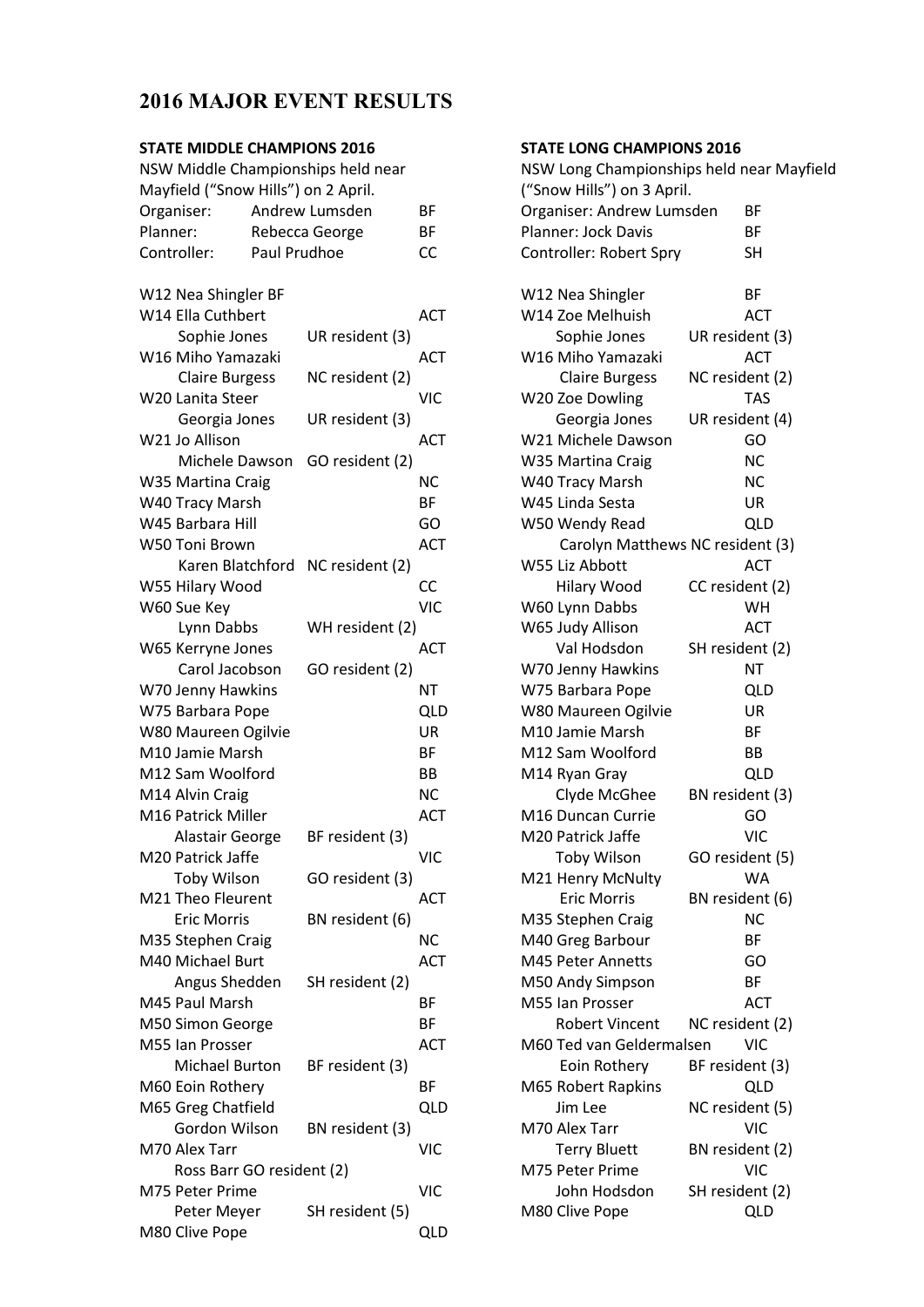#### **BENNELONG TROPHY**

The **Bennelong Trophy** is contested annually by NSW and ACT based on each state's Long Distance championships.

Points are calculated as follows: the winner of each A class receives a point, and the winner of each AS or B class receives half a point.

For 2016 the winners were: ACT

## **STATE SPRINT CHAMPIONS 2016**

| JIAIL JI<br>MINI LAAMPIUNJ ZUID                                                 |                 |  |  |  |
|---------------------------------------------------------------------------------|-----------------|--|--|--|
| NSW Sprint Championships were held at<br>Garrison Point and WSU Bankstown on 27 |                 |  |  |  |
| August.                                                                         |                 |  |  |  |
| <b>Organiser: Ron Pallas</b>                                                    | UR              |  |  |  |
| Planners: Ian Jones and Matt Peters UR                                          |                 |  |  |  |
| Controller: Nick Wilmott                                                        | UR              |  |  |  |
|                                                                                 |                 |  |  |  |
| W10 Erika Enderby                                                               | <b>NC</b>       |  |  |  |
| W12 Mikayla Enderby                                                             | NC              |  |  |  |
| W14 Sophie Jones                                                                | UR              |  |  |  |
| W16 Clare Jessup                                                                | GO              |  |  |  |
| W20 Georgia Jones                                                               | UR              |  |  |  |
| W21 Jenny Enderby                                                               | NC              |  |  |  |
| W40 Anna Fitzgerald                                                             | GS              |  |  |  |
| W45 Linda Sesta                                                                 | UR              |  |  |  |
| W50 Paula Shingler                                                              | BF              |  |  |  |
| W55 Debbie Davey                                                                | WR              |  |  |  |
| W65 Carol Jacobson                                                              | GO              |  |  |  |
| W70 Margaret Duguid                                                             | IΚ              |  |  |  |
| W80 Maureen Ogilvie                                                             | UR              |  |  |  |
|                                                                                 |                 |  |  |  |
| M10 Jamie Marsh                                                                 | ΒF              |  |  |  |
| M12 Oskar Mella                                                                 | NС              |  |  |  |
| M14 Clyde McGhee                                                                | ΒN              |  |  |  |
| M16 Duncan Currie                                                               | GO              |  |  |  |
| M20 Aidan Dawson                                                                | GO              |  |  |  |
| M21 David Shepherd                                                              | ACT             |  |  |  |
| Rob Bennett                                                                     | NC resident (3) |  |  |  |
| M35 Lee Coady                                                                   | WН              |  |  |  |
| M40 Matt Hackett                                                                | WН              |  |  |  |
| M45 Shane Doyle                                                                 | UR              |  |  |  |
| M50 Jamie Kennedy                                                               | GO              |  |  |  |
| M55 Alex Davey                                                                  | WR              |  |  |  |
| M60 Eoin Rothery                                                                | ВF              |  |  |  |
| M65 Steve Flick                                                                 | ΒN              |  |  |  |
| M70 John le Carpentier                                                          | SH              |  |  |  |
| M75 Graham Fowler                                                               | NC              |  |  |  |
| M80 Barry Hanlon                                                                | WН              |  |  |  |

#### **STATE MTBO LONG CHAMPIONS 2016**

NSW MTBO Sprint Championships held at Sunny Corner State Forest on 14 May. Organiser: Michael Roylance BF Planner: Greg Bacon NC

| W16 Rhiannon Prentice<br>NC.   |
|--------------------------------|
| ВF                             |
| W40 Carolyn Matthews<br>NC.    |
| ВF                             |
| ACT                            |
| WA                             |
| NC resident (2)                |
| M40 David Simpfendorfer<br>ACT |
| Hamish Mackie BF resident (2)  |
| ΝC                             |
| VIC                            |
| BF resident (2)                |
| NC.                            |
|                                |

#### **STATE MTBO SPRINT CHAMPIONS 2016**

| NSW MTBO Sprint Championships held at |                 |  |  |  |
|---------------------------------------|-----------------|--|--|--|
| Rydal on 15 May.                      |                 |  |  |  |
| Organiser: Michael Roylance           | ВF              |  |  |  |
| Planner: Hamish Mackie                | ВF              |  |  |  |
|                                       |                 |  |  |  |
| W16 Rhiannon Prentice                 | ΝC              |  |  |  |
| W21 Carolyn Jackson                   | VIC             |  |  |  |
| Marina Iskhakova BN resident (2)      |                 |  |  |  |
| W40 Nicole Haigh                      | NC.             |  |  |  |
| W50 Julie Sunley                      | ACT             |  |  |  |
| Nicola Nygh                           | BF resident (2) |  |  |  |
| W60 Ann Scown                         | ACT             |  |  |  |
| M21 Fergus Mackie                     | ВF              |  |  |  |
| M40 Michael Ridley-Smith              | GO              |  |  |  |
| M50 Malcolm Roberts                   | <b>NC</b>       |  |  |  |
| M60 Peter Cusworth                    | VIC             |  |  |  |
| Greg Bacon                            | NC resident (2) |  |  |  |
| M70 Graham Fowler                     | ΝC              |  |  |  |
|                                       |                 |  |  |  |

#### **STATE MTBO MIDDLE CHAMPIONS 2016**

NSW MTBO Middle Championships held at Sunny Corner State Forest on 15 May. Organiser: Michael Roylance BF Setter: Hamish Mackie BF W16 Rhiannon Prentice MD W21 Carolyn Jackson VIC Lucy Mackie BF resident (2) W40 Carolyn Matthews NC W50 Amanda Mackie BF W60 Ann Scown ACT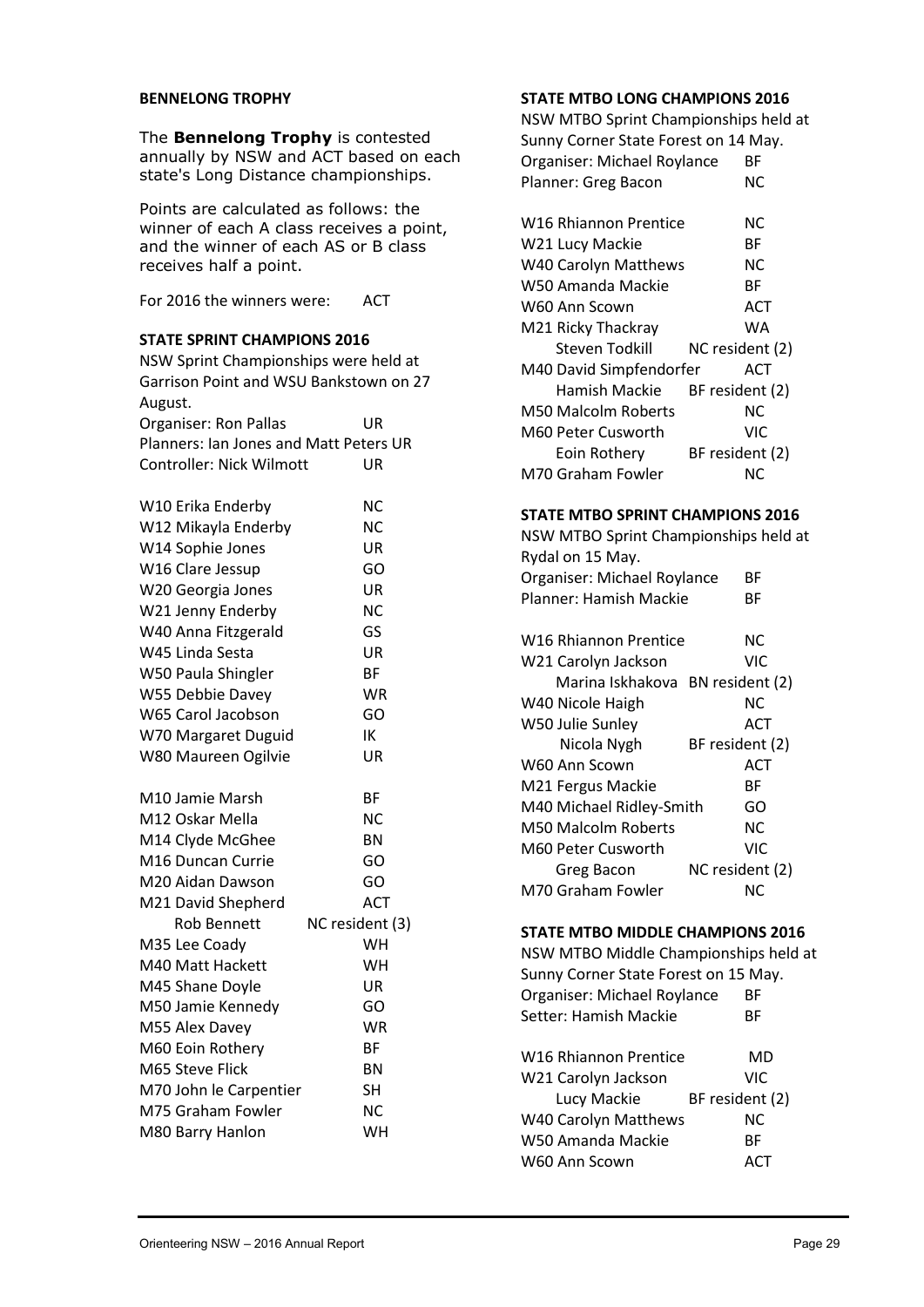| M21 Ricky Thackray       | WA              |
|--------------------------|-----------------|
| Steven Todkill           | NC resident (2) |
| M40 Michael Ridley-Smith | GO              |
| M50 Malcolm Roberts      | NC.             |
| M60 Robert Prentice      | NC.             |
| M70 Tim Hackney          | NC.             |

#### **NSW ORIENTEER OF THE YEAR 2016**

| <b>W10A</b>   | Erika Enderby          | <b>NC</b>  |   |
|---------------|------------------------|------------|---|
| <b>W12A</b>   | Nea Shingler           | ВF         |   |
| <b>W14A</b>   | Sophie Jones           | UR         |   |
| <b>W16A</b>   | <b>Claire Burgess</b>  | <b>NC</b>  |   |
| W17-20A       | Georgia Jones          | UR         |   |
| <b>W21A</b>   | Jo Allison             | <b>ACT</b> |   |
| W21AS         | <b>Phoebe Dent</b>     | CC         |   |
| WOpenB        | <b>Wendy McConaghy</b> | GO         | Ş |
| <b>W35A</b>   | <b>Ruth Shedden</b>    | <b>SH</b>  | ί |
| W35AS         | Caroline Jenkins       | <b>NC</b>  |   |
| <b>W40A</b>   | Anna Fitzgerald        | GS         |   |
| <b>W45A</b>   | <b>Barbara Hill</b>    | GO         |   |
| W45AS         | Nicola Nygh            | BF         |   |
| <b>W50A</b>   | Karen Blatchford       | NС         |   |
| <b>W55A</b>   | Debbie Davey           | WR         |   |
| W55AS         | Sandra Stewart         | SΗ         |   |
| <b>W60A</b>   | Hilary Wood            | CC         |   |
| <b>W65A</b>   | Carol Jacobson         | GO         | ( |
| <b>W70A</b>   | Jenny Hawkins          | NT         |   |
| <b>W75A</b>   | Pam Cox                | <b>QLD</b> |   |
| <b>W80A</b>   | Maureen Ogilvie        | UR         |   |
| Open Easy     | Katie Wallace          | WP         |   |
| W15-20B       | Zoe Barker-Smith       | NT         |   |
| <b>M10A</b>   | <b>Nat Carroll</b>     | <b>SH</b>  |   |
| <b>M12A</b>   | Oliver Freeman         | BF         |   |
| <b>M14A</b>   | <b>Alvin Craig</b>     | <b>NC</b>  |   |
| M16A          | Alastair George        | ΒF         |   |
| M17-20A       | <b>Toby Wilson</b>     | GO         |   |
| <b>M21A</b>   | Dave Shepherd          | <b>ACT</b> |   |
| M21AS         | <b>Robert Herkes</b>   | GO         |   |
| <b>MOpenB</b> | Mike Hanratty          | GO         |   |
| <b>M35A</b>   | <b>Stephen Craig</b>   | <b>NC</b>  |   |
| M35AS         | Shane Jenkins          | <b>NC</b>  |   |
| <b>M40A</b>   | Angus Shedden          | SH         |   |
| <b>M45A</b>   | Shane Doyle            | UR         |   |
| M45AS         | Dale Wallace           | WP         |   |
| <b>M50A</b>   | Andy Simpson           | BF         |   |
| <b>M55A</b>   | <b>Geoff Todkill</b>   | <b>NC</b>  |   |
| M55AS         | <b>Garry Stewart</b>   | <b>SH</b>  |   |
| <b>M60A</b>   | Eoin Rothery           | BF         |   |
| <b>M65A</b>   | <b>Steve Flick</b>     | BN         |   |
| <b>M70A</b>   | John le Carpentier     | SΗ         |   |
| <b>M75A</b>   | <b>Bruce Dawkins</b>   | <b>BN</b>  |   |
|               |                        |            |   |

## **NSW ORIENTEER OF THE YEAR 2016** (cont'd)

| M80A    | <b>Barry Hanlon</b>   | WН |
|---------|-----------------------|----|
| M15-20B | <b>Terence Chiang</b> | GO |

| <b>NSW INTERCLUB</b>       | 2016 | 2015     |
|----------------------------|------|----------|
| 1 Newcastle                | 1130 | 978 (2)  |
| 2 Garingal                 | 984  | 1288 (1) |
| 3 Big Foot                 | 701  | 884 (3)  |
| 4 Uringa                   | 557  | 648 (4)  |
| 5 Bennelong Northside      | 403  | 299 (7)  |
| 6 Southern Highlands       | 361  | 542 (5)  |
| 7 Western and Hills        | 277  | 325(6)   |
| 8 Central Coast            | 157  | 210(8)   |
| 9 Bush n Beach             | 134  | 0(15)    |
| 10 Western Plains          | 122  | 70 (12)  |
| 11 Illawarra Kareelah      | 115  | 134 (10) |
| 12 Goldseekers             | 110  | 157 (9)  |
| 13 Northern Tablelands 100 |      | 81 (11)  |
| 14 Waggaroos               | 91   | 44 (13)  |

#### **AUSTRALIAN SPRINT CHAMPIONSHIPS 2016**

Australian Sprint Championships held at Griffith University, QLD ("Griffith Uni") on 24 September.

#### **First**

| W40A Anna Fitzgerald | GS        |  |
|----------------------|-----------|--|
| W45A Barbara Hill    | GO        |  |
| W70A Jenny Hawkins   | NT        |  |
| W80A Maureen Ogilvie | UR        |  |
| M14A Alvin Craig     | NC.       |  |
| M16A Duncan Currie   | GO        |  |
| M20A Hugh Gingell    | GO        |  |
| M45A Scott Simson    | NC.       |  |
| M50A Jock Davis      | ВF        |  |
| M70A Ross Barr       | GO        |  |
| M75A Peter Meyer     | SH        |  |
| Second               |           |  |
| W21A Amy Harmer      | WН        |  |
| M16A Alastair George | ВF        |  |
| M45A Peter Annetts   | GO        |  |
| M60A Eoin Rothery    | ВF        |  |
| Third                |           |  |
| W17-20A Maree Doyle  | UR        |  |
| W45A Margaret Jones  | UR        |  |
| W60A Robyn Pallas    | CC        |  |
| W70A Jenny Hawkins   | <b>NT</b> |  |
| M50A Jan Jones       | UR        |  |
| M70A Jim Merchant    | GO        |  |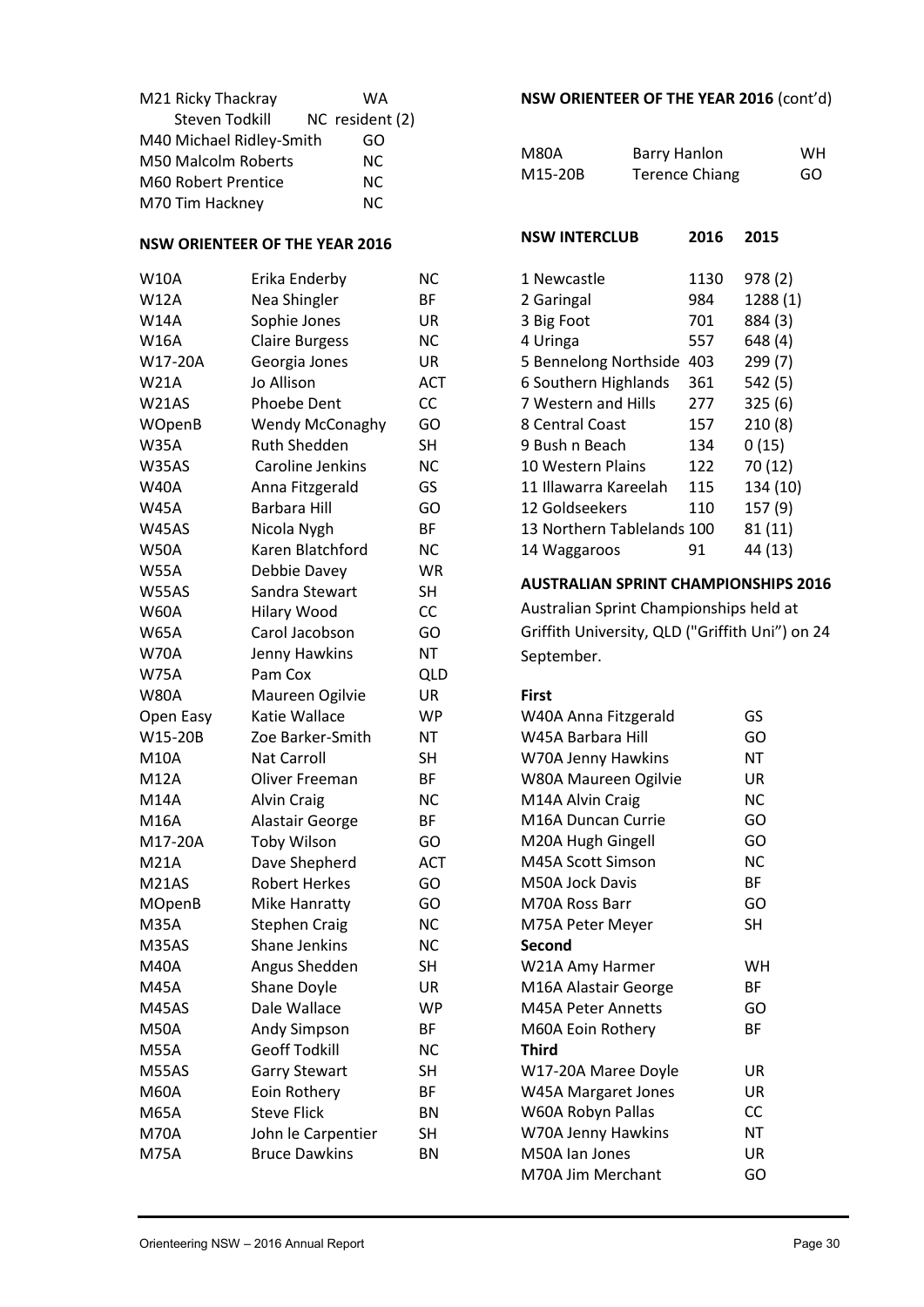#### **AUSTRALIAN RELAY CHAMPIONSHIPS 2016**

Australian Relay Championships held near Beaudesert, QLD ("Mundoolun") on 25 September.

#### **First**

**W45** Jenny Enderby NC, Karen Blatchford NC, Barbara Hill GO **M35** Jock Davis BF, Lee Coady WH, Damian Enderby NC **M45** Eric Morris NC, Peter Annetts GO, Scott Simson NC **M65** Robert Preston NC, Ross Barr GO, Gordon Wilson BN **Second W55** Jenny Hawkins NT, Val Hodsdon SH, Robyn Pallas CC **M21E** Alex Massey NC, Toby Wilson GO, Rob Bennett NC **M45** Shane Doyle UR, Tony Hill GO, Tony Woolford BB **Third M16** Alastair George BF, Duncan Currie GO,

Lachlan Billett WR

#### **2016 Xanthorrhoea Trophy**

The Xanthorrhoea Trophy is awarded to the champion state in the Relays at the Australian championships each year. Points shall be allocated in each class except "Mixed Age Classes", for the first three places.

| 1 VIC 21 |   |  |  |
|----------|---|--|--|
| 2 NSW 19 |   |  |  |
| 3 ACT 16 |   |  |  |
| 4 QLD 13 |   |  |  |
| 5 TAS 11 |   |  |  |
| 6 WA 10  |   |  |  |
| 7 SA     | q |  |  |
|          |   |  |  |

#### **AUSTRALIAN LONG CHAMPIONSHIPS 2016**

Australian Long Championships held near Stanthorpe, QLD ("Amiens") on 1 October.

#### **First**

| W40A Anna Fitzgerald | GS  |  |
|----------------------|-----|--|
| W45A Jenny Enderby   | NC. |  |
| W80A Maureen Ogilvie | UR  |  |
| M14A Alvin Craig     | NC. |  |
| M20A Hugh Gingell    | GO  |  |

| M45A Stephen Craig      | ΝC |
|-------------------------|----|
| M55A Rob Vincent        | ΝC |
| M60A Eoin Rothery       | ВF |
| M80A Barry Hanlon       | WН |
| Second                  |    |
| W65A Val Hodsdon        | SH |
| W70A Jenny Hawkins      | NΤ |
| W75A Janet Morris       | WН |
| M45A Jock Davis         | ВF |
| M50A Jan Jones          | UR |
| M65A Steve Flick        | ΒN |
| M70A Terry Bluett       | ΒN |
| <b>Third</b>            |    |
| W10A Erika Enderby      | ΝC |
| M50A Glenn Burgess      | ΝC |
| M65A Gordon Wilson      | ΒN |
| M70A John le Carpentier | SН |
| M75A Basil Baldwin      | GS |

#### **2016 OA Shield**

Awarded to the Champion State and based on results at the Australian Long Distance Championships, for the first three places.

| 1 VIC 77 |    |  |  |
|----------|----|--|--|
| 2 NSW 48 |    |  |  |
| 3 ACT 44 |    |  |  |
| 4 QLD 36 |    |  |  |
| 5 TAS    | 25 |  |  |
| 6 SA     | 15 |  |  |
| 7 WA     | 11 |  |  |
|          |    |  |  |

#### **AUSTRALIAN MIDDLE CHAMPIONSHIPS 2016**

Australian Middle Championships held near Stanthorpe, QLD ("The Cascades") on 2 October.

#### **First**

| W40A Tracy Marsh     | ВF  |
|----------------------|-----|
| W75A Christa Schafer | GO  |
| W80A Maureen Ogilvie | UR  |
| M20A Hugh Gingell    | GO  |
| M45A Stephen Craig   | ΝC  |
| M70A Ross Barr       | GO  |
| Second               |     |
| W10A Erika Enderby   | NC. |
| W12A Mikayla Enderby | NC. |
| W14A Sophie Jones    | UR  |
| W40A Anna Fitzgerald | GS  |
| W70A Jenny Hawkins   | NΤ  |
| M45A Scott Simson    | NС  |
|                      |     |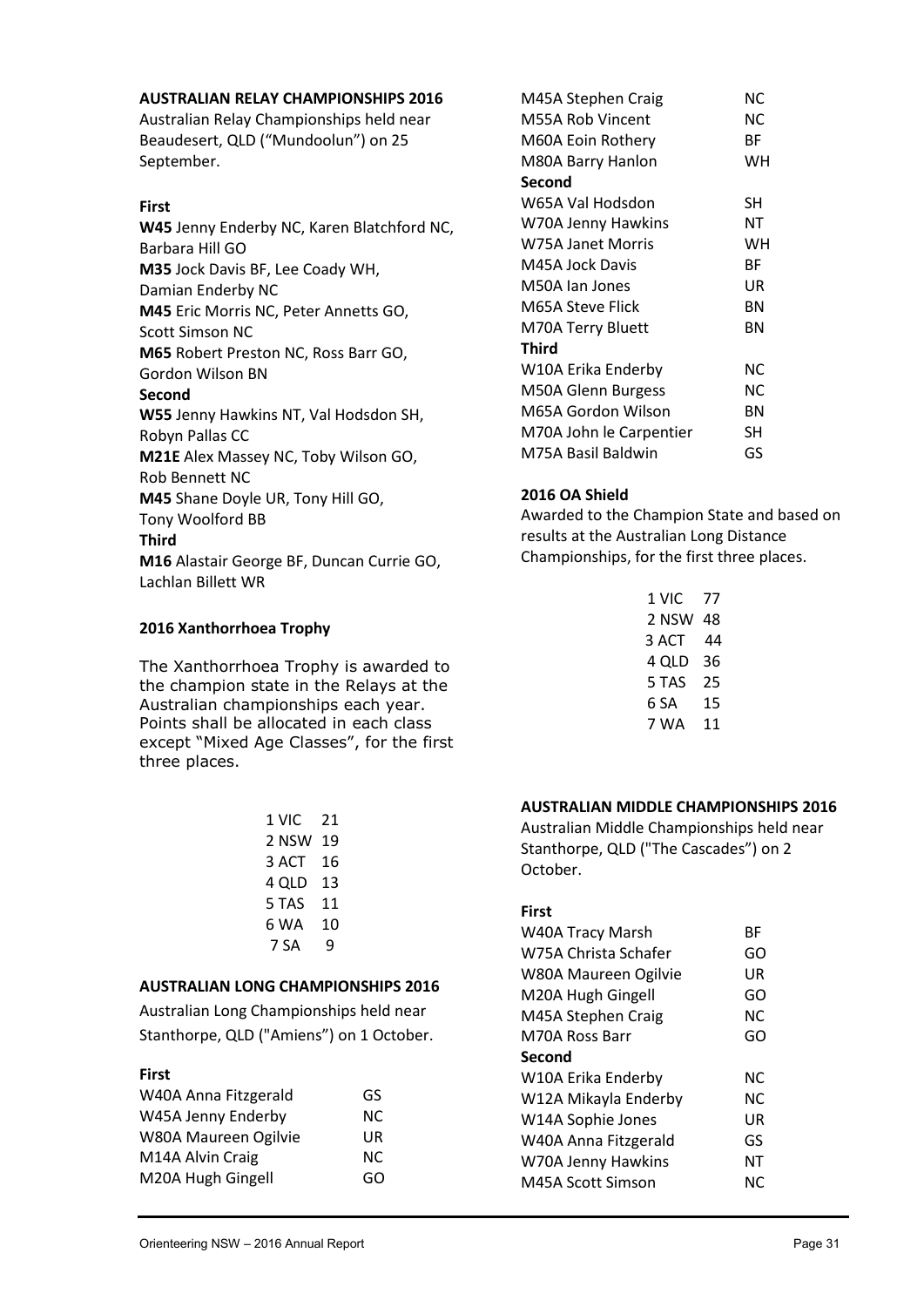| M50A Simon George  | ВF |
|--------------------|----|
| M60A James Lithgow | GO |
| M65A Gordon Wilson | ВN |
| M80A Barry Hanlon  | WН |

#### **Third**

| <b>W16A Claire Burgess</b>      | NC. |
|---------------------------------|-----|
| W45A Martina Craig              | NC. |
| M10A Jamie Marsh                | ВF  |
| M <sub>16</sub> A Duncan Currie | GO  |
| M45A John Morris                | IΚ  |
| M50A Mark Shingler              | ВF  |
| M55A Bjorn Mella                | NC. |
| M75A Basil Baldwin              | GS  |

#### **AUSTRALIAN CLUB OF THE YEAR**

Based on Long Distance competition at the Easter 3 Days event.

| 1 Melbourne Forest Racers | 47 |  |
|---------------------------|----|--|
| 2 Yarra Valley            | 44 |  |
| 3 Big Foot                | 39 |  |
| 4 Newcastle               | 32 |  |
| 11 Garingal               | 21 |  |

#### **AUSTRALIAN MTBO SPRINT CHAMPS 2016**

Australian Sprint Distance MTBO Championships held on 15 October at Dwellingup, WA.

#### **First**

W16 Rhiannon Prentice NC M40 Michael Ridley-Smith GO M50 Andrew Power NC M60 Robert Prentice MD

#### **AUSTRALIAN MTBO MIDDLE CHAMPS 2016**

Australian Middle Distance MTBO Championships were held on 15 October at Marrinup, WA.

## **First**

| W16 Rhiannon Prentice    | NC. |  |
|--------------------------|-----|--|
| M60 Robert Prentice      | MD  |  |
| Second                   |     |  |
| M50 Andrew Power         | NC. |  |
| Third                    |     |  |
| M40 Michael Ridley-Smith | GO  |  |

| <b>AUSTRALIAN MTBO LONG CHAMPIONSHIPS</b> |  |
|-------------------------------------------|--|
| 2016                                      |  |

Australian MTBO Long Championships held on 16 October at Lane Poole Reserve, WA.

| <b>First</b>                      |     |  |
|-----------------------------------|-----|--|
| W <sub>16</sub> Rhiannon Prentice | NC. |  |
| Second                            |     |  |
| M50 Andrew Power                  | NC. |  |
| M60 Robert Prentice               | NC. |  |
| <b>Third</b>                      |     |  |
| M60 Greg Bacon                    | ΝC  |  |
|                                   |     |  |

#### **AUSTRALIAN SCHOOLS CHAMPIONSHIPS 2016**

Australian Schools Championships held at Currumbin and Mundoolun, QLD from 26-29 September.

#### **Teams**

| Junior Boys  | Finn Mackay             | UR |
|--------------|-------------------------|----|
|              | Alvin Craig             | NС |
|              | Angus Leung             | GO |
|              | Oscar Woolford          | ВB |
|              | Lachlan Billett         | WR |
|              | <b>Ewan Shingler</b>    | ВF |
|              | Clyde McGhee            | ΒN |
| Junior Girls | Joanna Hill             | GO |
|              | Ellen Currie            | GO |
|              | Serena Doyle            | UR |
|              | Sophie Jones            | UR |
|              |                         |    |
| Senior Boys  | Hugo McCahon-Boersma GO |    |
|              | Hugh Gingell            | GO |

| <b>Jeffron DOVS</b> Truggo Miccarion-Doct Sina GO |     |
|---------------------------------------------------|-----|
| Hugh Gingell                                      | GO  |
| Alastair George                                   | ВF  |
| Duncan Currie                                     | GO  |
| <b>Senior Girls</b> Melissa Annetts GO            |     |
| Georgia Jones                                     | UR  |
| <b>Claire Burgess</b>                             | NC. |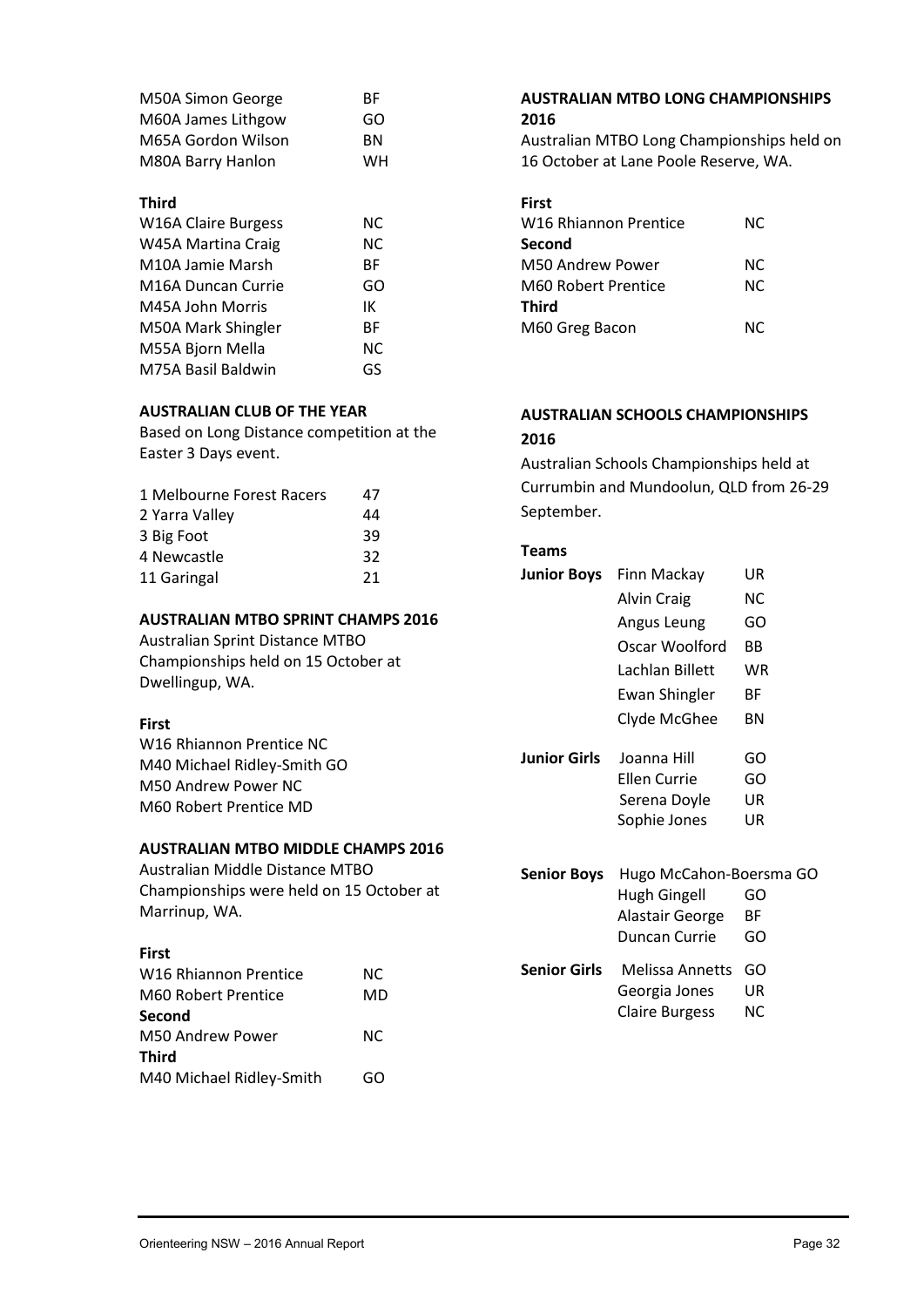#### **Sprint**

#### **Senior Boys**

| 1 <sup>st</sup> | Angus Haines SA  |
|-----------------|------------------|
| $5^{\text{th}}$ | Duncan Currie GO |

#### **Senior Girls**

| 1 <sup>st</sup> | <b>Tara Melhuish ACT</b> |
|-----------------|--------------------------|
| 11th            | Georgia Jones UR         |

#### **Junior Boys**

| 1 <sup>st</sup> | Dante Afnan SA |
|-----------------|----------------|
| 2 <sup>nd</sup> | Alvin Craig NC |

## **Junior Girls**

| 1 <sup>st</sup>  | Joanna George SA |
|------------------|------------------|
| $16^{\text{th}}$ | Sophie Jones NSW |

## **Individual**

#### **Senior Boys**

| 7 <sup>th</sup> | Alastair George BF |  |
|-----------------|--------------------|--|
|-----------------|--------------------|--|

## **Senior Girls**

| 1 <sup>st</sup> | Caroline Pigerre QLD |
|-----------------|----------------------|
| 6th             | Georgia Jones UR     |

## **Junior Boys**

| 1 <sup>st</sup> | <b>Tristan Miller ACT</b> |
|-----------------|---------------------------|
| 7 <sup>th</sup> | Ewan Shingler BF          |

## **Junior Girls**

| 1 <sup>st</sup>  | Sofie Safkova NZ |
|------------------|------------------|
| $17^{\text{th}}$ | Ellen Currie GO  |

## **Relays**

 $1^{\rm st}$  Junior Boys 6<sup>th</sup> Junior Girls 5<sup>th</sup> Senior Boys 4 th Senior Girls

## **Points Score**

| -1 | ACT        | 66 pts |
|----|------------|--------|
| 2  | Queensland | 61 pts |
| 3  | SA         | 58 pts |
| Δ  | <b>NSW</b> | 47 pts |

# **AUSTRALIAN REPRESENTATIVE TEAMS 2016**

Australian teams were selected to contest the World Junior Foot O Championships in Norway in July, the World Universities Foot O Championships in Hungary in July-August, the World MTBO Championships in Portugal in August, the World Foot O Championships in Sweden in August, and the Junior World Mountain Bike Championships in Portugal in July. Athletes from NSW were selected in the Australian teams for these events as follows:

## **WUOC**

| Nicola Blatchford    | ΝC |  |
|----------------------|----|--|
| Michele Dawson       | GO |  |
|                      |    |  |
| <b>WOC</b>           |    |  |
| Julian Dent          | CC |  |
|                      |    |  |
| <b>JWOC (MTBO)</b>   |    |  |
| Lucy Mackie          | ВF |  |
| <b>Fergus Mackie</b> | ВF |  |

## **AUSTRALIAN NATIONAL LEAGUES 2016**

## **MTBO**

2016 Australian National MTBO Series contested over three rounds and nine events in Victoria, QLD and WA.

#### **Individual W2134**

| WZI                |     |           |
|--------------------|-----|-----------|
| 1 Carolyn Jackson  | VIC | 147 pts   |
| 4 Marina Iskhakova | ΒN  | 81        |
| 5 Lucy Mackie      | ВF  | 70        |
| M21                |     |           |
| 1 Ricky Thackray   | WA  | $147$ pts |
| 5 Fergus Mackie    | ВF  | 70        |
| 6 Fedor Iskhakova  | ΒN  | 66        |
| 12 Glen Charlton   | NC. | 41        |
|                    |     |           |

#### Teams

| M21 |     |        |  |
|-----|-----|--------|--|
| 1   | VIC | 53 pts |  |
| 2   | WA  | 52     |  |
| 3   | QLD | 33     |  |
| 4   | NSW | 25     |  |
|     |     |        |  |